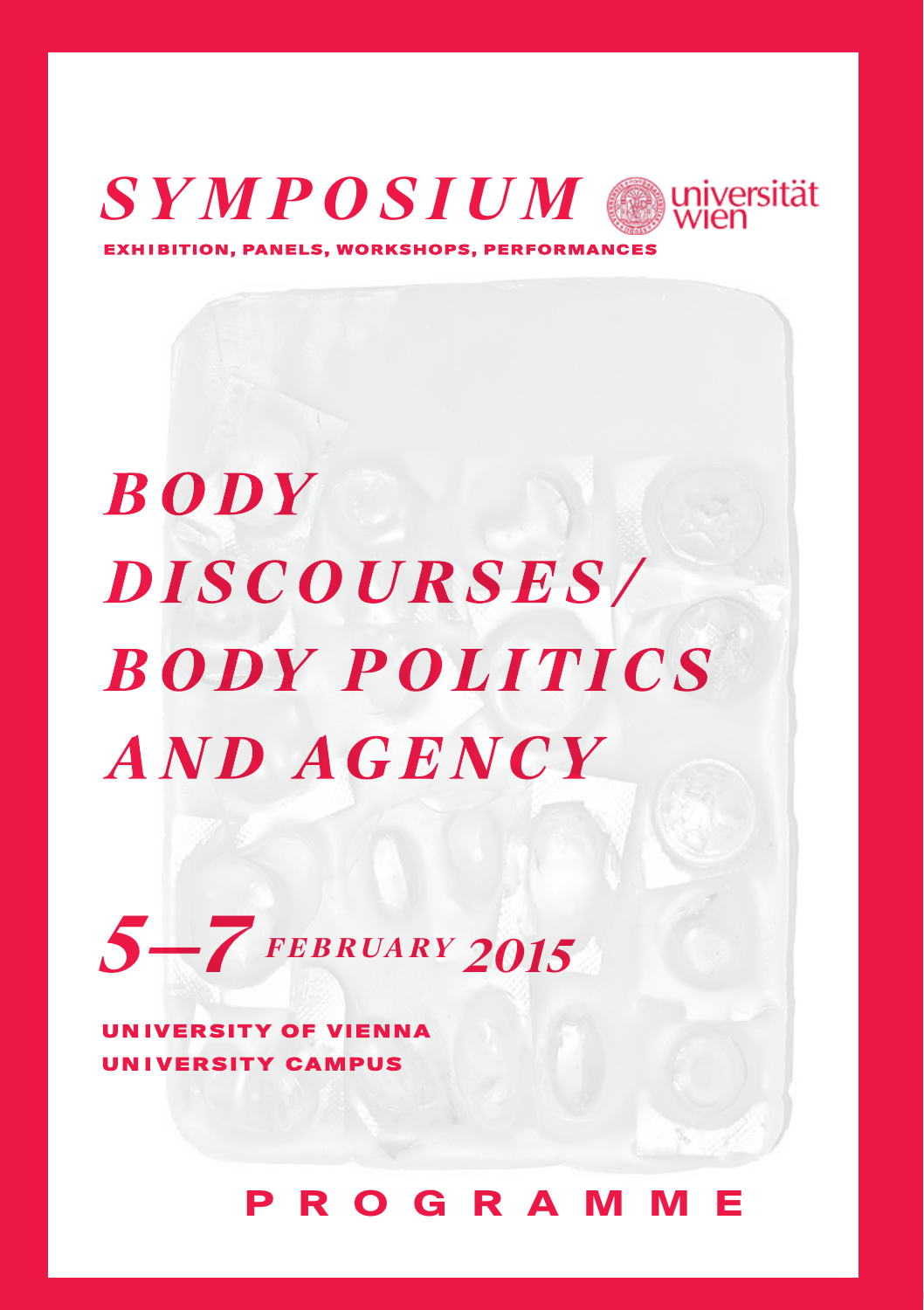*Sympo s ium*

## *B o dy D i s c our s e s / B o dy P olitic s and*

 *5—7 February 2015*

| <b>Lecture Performance</b>                                           |                   |
|----------------------------------------------------------------------|-------------------|
| Transfigurierende Körper / Transfiguring Bodies                      | $4 - 5$           |
| Performance "Anthropometric data simply obtained"                    | $5 - 6$           |
| <b>Performance Clinical Time</b>                                     | 6                 |
| Schön, weiß und kindhaft: Zur Geschichte                             |                   |
| ästhetischer Körpertechnologien                                      | 8                 |
| Is another body possible? Optimization, Bodily Transformations,      |                   |
| and Heteronormative Temporalities                                    | $8 - 9$           |
| On the clock: Self-tracking and self-optimisation                    | $9 - 10$          |
| At the beginning there was just something attached to my head:       |                   |
| From having a body to being a body in contact dance Dance Ability    | $10 - 11$         |
| Discordant Bodies? - Representations of Gay and Disabled             |                   |
| People in Israeli and German Films                                   | 11                |
| <b>BODY RELOADING</b>                                                | $12 \overline{ }$ |
| "Show us Tits (but Hide the Nipples)": the Persistent and Para-      | $12 - 13$         |
| doxical Body Regimes of Female Breasts                               |                   |
| Problematizing Risk and the Female Body in the                       |                   |
| <b>Breast Cancer Awareness Campaign</b>                              | $13 - 14$         |
| Adolescents' conceptions of sexuality and body practices in the      |                   |
| context of online pornography                                        | 14                |
| Thinking the Transience of the Living /                              | $15 - 16$         |
| <b>Promising a Queer Philosophy</b>                                  |                   |
| Gender switches in the crossroads of body and society                | $16 - 17$         |
| Transgressing the gender-binary through embodiment in Jeanette       |                   |
| <b>Winterson's novels</b>                                            | 17                |
| The Body in Feminist Art Practice, Troubling Representation          | 18                |
| Looking at the audience: insight into the perception of the action's |                   |
| heroine body through content analysis of discussion groups           | $18 - 19$         |
| Playing off the beat. Joke Performance, or:                          |                   |
| The Groove of Infectious Laugh                                       | $19 - 20$         |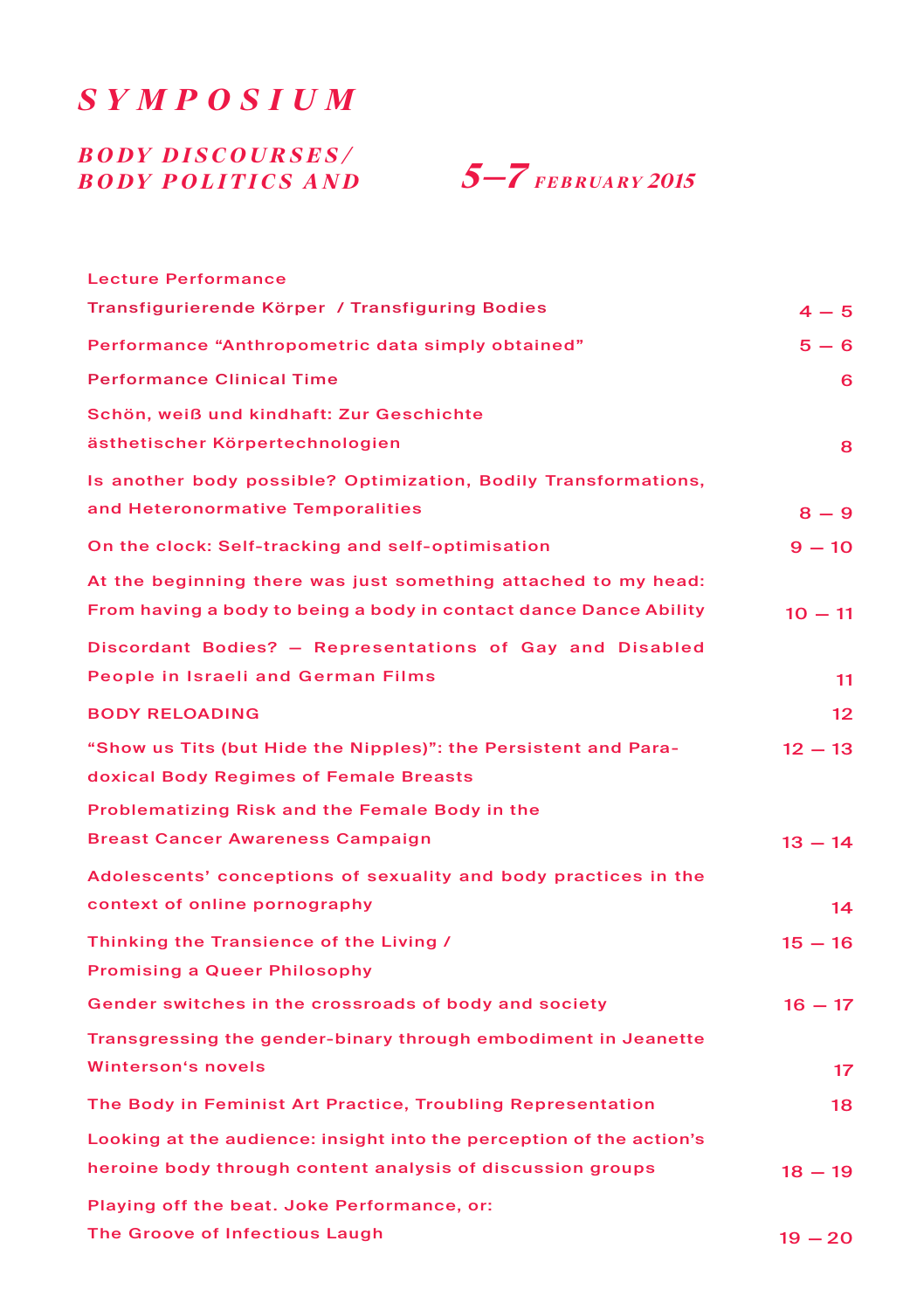| <b>Autoethnography and its Potential for Qualitative</b>                 | $20 - 21$ |
|--------------------------------------------------------------------------|-----------|
| <b>Research on and with the Body</b>                                     |           |
| Masculinities, social class and enfleshment and the                      |           |
| academic Body: Autoethnography                                           | 21        |
| <b>Multiple Bodies of Evidence:</b>                                      |           |
| Human-Method-Presentation-Intra-Actions                                  | 22        |
| <b>Embodied Power - How Physicality and Emotions</b>                     |           |
| <b>Impact on Gender Relations</b>                                        | $22 - 23$ |
| (Bio) political games: assisted reproductive technologies in Belarus     | $24 - 25$ |
| Neoliberal markets, free choices and the imagination of the East.        |           |
| Discussing surrogate motherhood in Russia.                               | $25 - 26$ |
| "Non cis-normative Bodies/People and reproductive Rights in Russia"      | $26 - 27$ |
| On Sexual Citizenship: Lesbians on Russian Makeover Television           | $28 - 29$ |
| Somatic Citizenship: (Post)Chernobyl and the                             | 29        |
| Re-arrangement of Citizenship in Belarus                                 |           |
| Subjecting female Embodiment in the socialist public campaigns           | $30 - 31$ |
| and fairy tale movies in socialist Czechoslovakia: once upon a time      |           |
| and forever eugenic?                                                     |           |
| The Corporeality of Working-Class Men in Contemporary Russia             | 31        |
| A Transgressive Corporeality in Iryna Bilyk and Tori Amos:               |           |
| the 'Intellectual Body' of Ukrainian and American Popular Music          | $32 - 33$ |
| Kazakhstani body represented in visual arts and media:                   | $33 - 34$ |
| drifting from soviet canon to new national myth                          |           |
| <b>Queer Necropolitics and the Body in Postcoloniality</b>               |           |
| - Moving beyond the Euro-center.s                                        | 35        |
| Performing Resistance to Violence by Postcolonial,                       |           |
| Queer and Feminist Subjects. An Analysis of Texts by                     |           |
| Women* from Telangana, South India                                       | 36        |
| Through the Open Body to the Open Subject and Open Politics?             | $37 - 38$ |
| Gender Epigenetics - On Epigenetics, Gender,                             |           |
| <b>Environment and Context</b>                                           | 38–39     |
| "The Price of Gaining Weight and Bleaching": Perceptions and Practices   |           |
| of Body Modification and their Impact on Female Infertility in the Sudan | 39–40     |
| <b>Subversive Body Politics in Contemporary Circus</b>                   | 40        |
| "Agency of Transgender Embodiments within                                |           |
| <b>Feminist Identity Politics"</b>                                       | 41        |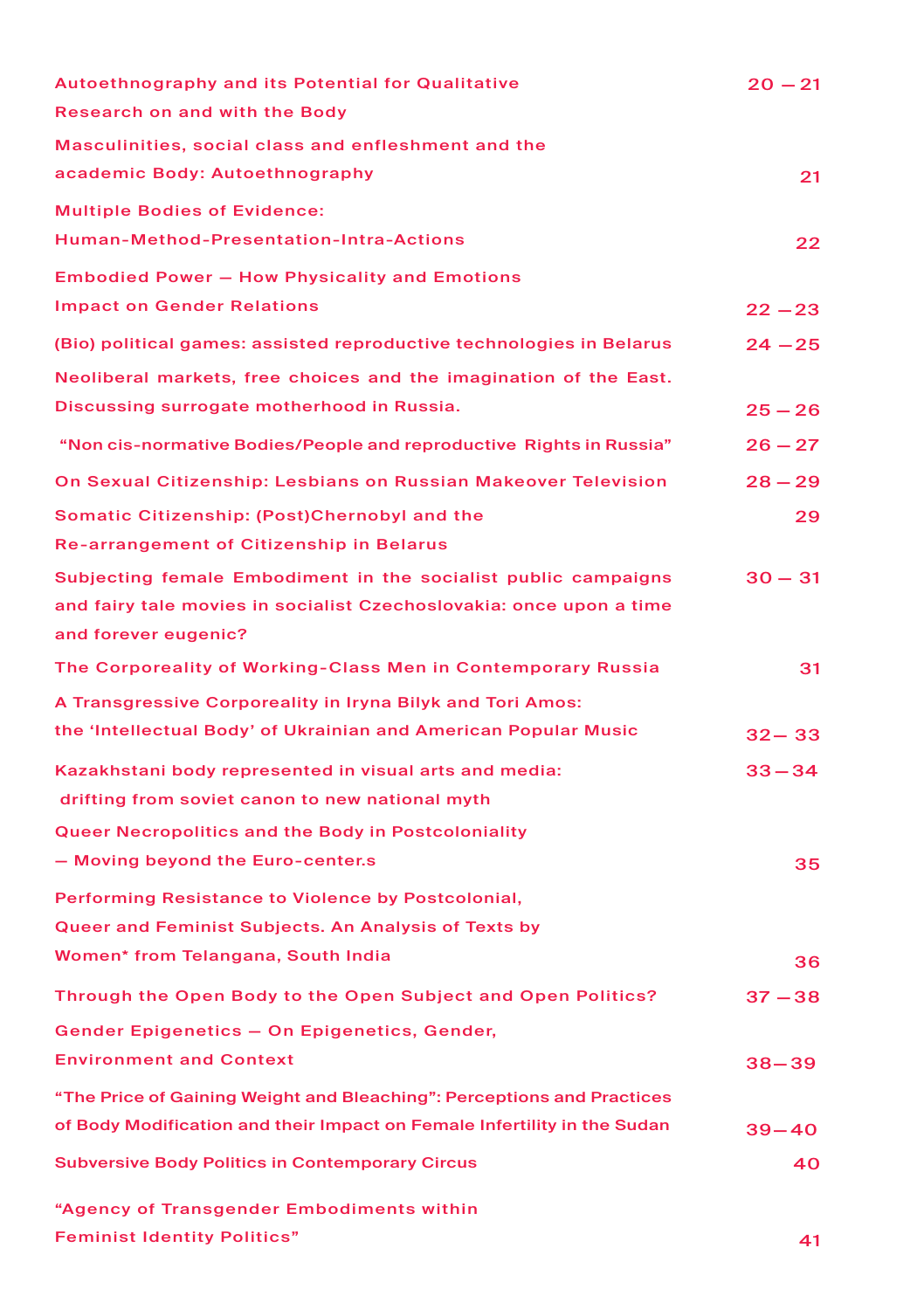## *A b s trac t s and C V s :*

*Lecture Performance Transfigurierende Körper / Transfiguring Bodies* **0 5 Feb. 2 0 1 5, 18.15 AULA**

| <b>Alice Pechriggl</b>  | (Texte, lecture-performance), |
|-------------------------|-------------------------------|
| <b>Martina Cizek</b>    | (Musik)                       |
| Zeisig, Ines Delacroix, |                               |
| Dr. Dudo, D. Gzesh      | (Stimmen)                     |

In der Lecture-Performance parodiert und inszeniert sich der denkende Leib; der gedankenverlorene Körper hebt an zur Unterbrechung herkömmlicher Körperdiskurse. Dabei werden "Körperdiskurse" vielmehr als Reden aus dem Körper heraus und durch ihn hindurch verstanden denn als Diskurse über den Körper.

Nicht "the professor of parody" spielt hier Theater, sondern zur Körper-Satz-Musik improvisierend vollzieht sich eine Parodie des Professoralen, das vor dem phallischen "TQM" (Total Quality Management) zu Boden geht und kriecht. Das totale QM-Phantasma technokratischer Verwaltung des Denkens geißelt den Denkkörper und erstickt leib-seelische Kreativität ebenso wie kritisches Denken; doch der Denkkörper rebelliert transgenerisch, zuweilen unmerklich...

ΝΑ ΜΗΝ ΖΗΣOΥΜΕ ΣΑΝ ΔΟΥΛΟΙ / Ne vivons plus comme des esclaves

This lecture-performance is the mise en scène and parody of the thinking body, of the body lost in thoughts; it acts as an interruption of inherited body discourses. The body discourse is understood as a discourse by, through and out oft he body and not as one about the body.

It is not "the professor of parody" on stage, but the improvisation of a parody of the professor, creeping on the floor and not/obeying the phallic phantasm of TQM (Total Quality Management), the dominant phantasm of the brave new world of academia, which is about to suffocate psychosomatic creativity as well as critical understanding. But the thinking body gets rebellious transcending the genres, sometimes subliminally…

Let's not live like slaves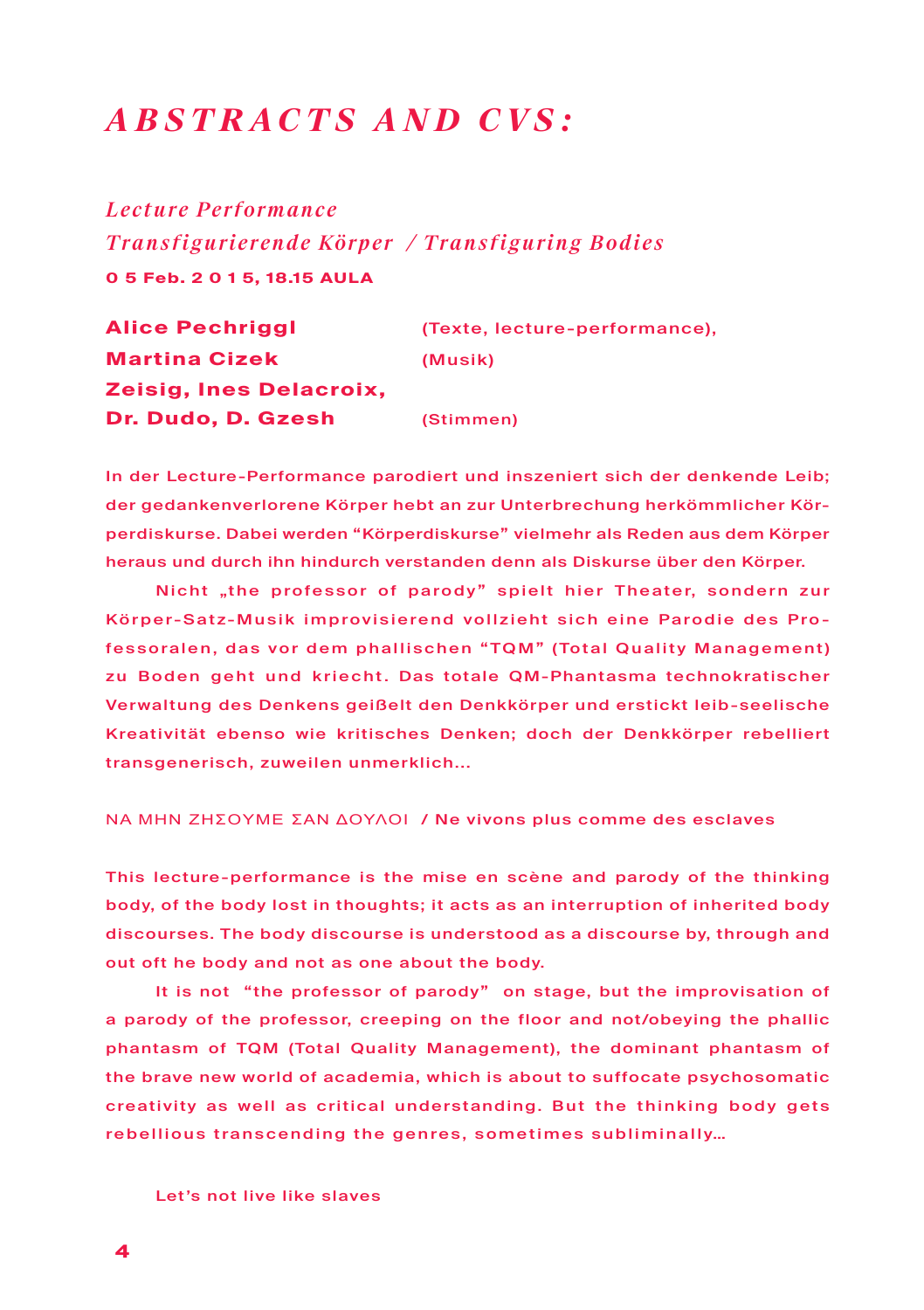### **Martina Cizek:**

Musikerin, Komponistin http://www.martina.cizek.at

### **Alice Pechriggl:**

Philosophin, Gruppenpsychoanalytikerin, Universitätsprofessorin für Philosophie an der Universität Klagenfurt www.uni-klu.ac.at/philo/inhalt/282.htm

## **Maria Vilkoviskaya and Ruth Jenderbekova** *Performance "Anthropometric data simply obtained"* **0 5 Feb. 2015, 18.15 AULA**

The two performers symbolically represent process of power- production. While one of them remains silent body-object for scientific investigation, the other acts as instance of power which is authorized to scrutinize objects by making measurements and classify them by creating interpretations of the obtained data. In the process of measurements those data are being literally inscripted on the skin by marker. So the metaphor of the imposed surface inscriptions that constitute the body itself becomes visible through this performative act, during which the body-object gradually becomes the text which is written upon it and from which it is indistinguishable. Besides this reference to Foucault's idea of the body being the site where regimes of discourse and power inscribe themselves, there is an obvious artistic hommage to a contemporary classic piece by Martha Rosler (1977), concerning objectification of women and others in a technological bureaucratic society.

### **Duration: 15-20 min**

### **Maria Vilkovisky & Ruth Jenderbekova**

are the artistic trio consisting of two persons who practice contemporary performance in a wide sense of the term, including musical, literary, plastic and talking events, as well as organizing art-exhibitions and DJ-parties. Often appear under the label of "Creoleak Centr".

"Creoleak Centr" is an imaginary art-institution based in Almaty and also an open aesthetic-political platform for post-national cultural production workers. The title doesn't refer to any Creole people but to a notion of cultural creolization. CC supports emerging global deterritorialized cosmo-

political diaspora and its rather inauthentic traditions and artistical languages.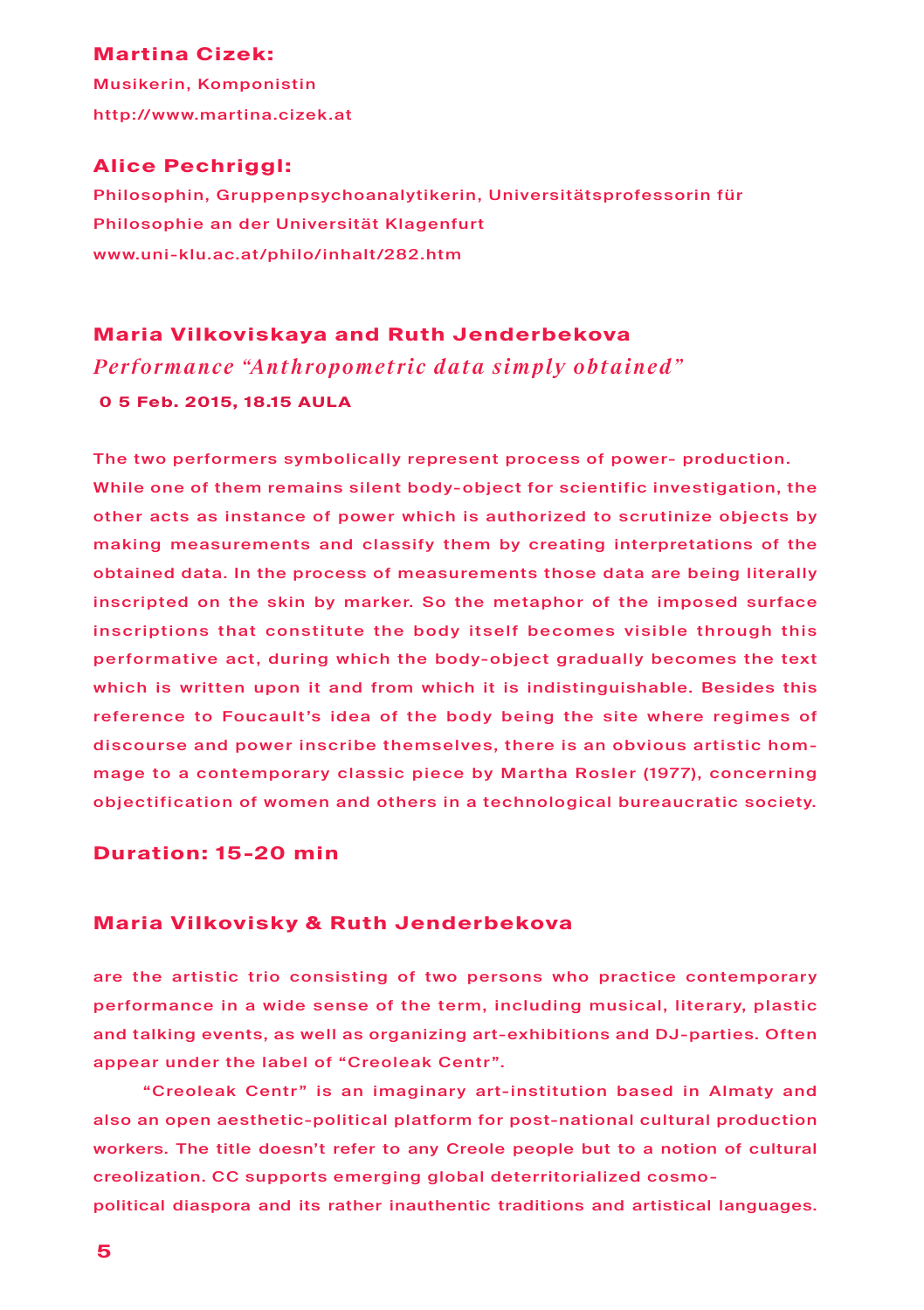Creoleak methodology includes consistent erosion of identities, aiming a micro-political deconstruction of social hierarchies based on those identities. Creoleak ideology thus tries to probe a common ground for new versions of non-totalizing weak universality (pluriversality), which would possess contemporary feminist and decolonial sensitivity.

### **Maria Vilkoviskaya,**

born in 1971, Almaty, Kazakhstan. Poet, musician, performer, curator. Education: Almaty State Conservatory, 1991-1996; Additional education: a literary school "Musagetes", 2008; Moscow Summer curatorial School, 2013. Co-founder of para-institution named "Creoleak Centr"

### **Ruth Jenderbekova**

was born in Alma-Ata, Kazakhstan, in 1973. Graduated from Kazakh State University in 1995 (biology, ecology). Additional education includes literary school "Musagetes" (Almaty) and curatorial summer school (Moskow). Since 1997 has been involved in different types of artistic and curatorial

activities. Main research interests concern cultural creolization processes in postcolonial/ postsoviet contexts, problematics of knoweledge production and multiple modernities. Education: Almaty State Conservatory, 1991-1996; Additional education: a literary school "Musagetes", 2008; Moscow Summer curatorial School, 2013.Co-founder of para-institution named "Creoleak Centr" Author of texts, lecturer, sound/ performance artist and dj. Lives and works in Almaty.

### **Shifra Kazhdan**

*Performance Clinical Time* **0 7. Feb. 2015, 15. 00 AULA**

### **Shifra Kazhdan,**

born in Moscow, Russia, 1973. Based in Moscow Education: Salzburg International Summer Academy of Fine Arts The Institute of Contemporary Art in Moscow Soros Centre for Contemporary Art, Moscow School for Contemporary Art, Russian State University for the Humanities, Moscow Russian Open University, Moscow / Cultural studies and art history State Academy named after Maymonides, Moscow/ Philological studies Touro College of Jewish Studies, Moscow/Jerusalem / Yiddish culture studies Russian State Geological Prospecting University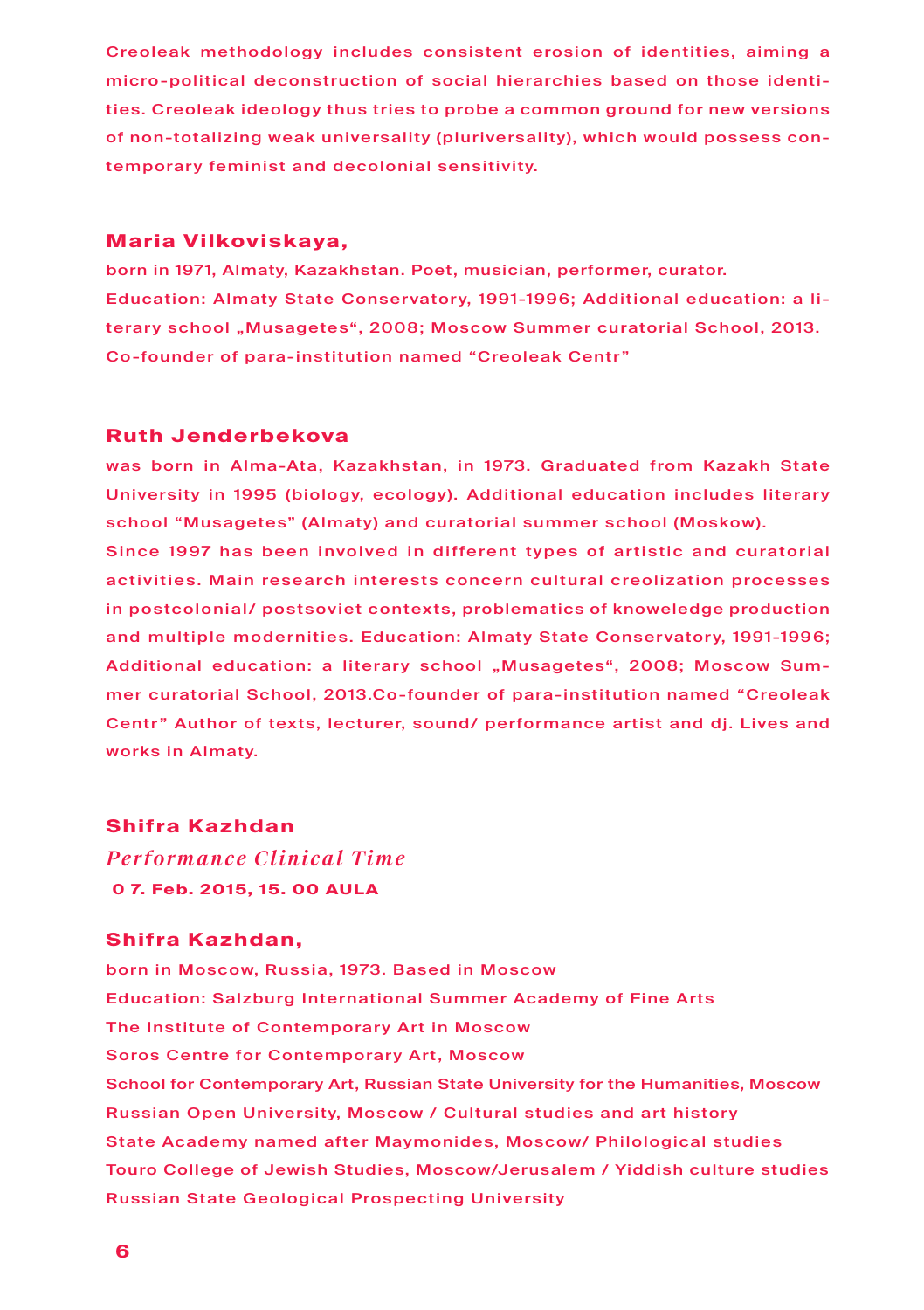## *Sympo s ium*

*B o dy D i s c our s e s / and B o dy P olitic s*



# *Stream 1:* **The Optimized Body: For Whom and What For?**

With different kinds of body modifications, surgical procedures, forms of body enhancement and neuro-enhancement the modifiable body and brain are quickly becoming crucial factors for success in securing one's social position and for profitably bringing oneself to the labor market.

Only resilient and stress-resistant bodies are able to work flexible hours and thus – not least because of "modern" enhancement technologies – get caught up in the grind of striving for improvement, expansion and optimization.

However: according to what norms are or should these bodies and minds be improved? What are the implicit and explicit goals of these socially ambitious improvements? Which optimization aims are considered intelligible, and who has the power to deem them legitimate? How are socio-ethical, politico-economic, and legal discourses set up? What role does the boom in technologies of body modification, brain enhancement, reproductive medicine, the creation of digital networks, etc. play within these discourses; and what effects do they have on forms of empowerment, inclusion and exclusion? Not least, how can optimized and optimizable bodies, technologies of the self and others, ascriptions of meaning, and discourses be analyzed within a framework that views them as dynamic phenomena? Which aspects of gender and intersectionality have an effect on these material-semiotic networks? What overall effects do discourses around body optimization, modification and enhancement have on an individual, social and symbolic level?

### **Chair: Sigrid Schmitz**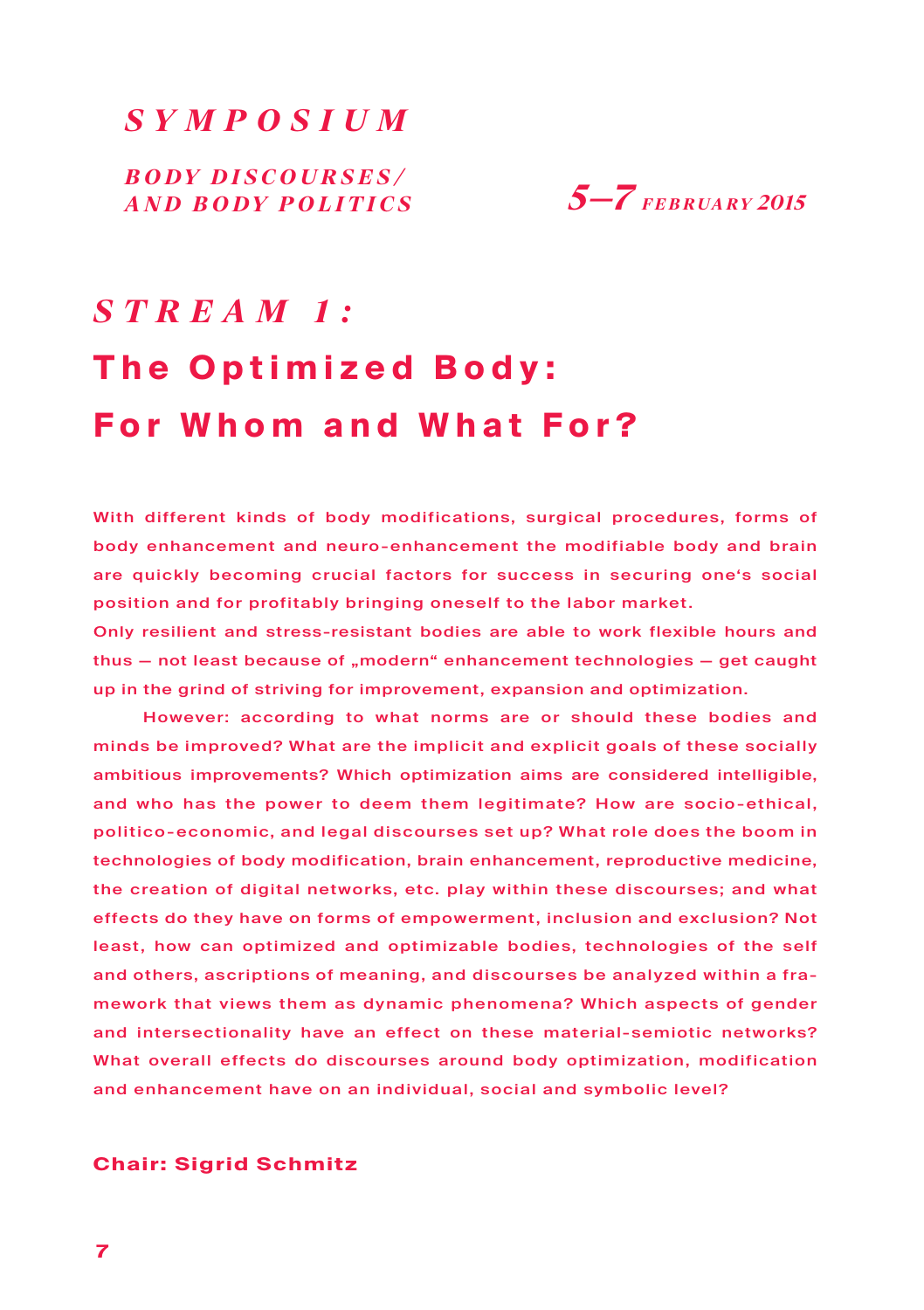### **PANEL 1: Bodily Optimazations across Time 0 6 Feb. 2015, 9.00 — 11.00, room ROM 10**

### **Marlen Bidwell-Steiner**

*Schön, weiß und kindhaft: Zur Geschichte ästhetischer Körpertechnologien*

Foucault's concept of "technology of the self" which was further shaped in Gender Studies shows an affinity to "self-fashioning". The latter was labelled by Stephen Greenblatt and refers to a characteristic trait of the civil society emerging in the Renaissance. And indeed, the two epochs, which frame the Scientific Revolution, share a penchant towards similar body practices.

The confrontation of recent body technologies with those practiced in the Early Modern era helps to flesh out their ambivalence between hegemonic constraints and self-enhancement. The so-called Secreta-literature of the 16th century comprises recipes to improve the — mainly female — body applying quite invasive technologies such as reconstructions of the "syphilitic" nose, alchemical paints to achieve the ideal of "whiteness", and vaginal corrections. This repertory echoes body optimizing fantasies, as represented in the "menus" of today's aesthetic surgery. This paper merges feminist analysis referring to the profitable market designing postmodern corporeality with parallel procedures in the Renaissance. Thereby I will elaborate on the emptiness of the notion "nature", as its "death" was the symbolic precondition for the self-empowerment of the arising specialists in body enhancements.

### **Marlen Bidwell-Steiner, Mag. Dr.,**

is an expert in Hispanic Studies and Gender Studies. For years she was the head of the Gender Office at the University of Vienna, from 2009 to 2014 she held an Elise-Richter-post funded by the Austrian Science fund (FWF). Currently she works as a Senior Lecturer at the Department of Romance Studies at the University of Vienna. Her main fields of interest are: Body discourses and affect theories, psychoanalysis and natural philosophy in the early modern Mediterranean.

### **Kay Felder | Michael Penkler**

*Is another body possible? Optimization, Bodily Transformations, and Heteronormative Temporalities*

Body weight has become a privileged site for projects of self-optimization. Individuals often strive to employ changes in their body weight in order to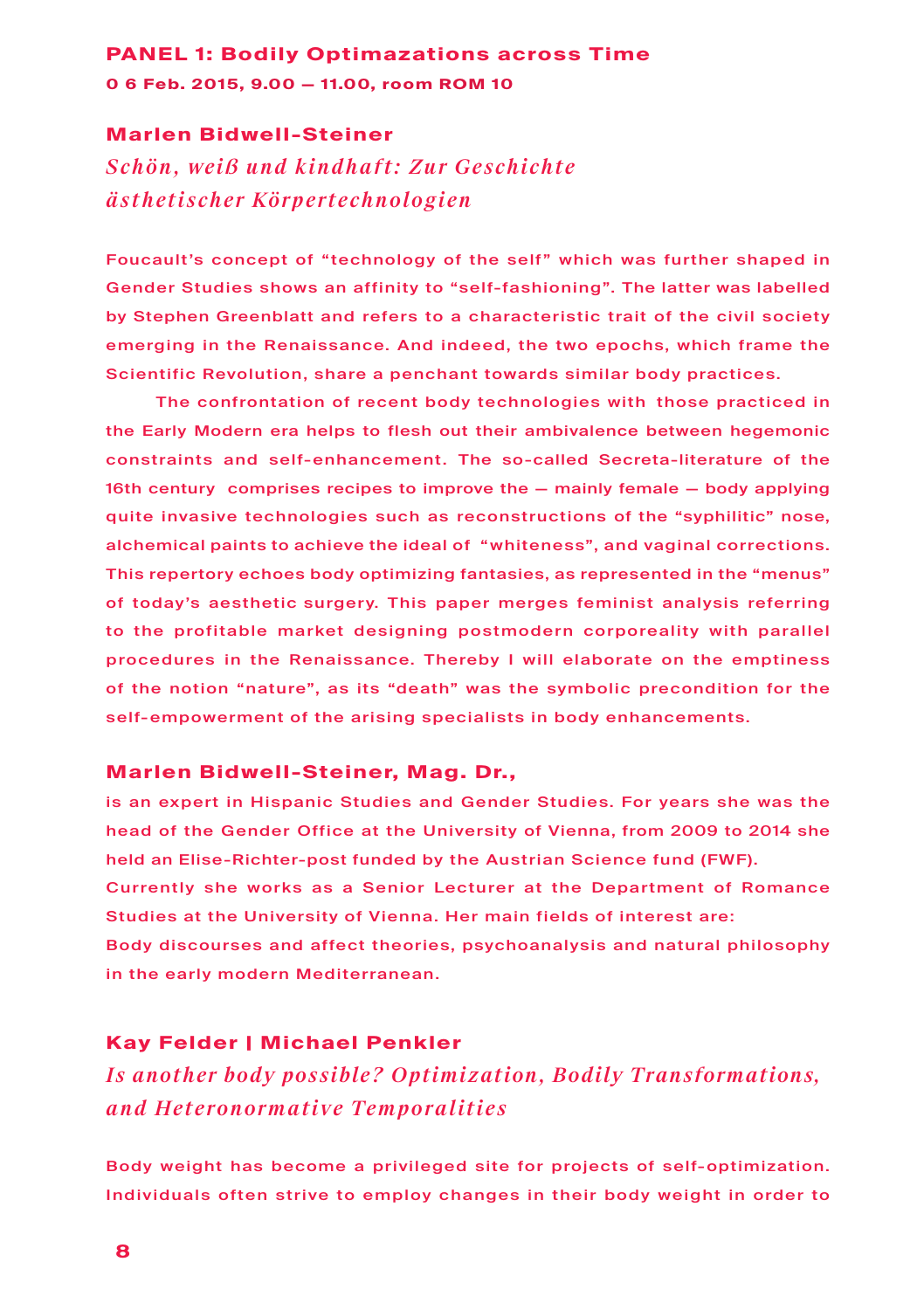effectuate wide-ranging transformations within their lives. Body norms thus partly gain their power because they can be made productive for one's life conduct.

In this paper, we focus on the temporalities and trajectories that are often inscribed into such transformations. In doing so, we aim at identifying political spaces of action, not least because a part of our common critical repertoire is made productive within fantasies of self-optimization: The constructedness of the self is happy news for postmodern subjects that constantly seek to reinvent themselves. But what is to be done if our own tools are employed in the name of neoliberal agendas? Drawing on Halberstam, we argue that queer constructions of time in opposition to hegemonic body developments and life conducts build a possible line of flight.

### **Kay Felder** and **Michael Penkler**

are researchers and lecturers at the Department of Science and Technology Studies at the University of Vienna. Both are currently completing their dissertations: Kay writes on the role of time in discourses and practices of body weight, and Michael on body weight, subjectivity and embodiment. Both also work on issues of human diversity in health care.

### **Boka En | Ágnes Fülöp**

### *On the clock: Self-tracking and self-optimisation*

The idea of self-tracking refers to individuals' gathering of personal data, primarily for the purpose of self-improvement. These data are collected with various technological devices, which work in close tandem with for example physical shapes and societal norms, measuring and (re-)shaping bodies at the same.

Based on an analysis of website content as well as our own feelings and experiences, our aim is to initiate a debate about self-tracking and self- optimisation enterprises that many of us engage in on our quests to master the hurdles that contemporary realities throw at us. Coming from a new materialist perspective we will try to show how bodies, discourses and devices are not neatly bounded, but interfere with and impinge on each other. Our presentation will hopefully be followed by an open discussion of possible implications. Specifically, we wish to discuss not only the restraining and normalising effects of self-tracking, but also its liberatory potentials.

### **Boka En**

used to use an app called 'MyFitnessPal' in an attempt to eat more healthily and postponed thinking about the beauty standards that this behaviour tied into because they couldn't reflect on beauty standards at the same time as they were trying to fulfil them.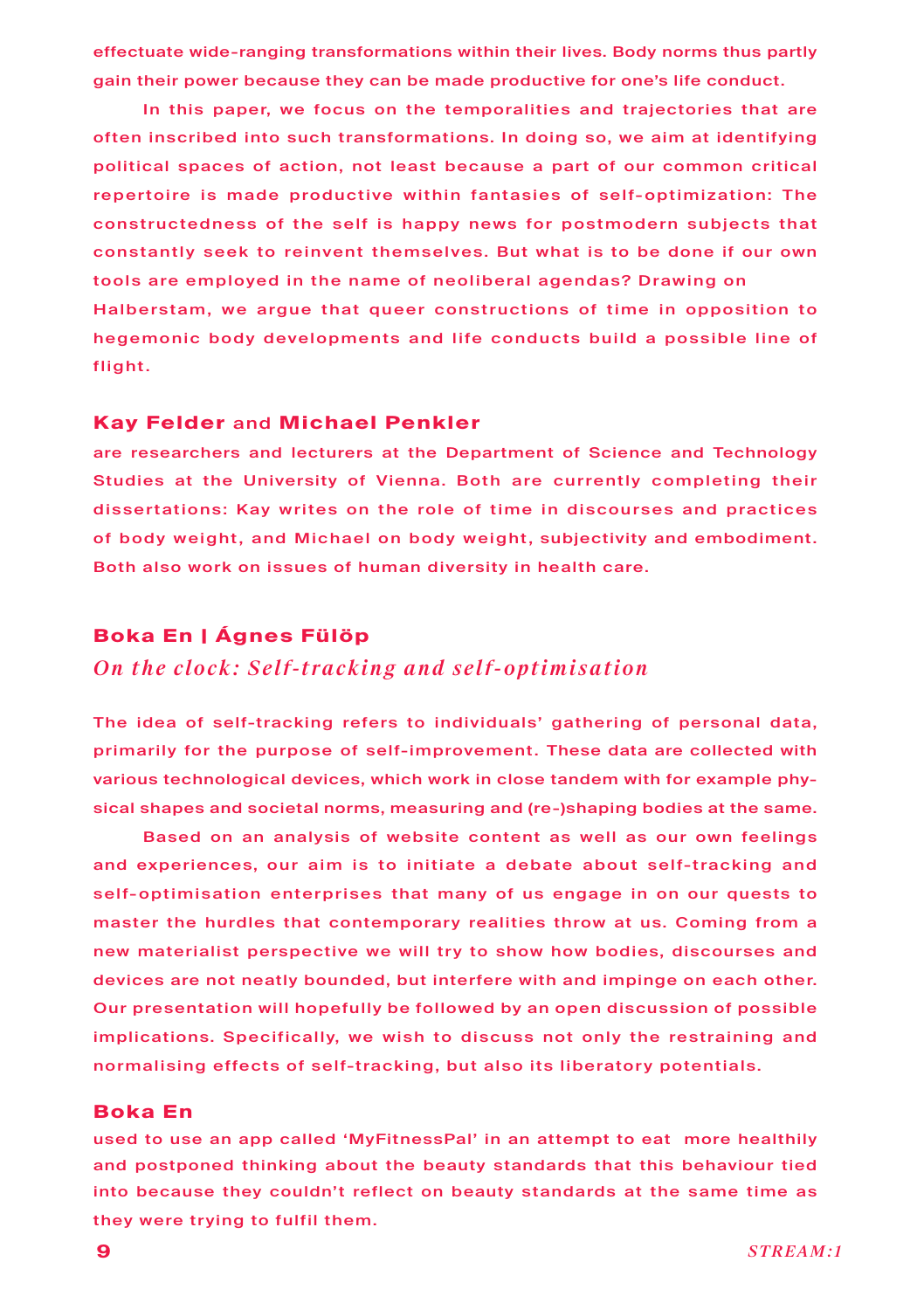Furthermore, they studied Transcultural Communication and Gender & Sexuality Studies and parts of Boka are currently working towards a second Master's degree in Science & Technology Studies. Their research interests centre around performativity and enactment, boundary drawing as well as the production of subjects, identities and bodies in science, technology and society.

### **Ágnes Fülöp**

fights a running battle with a browser add-on for productivity, uses some awkwardly designed health-related apps and is working towards a Master 's Degree in Gender Studies at the University of Vienna. She has long been fascinated by identity formation and subjectivation processes, and recently fell in love with Information Science and Feminist Science & Technology Studies.

### **PANEL 2 : Transgressing Bodily Norms**

**0 6 Feb. 2015, 11.30 — 13.00, room ROM 10**

### **Elisabeth Magdlener**

*At the b eginning there was just something attached to my head: From having a body to being a body in contact dance DanceAbility*

The subject of experienced corporeality is only inadequately dealt with in the confrontation of people with dis/ability and their body (in the context of medical and physiotherapeutic measures, in the field of special and remedial education, etc.). Most of the time their body is made an object, and thus the subjectivity of the human bodiliness is refused. To have a body (Körper-Haben) or to be a body (Leib-Sein) is a well-known comparison of philosophical anthropology, -phenomenology and other fields of science, at least in the German academic discourse. The expression of the lived body (Leib) describes the experience of vividness, liveliness and feeling. The term "body", however, thus primarily refers to the physical body as a subject matter of anatomy, physiology, medical treatment or physiotherapy.

This article explores the correlation of persons with dis/ability to their relation of having a body (Körper-Haben) and being a body (Leib-Sein) in contact dance (DanceAbility). Referring to literature as well as interview extracts the question will be responded how they experience the relation mentioned above. Is the point of view changing from having a body (Körper-Haben) to being a body (Leib-Sein) through the experience of contact dance? Finally the question is raised, how structures of society could nurture this experience of the disabled body.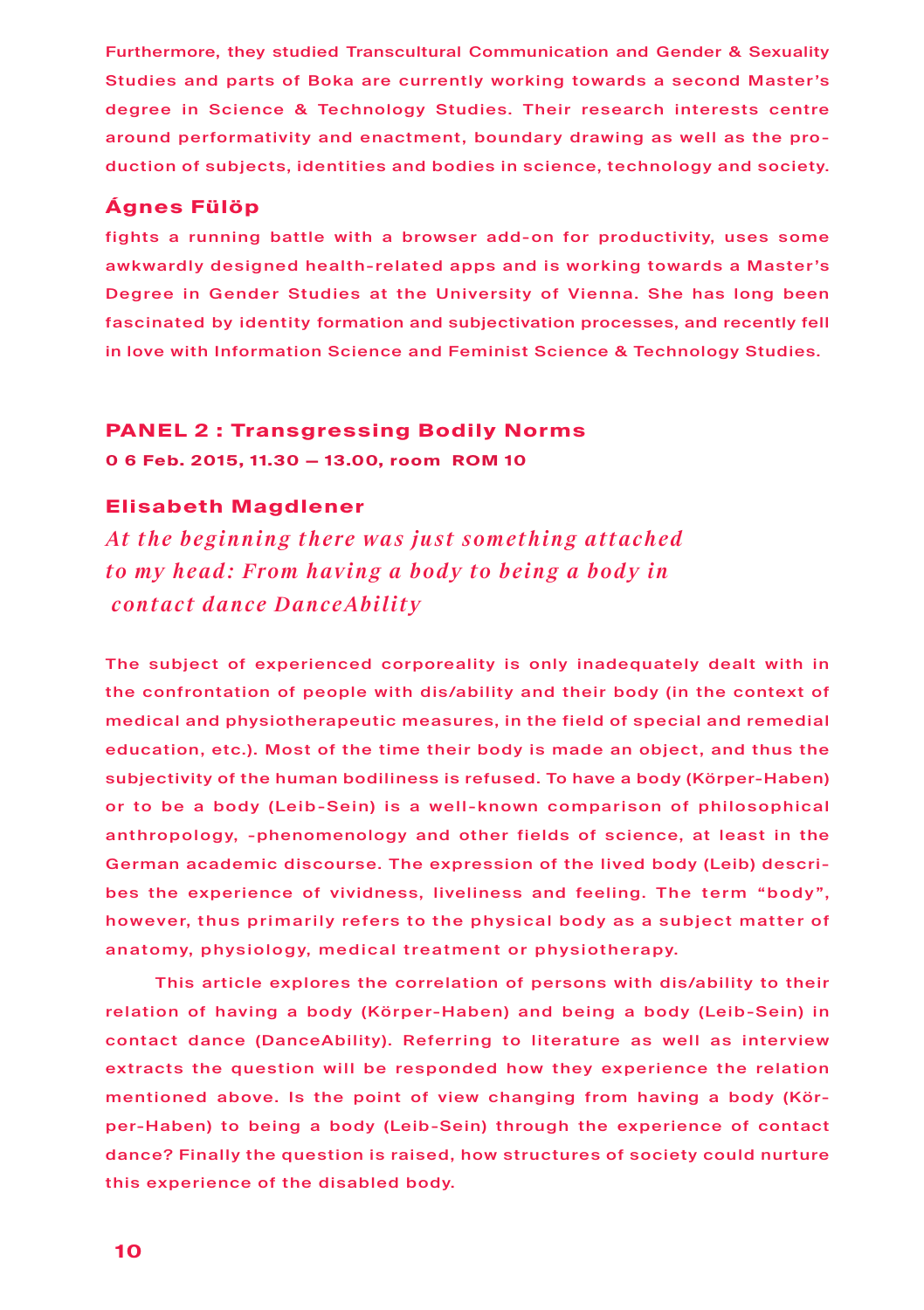### **Elisabeth Magdlener,**

born in 1979, is a dancer and wheelchair user and member of A . D. A . M . (Austrian DanceArt Movement, formerly Austrian DanceAbility Movement). She studied under the principle "Nothing about us without us" pedagogy and special pedagogy at the University of Vienna. Currently she is working on her master's degree in Gender Studies. Her research interests are Dis/ Ability- and Queer (Dis/Ability) Studies as well as Gender Studies with a fo cus on dance and experienced corporeality in the area of friction between body, corporeality, empowerment and physical dis/ability.t

### **Petra Anders**

## *Discordant Bodies? – Representations of Gav and Disabled People in Israeli and German Films*

For disabled and queer people alike it can become difficult to develop a positive self-image and social identity. By taking a look at contemporary Israeli and German films that thematize and problematize the body in either queer or disabled contexts I would like to discuss how certain bodies correspond to conventions of physical attraction while others are denied this status. Which films exploit the body as the source of "otherness"? Which films succeed in developing what the German journalist and disability studies activist Rebecca Maskos calls an emancipated identity with transformed values even if the body does not fit the norm? Eytan Fox's TIME OFF (1990), YOSSI & JAGGER (2002) and YOSSI (2012) trace different steps in hiding/ concealing one's identity in order to make peace/be at peace with that identity. But while concealing may be an option to meet society's expectations (at least for a while) for certain gay characters some physical disabilities cannot be covered. Thus, Dietrich Brüggeman's movie RUN IF YOU CAN (2010) exemplifies and problematizes the tension caused by identity concepts for disabled persons, especially in its portrayal of the complex sexual relationship between a wheelchair user and an able-bodied young woman.

### **Petra Anders,**

I completed my PhD at the Leuphana University of Lüneburg, Germany. My dissertation deals with the representation of disability and mental health in contemporary German film. It received magna cum laude and will be published in a few weeks by Königshausen & Neumann Press. As a wheelchair user and a disability studies scholar, identity conflicts are an important topic in both my personal and professional life.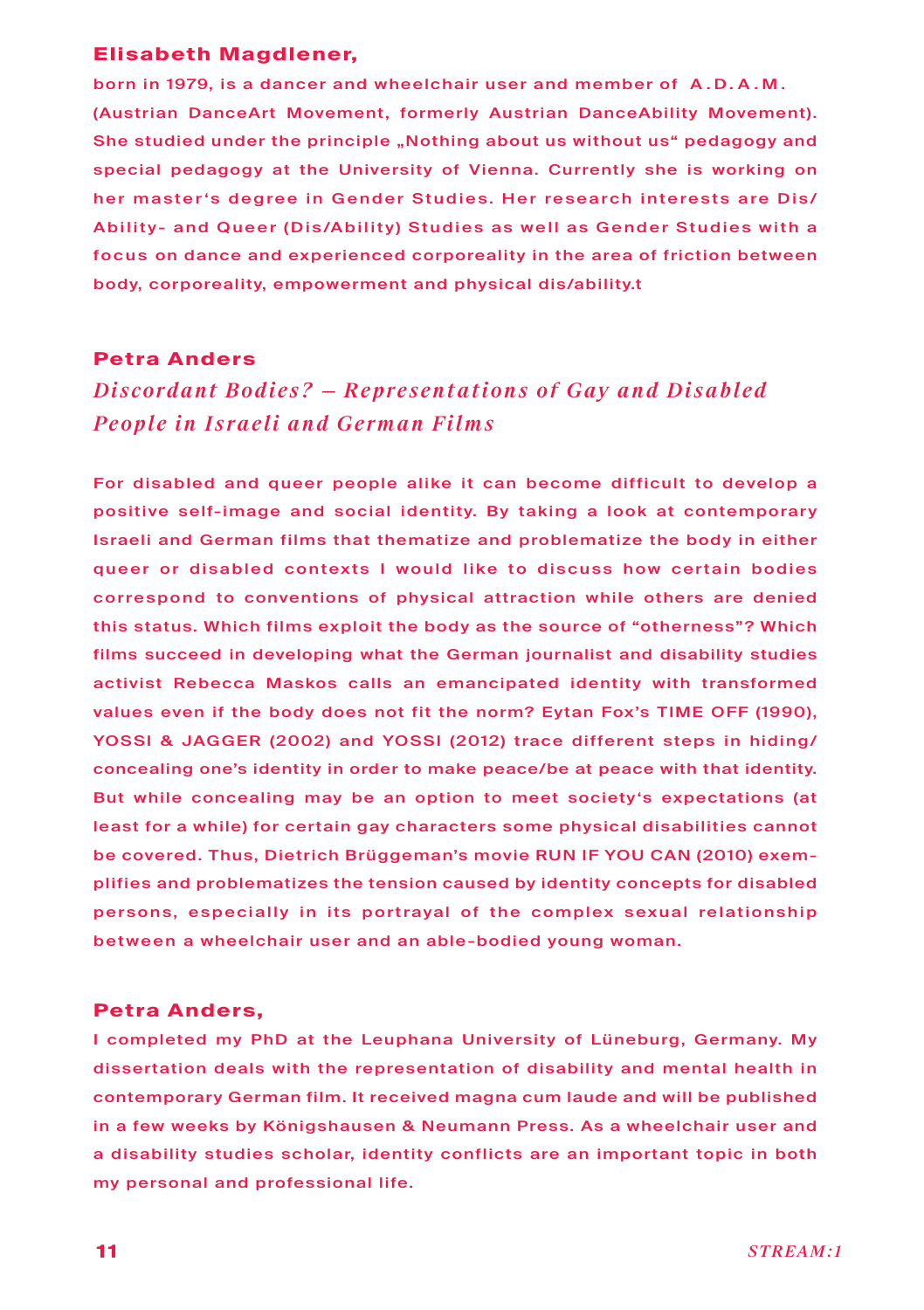### **Zhanar Sekerbayeva**

## *B ODY RELOADING*

Cyborg as a metaphoric feminist construct gained popularity through Donna Haraway's, A Cyborg Manifesto. It proclaims that people living in developed countries in the late 20-th century are already hybrid human-machine (cyborgs). Humans may enter into symbiotic relationships with intelligent machines (computer-assisted surgery); they may be displaced by machines (robotic arms for labor); be downloaded into a computer (Hans Moravec's dream) or avatar (movement "Russia-2045"); be experimented as mythology and technologies (artist Matthew Barney). How can we achieve body out of the norm? This body does not feel need to coordinate the concrete and stable images of the body (own and others) with historical representations of bodily schemes (body-canon). Feminists can see the cyberspace and the cyborg as an emancipatory and liberating figure. By providing women with an opportunity to express their ideas in a way that transcends the biological body, this technology gives them the power to redefine themselves outside the historical categories of "women", "other", or "object".

### **Zhanar Sekerbayeva,**

born in Atbasar in 1982 , Kazakhstan. My basic education — journalism, I entered the European Humanities University in Vilnius this year (Gender Studies specialization). My scientific interest is cybernetic body which I believe can give the freedom from gender, race, class and create new discourse, forms of mind. Also I have the body construction experience — I took part in professional power lifting and arm wrestling championships.

## **PANEL 3 : Regulating and Disciplining: Discourses around Bodynorms 0 6 Feb. 2015, 16.30 — 18.00, room ROM 10**

### **Nataša Pivec**

*"Show us Tits (but Hide the Nipples)": the Persistent and Paradoxical Body Regimes of Female Breasts*

The aim of this lecture proposal is to highlight bodily practices and disciplinary regimes in contemporary Western culture, linked to a specific body part of the female anatomy — breasts. We are going to explore the cultural narratives that are related with breasts, and those are the overexposure of female breasts, the ongoing absence of nipples and bra-wearing as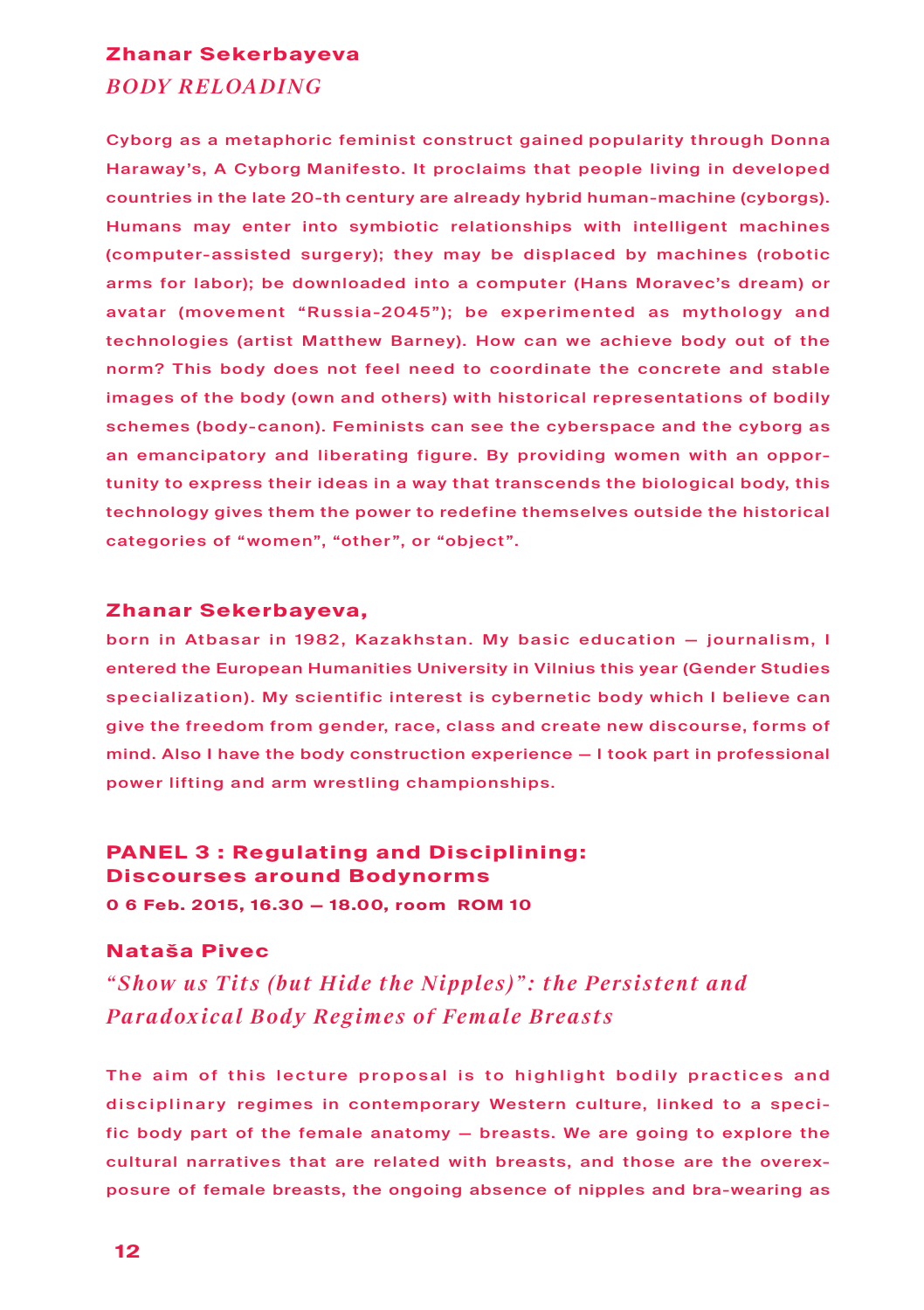a sartorial and ideological practice of feminine technologies of production, sign, power and the self. To explain our standpoint about nipple absence and bra omnipresence, we'll be analysing contemporary representations in the popular culture that are either involved in existing praxis of strategic nipple absence and ridicule (for example, Hollywood's rule for covered breasts in love scenes) or challenging it by tactical visibility (e.g. display of "ugly breasts" - old, saggy or non-existing due to the mastectomy, Free the Nipple movement). We'll also be viewing at new media discourse of social phenomena, related to breasts ("side boob", "nip slip", "man boobs").

### **Nataša Pivec**

has obtained her Ph.D. degree in sociology/gender studies at the Faculty of Social sciences in Ljubljana, Slovenia. Her research focuses on genders, sexualities, media representations, film, intersectionality, sociology of body, feminist and queer theory.

### **Kathryn Bouskill**

*Problematizing Risk and the Female Body in the Breast Cancer Awareness Campaign*

This ethnographic research explores how the globalization of the Americanstyle breast cancer awareness campaign into Austria is amplifying notions of risk for the disease and altering conceptualizations of the female body. Despite epidemiological evidence demonstrating the limitations of mammographic screening and clear gaps in knowledge of breast cancer etiology, breast cancer awareness campaigns continually promote misleading messages

emphasizing a woman's personal control in preventing the disease.

This neoliberal discourse surrounding risk is also tied to images promoting traditional tropes of female bodily aesthetics, high fashion, and cosmetic use; thus, the campaign is not only creating a sense of moral responsibility to control risk, but an imperative to ascribe to the feminization, corporatization and materialization of the female breasts and body. In this paper, I draw from various examples, including the latest technology of genetic screening, the promotion of prophylactic mastectomy and subsequent breast reconstruction as a body modification procedure, which (falsely) exemplifies the aim of risk mitigation for breast cancer risk and the attainment of the aestheticized and reconstructed body.

I furthermore analyze the campaign through the vantage point of women with breast cancer, whose bodies are omitted from the campaign. Socially, these women are ostracized from the campaign for its emphasis on preven tion.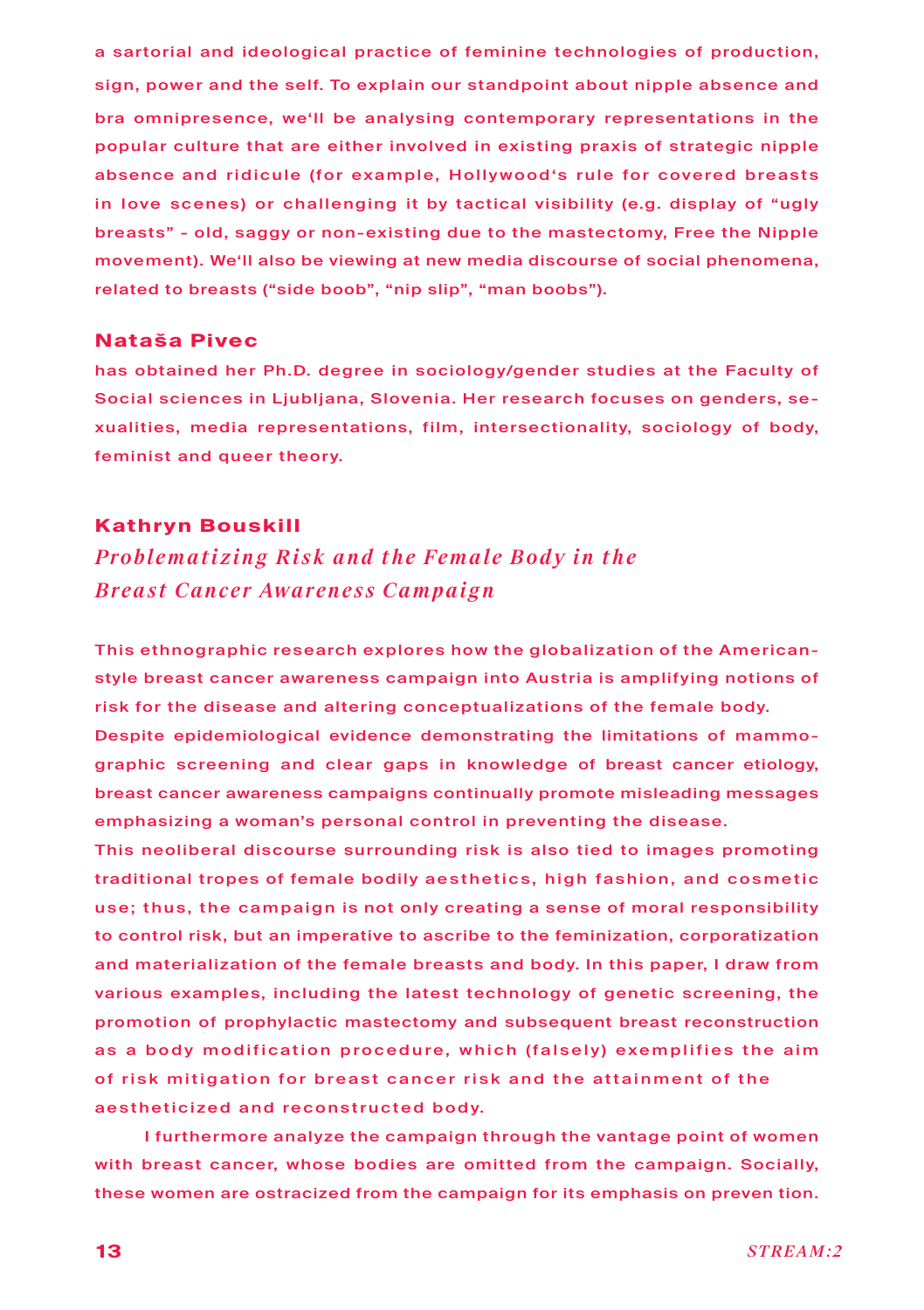Symbolically, their bodies represent the fear of cancer, for which many endure stigmatization. Lastly, on an individual level, their bodies reflect an internal struggle to frame the diagnosis within their life course.

### **Kathryn Bouskill**

is completing her Ph.D. in Anthropology and M.P.H. in Epidemiology at Emory University, USA. Her interest is in the anthropology of cancer, with a particular focus on how sociocultural representations of cancer reflect or mask the experience of living with cancer. Bouskill's current work draws from the illness experiences of women with and without breast cancer to critique the corporatized approach to public health campaigns and their blatant misuse of epidemiological data.

### **Seline Kunz**

*Adolescents' concep tions of sexuality and b o dy practices in the context of online pornography* 

I my input I will present a particular thread of my PhD project, which qualitatively seeks to explore adolescents' experiences with mainstream pornography on the internet. I will focus on the following two questions:

1, to what extent do adolescents experience and conceptualise (their) bodies and (their) sexuality as manageable and improvable and how are these experiences connected to pornography? 2, to what extent do these bodily and sexual experiences and practices refer to a heteronormative framework and thus reproduce power relations and to what extend do theyundermine them?

I'll set forth the theoretical threads in which the above questions are embedded, referring among others to Paula-Irene Villas conceptualisations of the body as a tool and material of practices of self-design, the body as a "showpiece" and the practices of "body bricolage" (Villa 2013) and Feona Attwoods concept of sexuality as something that is experienced as improvable and shapeable (Attwood 2006). I'll present relevant findings of empirical studies, compare these findings to findings of group discussions I conducted in an earlier project with 18—20 year old youths and will formulate hypotheses which may serve as a starting point for the subsequent discussion.

### **Seline Kunz**

holds a Master of Arts in Gender Studies and Pedagogy and is currently working as a scientific assistant at the University of Basel where she researches and teaches in the field of sexual pedagogy, gender and sexuality studies. In her PhD project "Screening Sex", she qualitatively seeks to explore adolescents' experiences with online pornography.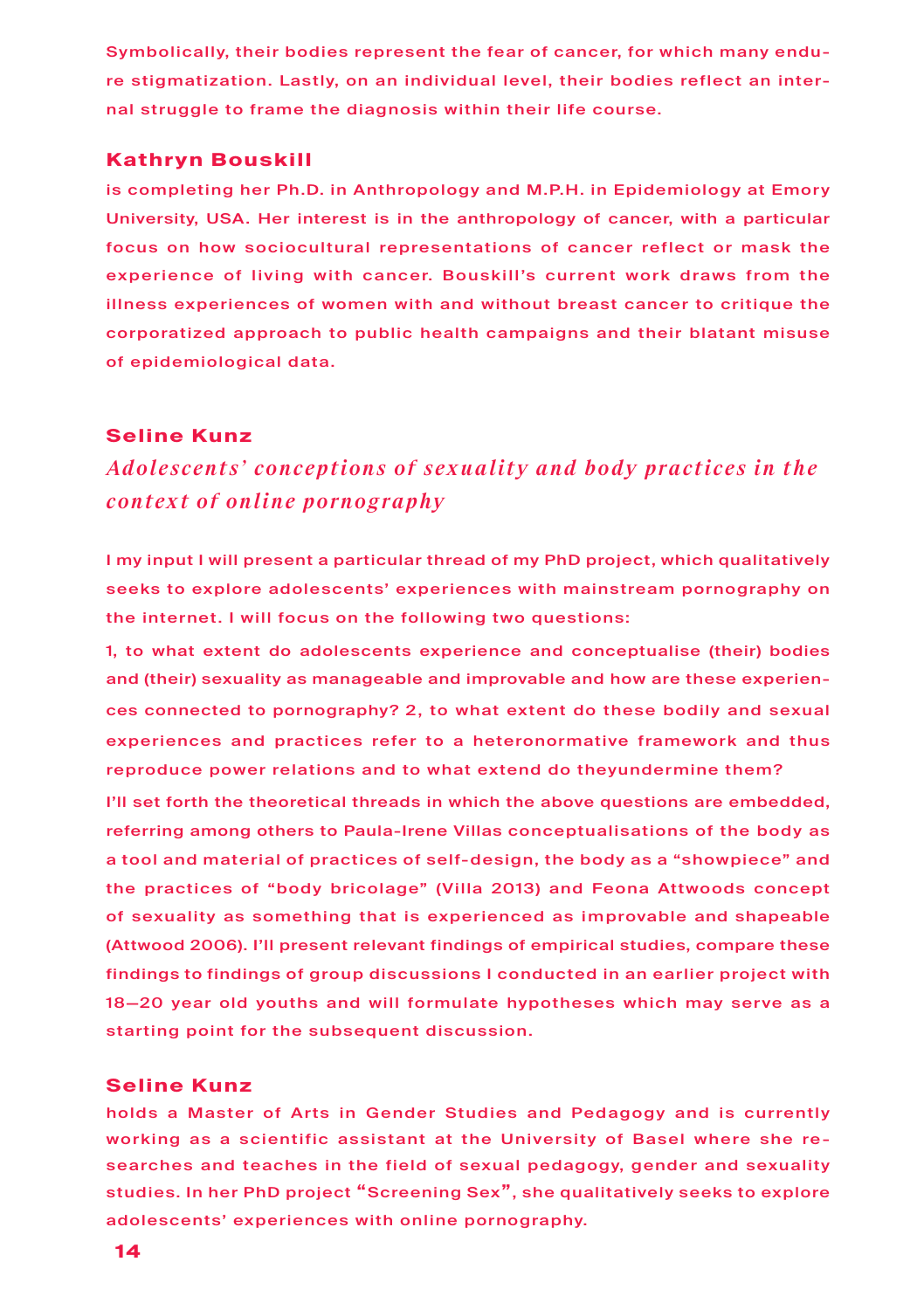## *S t r e a m 2 :*  **Academic Body Habitus**

Body habitus brings together biomaterial and social spheres within concepts that transgress the boundaries between nature and culture. This stream will focus on an area that has yet to become part of the debates within sociology of the body. Which meanings, constitution, effects and impacts do processes of academic body habitus have within different disciplinary settings, for instance within technical and natural sciences such as physics or biology, within the social sciences, philosophy, and the humanities?

Through a gender-focused lens, we want to take a closer look at the function of bodily practices and presentations, and examine the relationship between body habitus and agency, as well as the significance of power structures within and between disciplines and between science(s)/scholarship and society. Further relevant points for the current analysis are the ways in which links are made between habitus, identity construction and subjectivation, education and scientific culture, which we will explore through different lenses, for instance contemporary embodiment concepts and feminist materialist approaches.

### **Chair: Ilse Bartosch**

**PANEL 1: Transgressing the Gender Binary 0 6 Feb. 2015, 9.00 — 11.00, room ROM 7**

### **Esther Hutfless | Elisabeth Schäfer**

*Thinking the Transience of the Living / Promising a Queer Philosophy*

The Body and corporality are the most prominent subjects systematically forgotten within western philosophy.It is one important move to criticize this extraordinary gap and to analyze reasons for that astonishing instance. Queer philosophy does not only and not solely want to work on the negativities within thinking, it does not want to burn out for all times. It wants to bring its forces into play to work for and on the positive, which is always the living, which is always the other,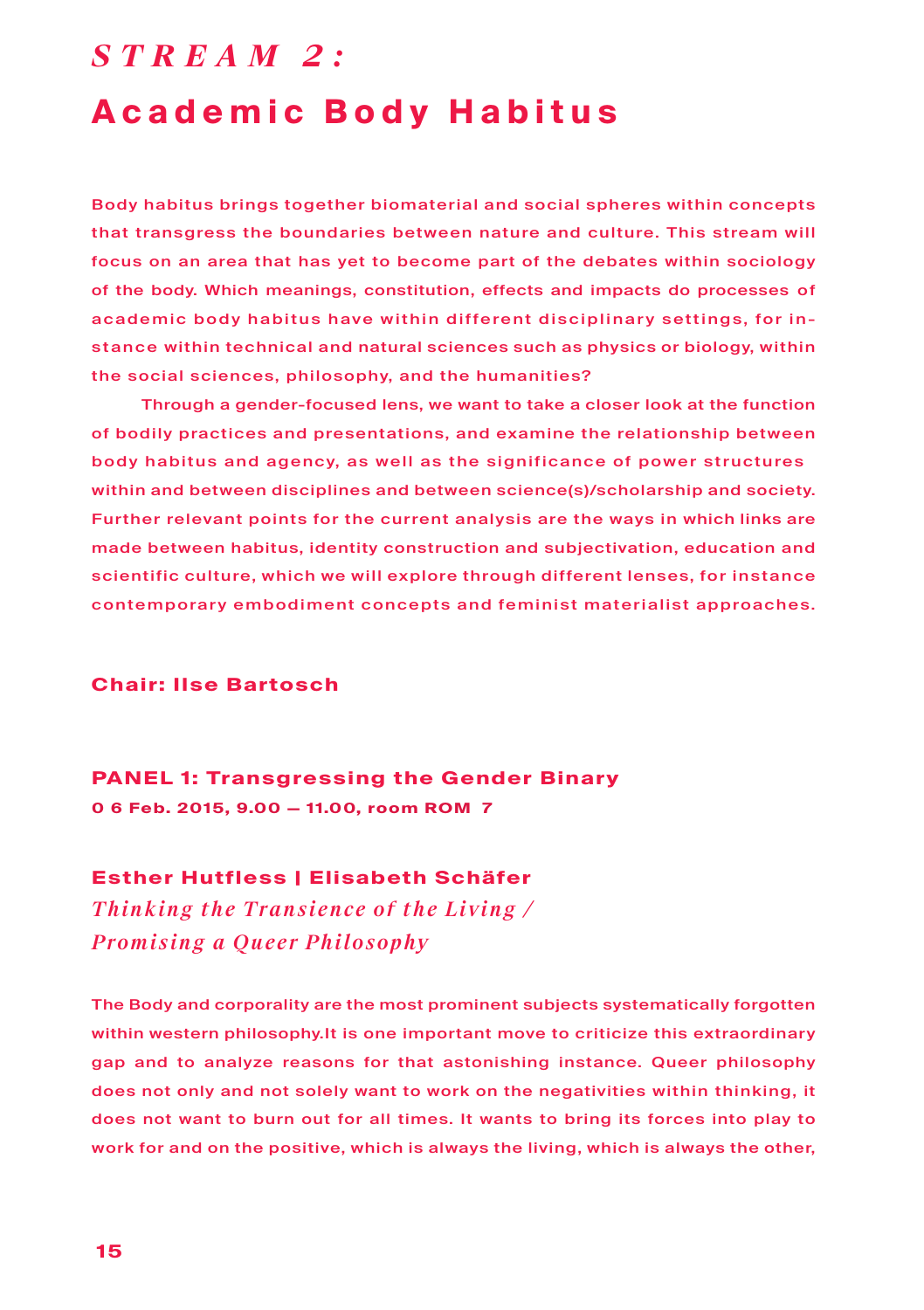that is kept alive; the other, that is never threatened with destruction, degradation, decay or classification. In claiming such a figure of queer philosophy our lecture effectively affects traditional impacts of academic body habitus and calls for new and vital styles of thinking.

### **Esther Hutfless**

is lecturer at the Department of Philosophy at the University of Vienna and Psychoanalyst under Supervision within the Vienna Psychoanalytic Association (Wiener Arbeitskreis für Psychoanalyse). Main teaching and research areas include: Phenomenology, Deconstruction, Psychoanalysis, Feminist Philosophy, Ontology, Écriture féminine, Queer Theory.

### **Elisabeth Schäfer**

holds a Postdoc-Position within the research project "Artist Philosophers. Philosophy AS Arts-Based research" [AR 275-G21; Austrian Science Funds FWF], University of Applied Arts, Vienna; also affiliated to the Department of Philosophy at the University of Vienna. Main teaching and research areas include: Deconstruction, Queer-Feminist Philosophy, Écriture féminine.

### **Judith Conrads**

## *Gender switches in the crossroads of body and society*

Breeches roles on stage, cross-dressing lessons in workshops — different gender switch settings will be analyzed with reference to Bourdieu´s concept of habitus to find out how the gender difference as a social (and powerstructure is materialized in and (re)produced by the body.

My analysis aims at tracing the influence of the hegemonic gender system and its underlying discourses. The performance practices used to construct gender are easier to detect in the deviant cases of (self-)staging in the "opposite" sex/ gender than they are in the cases of conventional gender display which is mostly perceived as "natural" and not put into question. The bodily representation of gender — gesture, movements, cloth, among others becomes a decisive element in the gender performance and will be investigated. How does the body talk in gender disguise? As the gender switch can only be readable by referring to the binary categories of women and men, it relies on the traditional gender system. Thus, the question arises to what extent the practices of gender switching sustain or subvert the traditional categories.

In our paper we would like to work on a consequent next move: following feminist and queer critique within philosophy we would like to propose a philosophical approach able to create new concepts of thinking bodily and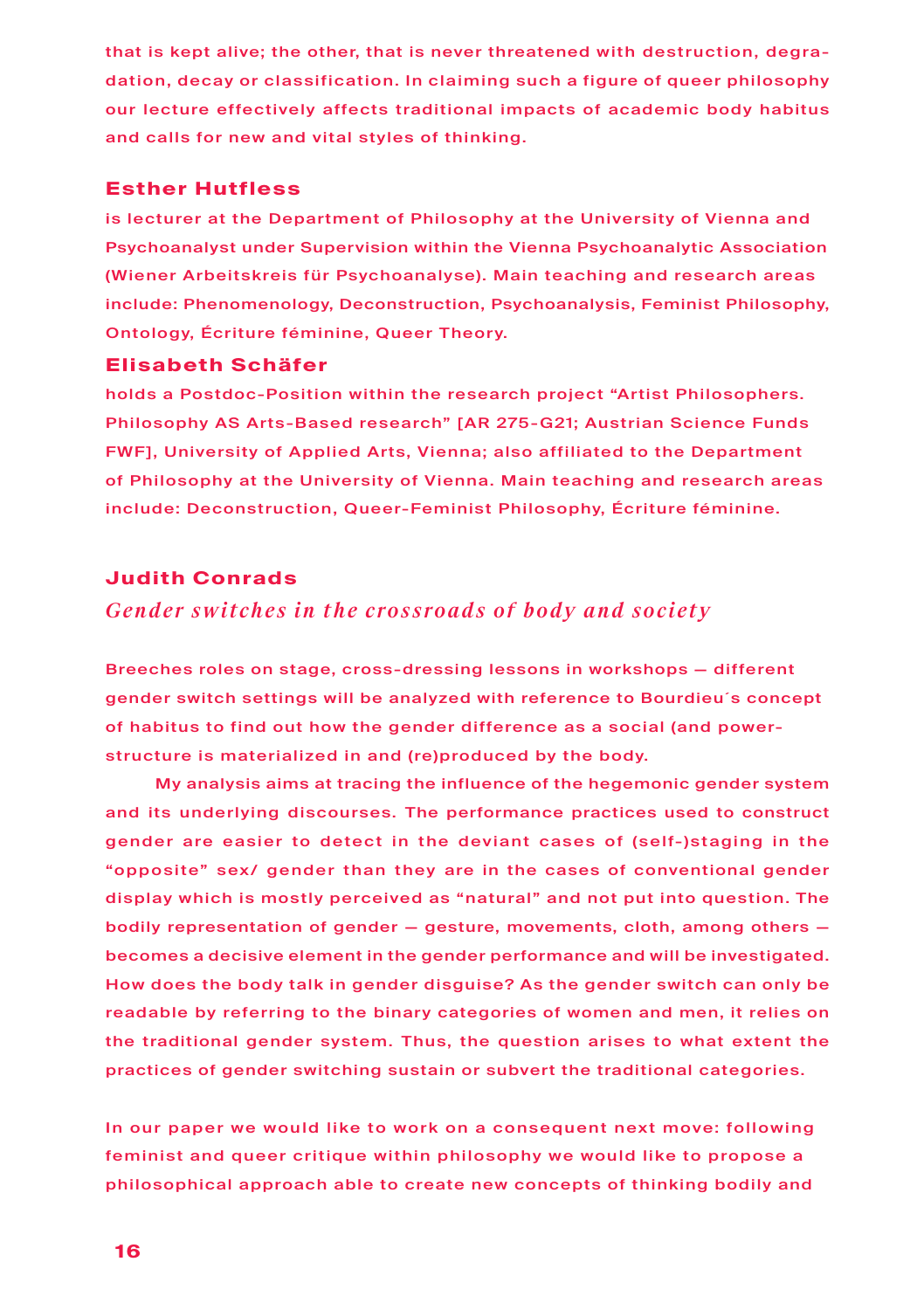material existence. We therefore call a queer philosophy into life.

### **Judith Conrads M. A.,**

research associate at the Women´s and Gender Research Network NRW, University of Duisburg-Essen, lecturer in Gender Studies at University of Osnabrück and PhD candidate at Ruhr-University, Bochum. Research interests: gender and queer theory, body and gender, gender performances.

### **Katalin Schmidt**

## *Transgressing the gender-binary through embodiment in Jeanette Winterson's novels*

The works of the British novelist Jeanette Winterson are well-known for their attempts at questioning gender roles and for presenting characters that attempt to exist outside of the gender-binary. In my paper I focus on those instances in her novels where this transgression is closely linked to bodily representation. The most prominent examples of this include the Dog Woman (Sexing the Cherry), whose monstrous body can be read as an act of defiance not just of the puritan ideologies of the era most of the novel is set in, but of any attempt at binding her to gender expectations. In The Passion the body of Villanelle is already from birth bound to both genders, moreover she actively crosses between them on several occasions. The Powerbook is especially intriguing from this aspect, since through the special case of internet communication the act of storytelling becomes a way of creating shared experiences; each story is an act of becoming and every character a new instance of embodiment for the fictional writer. Among these I pay special attention to the story of the tulip that enables gender-crossing transformation.

### **Katalin Schmidt**

is a post-graduate student at the University of ELTE in Budapest, Hungary. After pursuing MA degrees in English and German, she is now doing a PhD in Modern English Literature. Schmidt's main areas of interest are questions of gender and body discourse, and she is particularly interested in the works of the British novelist, Jeanette Winterson.

**PANEL 2: Body and Art 0 6 Feb. 2015, 11.30 — 13.00, room ROM 7**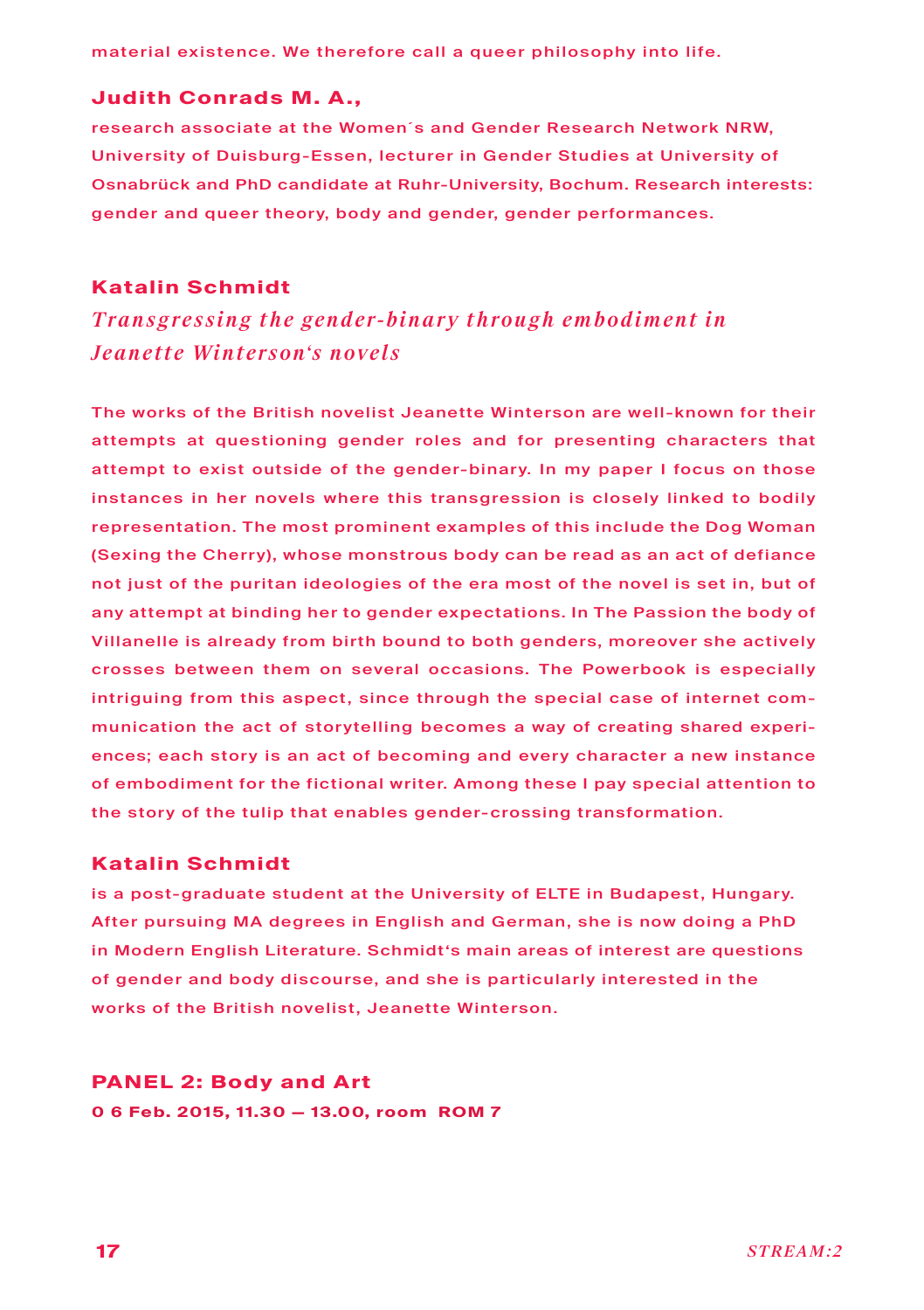### **Rosa Nogués**

## *The Body in Feminist Art Practice, Troubling Representation*

The problematic of the body in feminist art practice and theory is framed by the examination and critical analysis of the role played by representation in patriarchal society in reinforcing and legitimising specific gender roles. From a theoretical perspective, this problematic has been overdetermined by a conceptual dichotomy between a phenomenological understanding of the body and a psychoanalytic one. And thus, the institutionalised narrative of feminist art posits an opposition between, on the one hand, feminist artists who embraced the use of their bodies relatively uncritically in a celebration of what they understood to be a primary, corporeal femininity untouched by patriarchal bias, and on the other hand, those who refused its representation altogether, arguing that the image of the naked female body was always already mediated by patriarchy, the fetishised materialisation of women's subjected position in patriarchy, and that the claim of a natural givenness for femininity in the bodies of women was precisely patriarchy's rationalisation for women's oppression.In my presentation I will examine the precise articulations of the concept of the body in feminist art practice and extricate the problematic from this misleading theoretical opposition in which it has been embedded.

### **Rosa Nogués**

is an Associate Lecturer in Art Theory at the Chelsea College of Arts, London. She obtained her PhD in 2013 at the Centre of Research in Modern European Philosophy (Kingston University). Her thesis examined the use of the female body in art practice in terms of Lacanian theory and notions of sexuation. She has lectured at Central Saint Martins (London), Middlesex University (London) and the Universität für angewandte Kunst (Vienna).

### **Cristina Alonso Villa**

## *Looking at the audience: insight into the perception of the action's heroine body through content analysis of discussion groups*

The purpose of this study is to shed light on the way in which audiences perceive and interpret the female hero of Hollywood action movies. Hollywood movies are the most widely consumed in the western context and therefore remain an important source of visual culture and social imaginary, most often rooted in traditional ideas with regard to the construction of femininity, masculinity and gender roles. Many scholars like Yvonne Tasker, Sherrie A.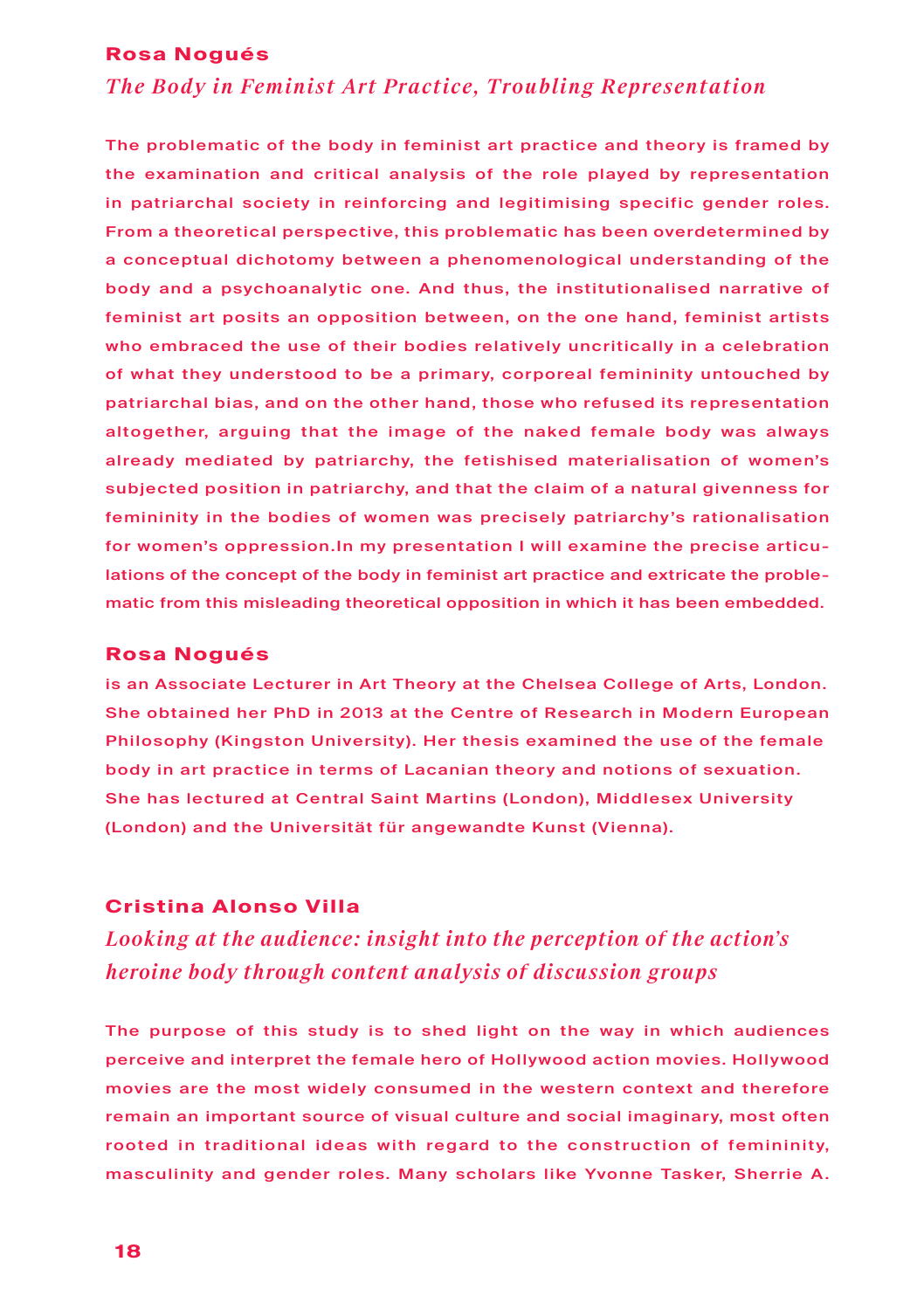Inness or Rikke Schubart, have already done analyses of the action female hero from various theoretical perspectives and some have even conducted some reception research through surveys. However, and as all these authors point out, there is a common limitation to these studies, imposed precisely by the written format of the data collection: even with open questions, participants do not elaborate as they would do orally, when they have the chance to contrast their views with other participants. For this reason, discussion groups can contribute to the existing research by eliciting more nuanced discourses of a certain target group. Given the fact that action movies are aimed mainly at young adults, the target group for the present study was set to be both women and men between 18 and 35 years old, with different educational and working backgrounds and residents in an urban area.

### **Cristina Alonso Villa,**

MA, is Lecturer in the Department of English, German and French Philology at the University of Oviedo and is currently in her last year of her PhD, which deals with the depiction of women and gender roles in action cinema and their perception by the audiences. She conducts research in Cultural Studies, Film Studies, Gender and Sociology, focusing especially on visual languages, theories of representation and the filmic experience from the viewer's point of view. Other areas of interest are Trivial Literature and TV series.

### **Anna Bromley | Michael Fesca**

*Playing off the beat. Joke Performance, or: The Groove of Infectious Laugh*

Comedians could be viewed as a virtuosos of speech, voice, tact and rhythm. They seem to be able to access an implicit knowledge of conducting a splitsecond-timing by applying minor deviations from the normative etiquette.

In other words: They are enabled to speak off the beat. In this sense, the comedic joke alters the anticipated beat precisely so that the alteration can be distinctly perceived, but doesn't entirely leave the frame. It's all about being only slightly behind or on top the given beat. Delivering a joke`s punchline and incarnating a processual groove both practice a playing-slightly-off-the-beat in comparable ways. As it takes the frequently invoked vital drive to get us off on a groove, a well-delivered joke must hit, to yield laughter. We suggest complementing the notions on the widely discussed semantics of sharing jokes with hitherto little perceived aspects of a proces sual pulsing speechperformance and thus renegotiating it as form of implicit knowledge.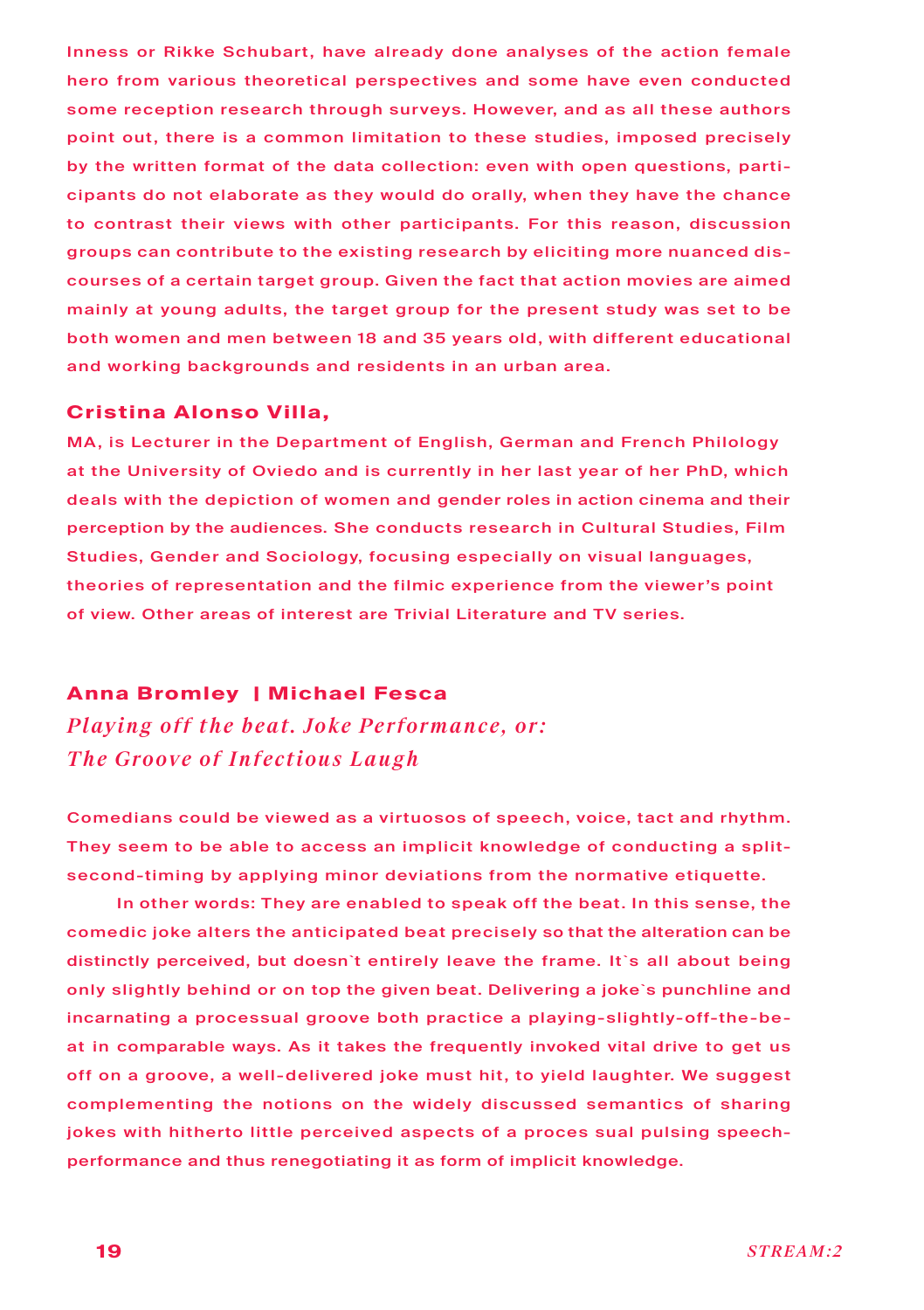### **Anna Bromley**

is an artist and cultural researcher based in Berlin. Her works investigate speech performances in the field of politics, science and culture. Currently, she is involved with artistic and theoretical explorations of humour strategies. In 2015, she is a fellow of the Clara & Eduard Rosenthal Foundation.

### **Michael Fesca**

is an artist based in Berlin. For him, the phenomena of time, beat and synchronization are of particular interest. His theory and artistic practice applies the potentiality of humor strategies (Redemption Jokes, nGbK 2014/15, with C. Buck, A. Bromley, S.Husse, J. Sotzko) and the question of timing and rhythm in his project Abstruse Timed (with Prof. Kai van Eikels, FU Berlin). Lucas Cranach fellow in 2014.

### **PANEL 3: Autorthnograghy**

**0 7 Feb. 2015, 9.00 — 10.30 room ROM 7**

### **Johanna Stadlbauer**

*Auto ethnography and its Po tential for Qualitative Research on and with the Body*

Autoethnography is a research/writing style that aims to describe and analyze personal experience in order to understand cultural experience (Ellis/Adams/ Bochner 2011, 1). It applies performative epistemology and relies on active readers/recipients who enter into dialogue with the researcher and his or her story (Bochner 2001, 148). It can be used as a tool to reflect on the researcher's body in the field, on how sensory experiences produce ethnographic knowledge, and how bodies shape interactions in (research) relationships. It can also serve to understand power relations and discourses that shape bodies and are transmitted through our bodies in interactions (e.g. Veissiere 2011, 43; Rambo Ronai 1992).

My proposed talk (of 10 to 15 minutes length) intends to highlight different uses of autoethnography in (qualitative) research on "body and agency/ body and gender" and tries to identify contributions that help create and understanding of the constitutive impact of discourses. Thereby I hope to open up a discussion that connects this approach to other contemporary research discourses and shed light on its potentials and possible limitations.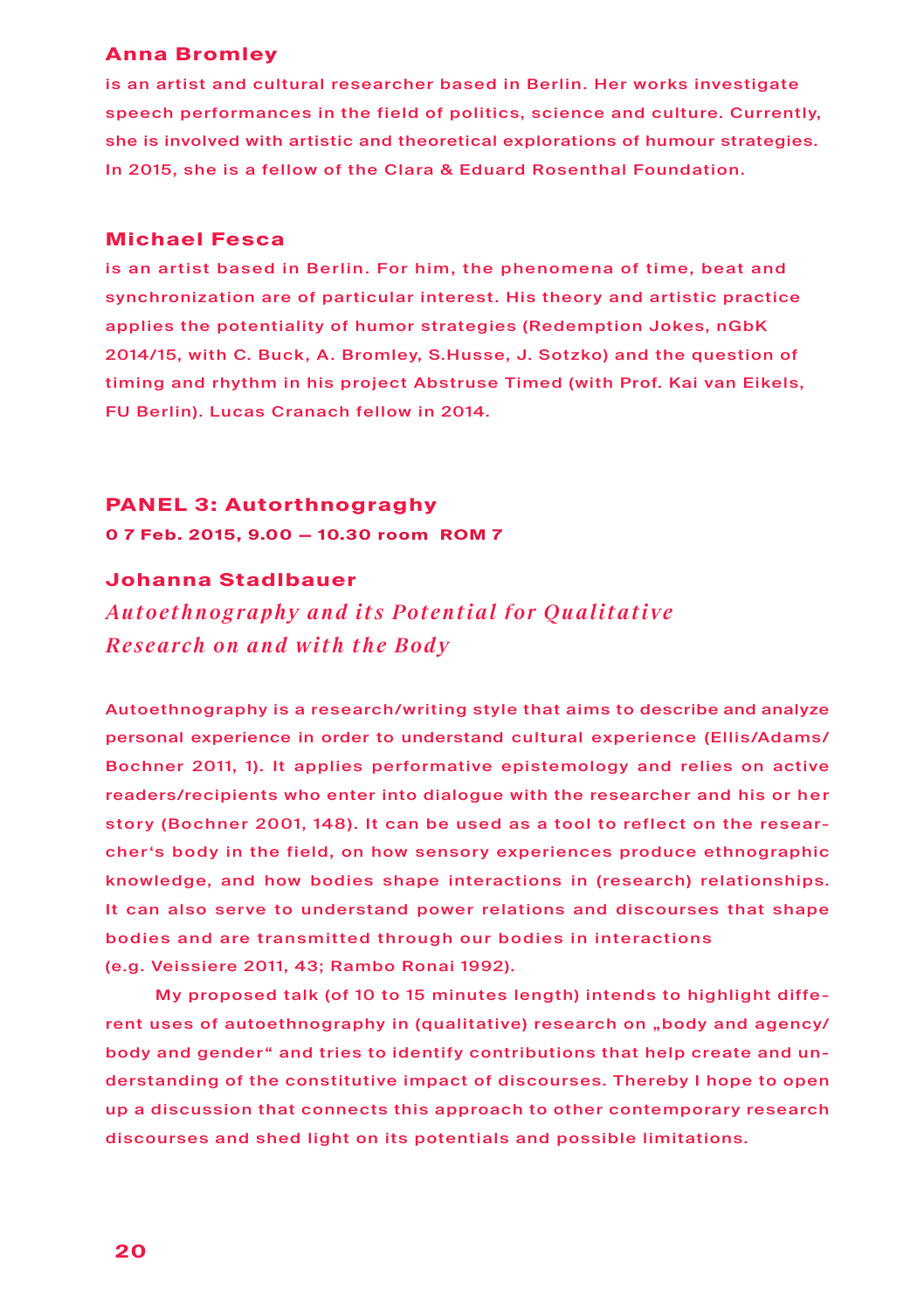### **Johanna Stadlbauer:Ph.D. (Dr. phil.),**

Cultural Anthropology; Since May 2012: University of Graz: Universitätsassistentin, Department of European Ethnology and Cultural Anthropology; Co-Founder of Network Qualitative Research Graz'; research areas: gender studies, feminism, migration studies

### **György Mészáros**

*Masculinities, So cial Class and Enfleshment and the Academic Body: Autoethnography*

The human body and especially its physical development are often neglected issues in education and schooling focused more on the rational, Cartesian subject; however it is an important task of educational research to explore the embodied subject and its development for example in sport.

The aim of this study is to explore the educational processes of the development of the body in a gym through autoethnography. By telling the story of my one and a half year functional training sport activities, I will reinterpret McLaren's concept of enfleshment, and I will offer a unique narrative of my own gay male body-subjectivity related also to my educational identity as teacher trainer. Issues of social class and masculinities inculcated into the body have been in the centre of my reflections. A strong dialectical tension will be enfolded. On the one hand, I will present how issues of social class and masculinities inculcated into the body shape the development of the subject. On the other hand, I will describe how sport activity can be earnest of liberation from a Cartesian approach to subjectivity and expression of personal freedom.

### **György Mészáros**

is assistant professor at the Faculty of Education and Psychology, Eötvös Loránd University, Budapest. He has been teaching in teacher training since 2004. Beside his university teaching, he leads trainings and pursues research on critical pedagogy, theatre education, LGBT and gender topics. He is member of the Administrative Council of the Association for Teacher Education in Europe. He is also a queer leftist activist.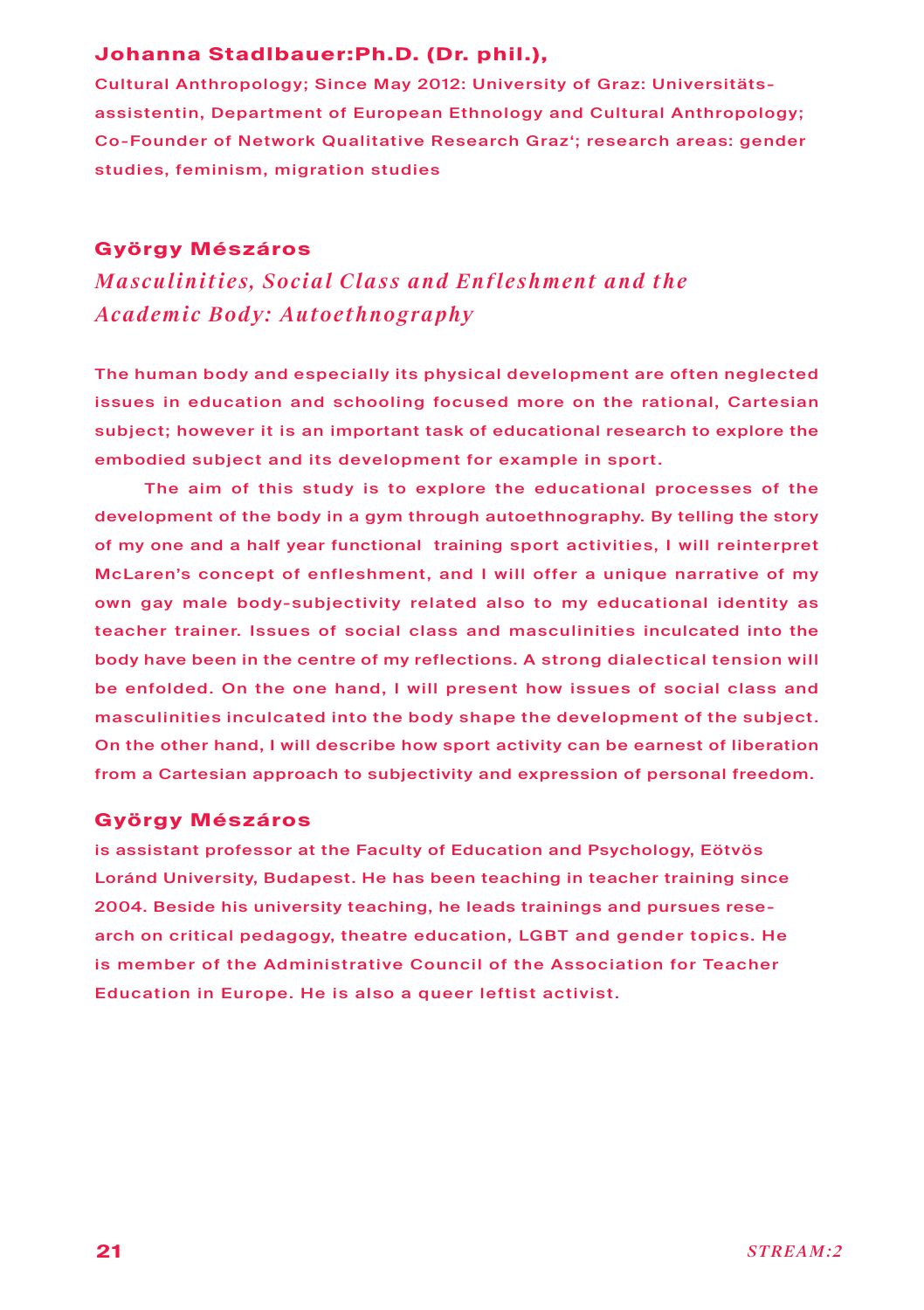### **Cornelia Schadler**

*Multiple B o dies of Evidence: Human-Method-Presentation-Intra-Actions*

From the perspective of deleuzian materialism (Braidotti), agential realism (Barad) or figuration theory (Haraway) research outcomes and evidence are a vivid general body of processes, which can include the human body of a researcher as well as an animal, instruments, paper, computer or thoughts etc.. Those parts are perceived as inseparable entities that become bounded and put into relation within processes of intra-action and agential cutting (Barad). Research outcomes become sediment history of a specific process in its current becoming as a research paper or as a talk. The multiple body of evidence is enacted in those processes of discussing, analysing, presenting and writing data and outcomes. Within those general bodies the research subjects' human body and habitus as a researcher is carved out in a certain way. This talk will focus on the different incarnations of human-method-

presentation-intra-actions in it 's various enactments. It refers to on an autoethnographic study of several "successful" and " failed" research processes. I will show how within those processes multiple bodies of human researchers related to multiple bodies of evidence are configured. Each of these bodies are related to specific realities e.g. the building of a specific power structures or subjectivities.

### **Cornelia Schadler**

is Erwin Schrödinger Fellow at the Ludwig Maximilians University Munich. She is currently working on a project titled "families as a nexus of materialdiscursive practices". Her dissertation on the topic of transformation processes at the transition to parenthood was fully funded by a DOC-scholarship of the Austrian Academy of Sciences. She was visiting scholar at the Temple University in Philadelphia, the University of Utrecht and the University of Mainz.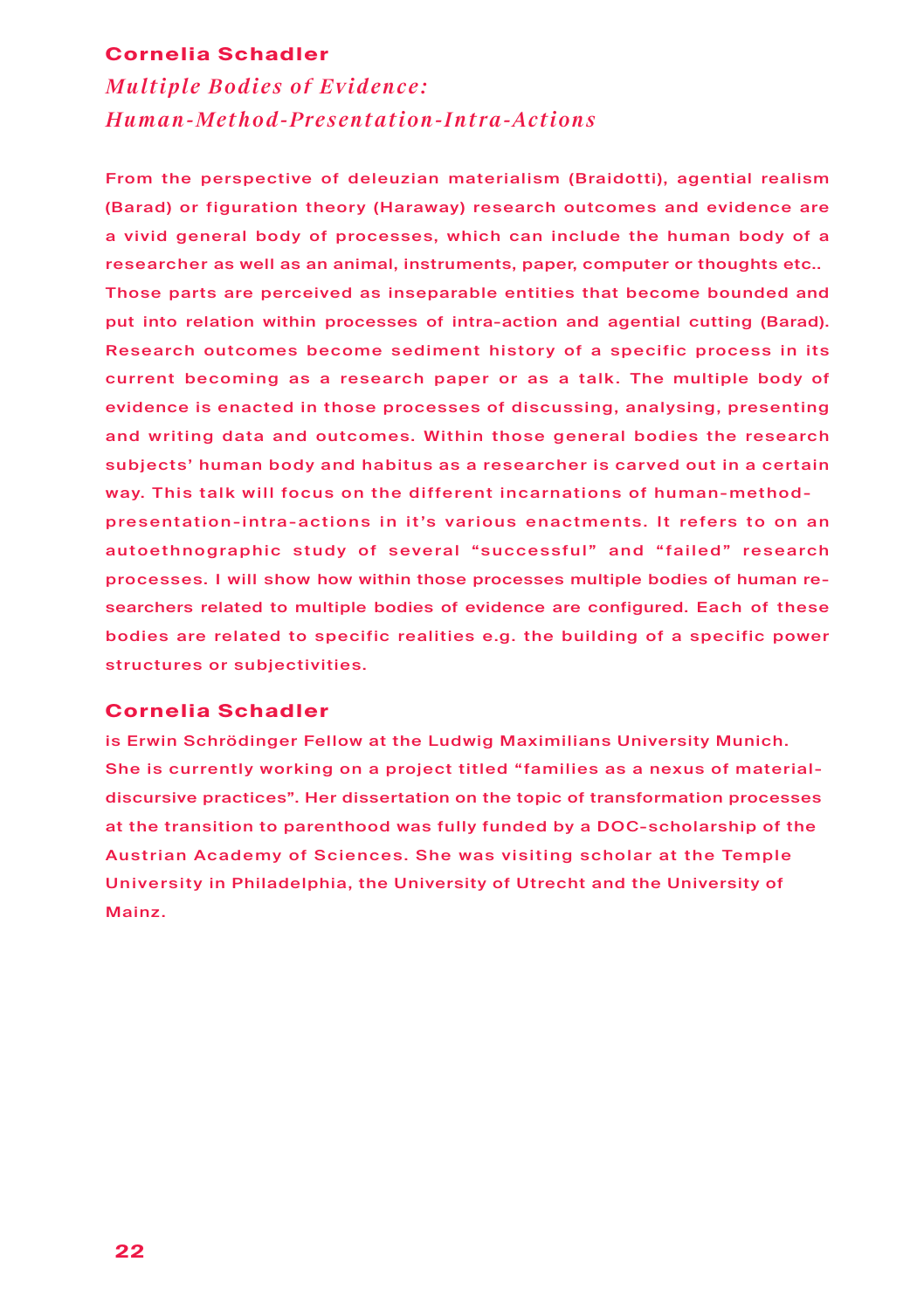### **Workshop**

**0 7 Feb. 2015, 11.00 — 13.30 room ROM 7**

### **Mag@ Magdalena Hanke**

*Emb o died Power — How Physicality and Emo tions Impact on Gender Relations* 

Since there is a lot of discourse about the body , in this workshop I invite the participants to listen to their bodies instead. We will do so using movement and theatre exercises, putting a special focus on the mechanisms by which bodies are sexed and gendered. After each exercise there is room to reflect on the experience. In the first part, participants will observe themselves: How much space do I take when I enter a room? How do I get into contact with others? Which emotions does this generate? Then they experiment with qualities that differ from their normal(ized) ways of being. Do changes in posture, body extension, speed or gaze influence our own emotions and the reactions of others? Can the conscious exploration of our bodies widen our agency? Can a new politics of the body contribute to a shift in social hierarchies? I hope participants of the workshop will raise questions like these and will engage into (academic discourses not only about, but also with their bodies.

### **Mag@ Magdalena Hanke**

is deeply in love with theory, the body, theatrre and activism. S\_he is doing a Master in Gender Studies at the University of Vienna, gives drag workshops, theatre workshops and lecture performances on anti-discrimination topics, focussing on gender and sexuality. Before s\_he lived in Germany, where s\_he finished an interdisciplinary course and taught partner acrobatics and in Brazil, where s\_he learned and taught at a circus school.

### **25 Participants**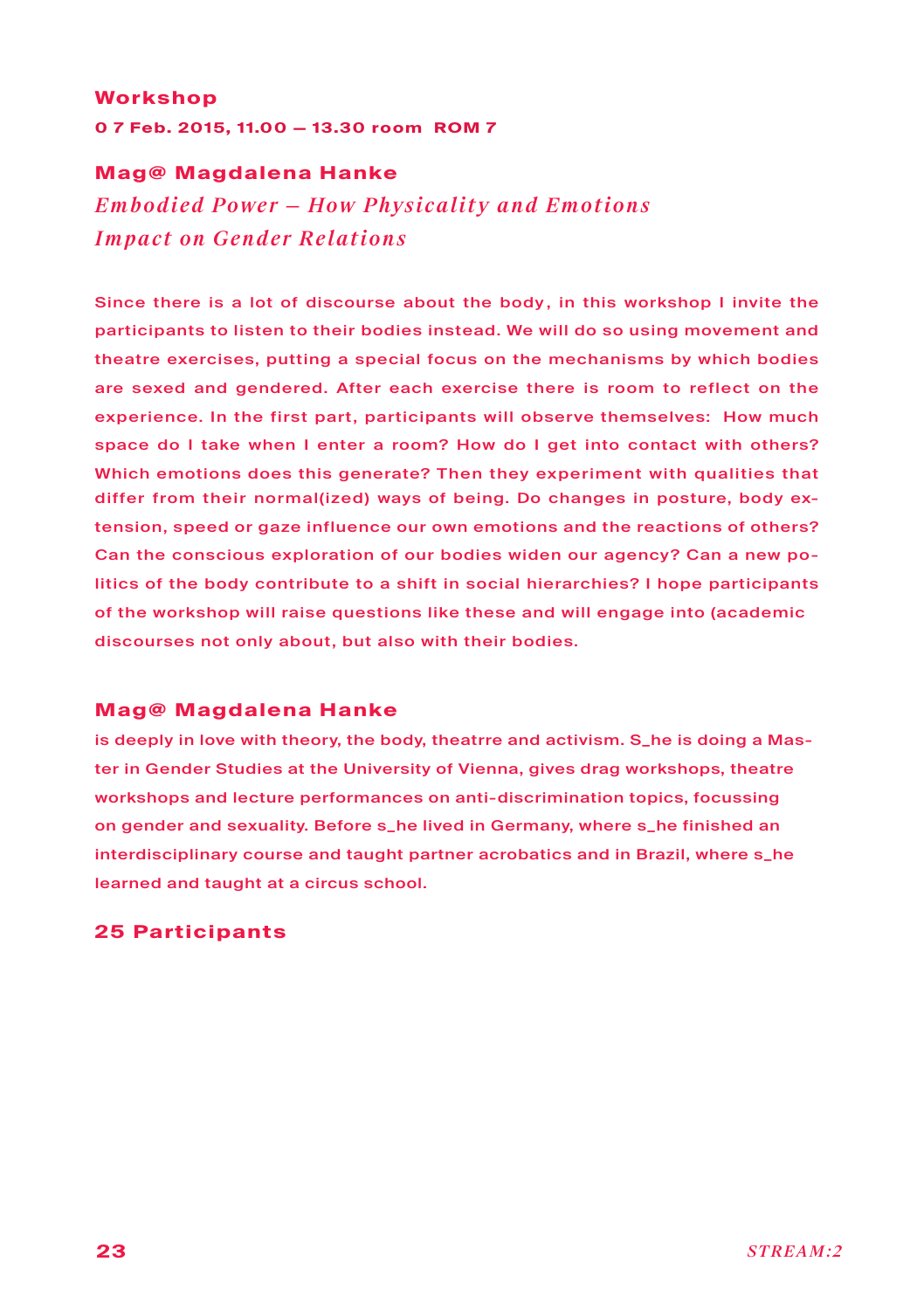# *S t r e a m 3 :*  **Biopolitical Regulation of Bodies/ Corporealities in "Eastern" and " Western" Discourses**

This stream will present and intensify the exchange and networking between the international independent research and education project Bodypolitix: Политики Телесности and experts from related fields in Belarus and Russia.

Focusing on different mechanisms of regulating (non-normative) bodies, we invite papers analyzing the processes of gendering, racialization, fragmentation and optimization in Belarus and Russia from a biopolitical perspective. Furthermore, we welcome research asking for the relationship between "Western" European practices of governing bodies and "Eastern" discourses. Questions we seek to discuss in more detail are in what way hegemonic "Western" discourses on sexuality take shape within (dominant and marginal) discourses and forms of governmentality in Russia and Belarus, and how such discourses are represented on a global level. A specific focus will be placed on questions regarding the kinds of agency of different actors implied in the body discourses in and between the "East" and "West", and the necessary steps for creating an exchange that is aware of the power (dynamics) within this emerging international field of research

### **Chair: Masha Neufeld, M. Katharina Wiedlack**

## **PANEL 1: Reproduction, Discourse and Technology 0 6 Feb. 2015, 9.00 — 11.00, room ROM 12**

## **Tatsiana Shchurko** *(Bio) political games: assisted reproductive technologies in Belarus*

After the collapse of the Soviet Union, Belarus began to develop a national policy on reproductive health. On the one hand, this policy can be considered as the successor of the late Soviet period - priority of state control in the field of social policy, strengthening of the "traditionalist tendencies", which focused on the fixing of motherhood as the main purpose of women, promotion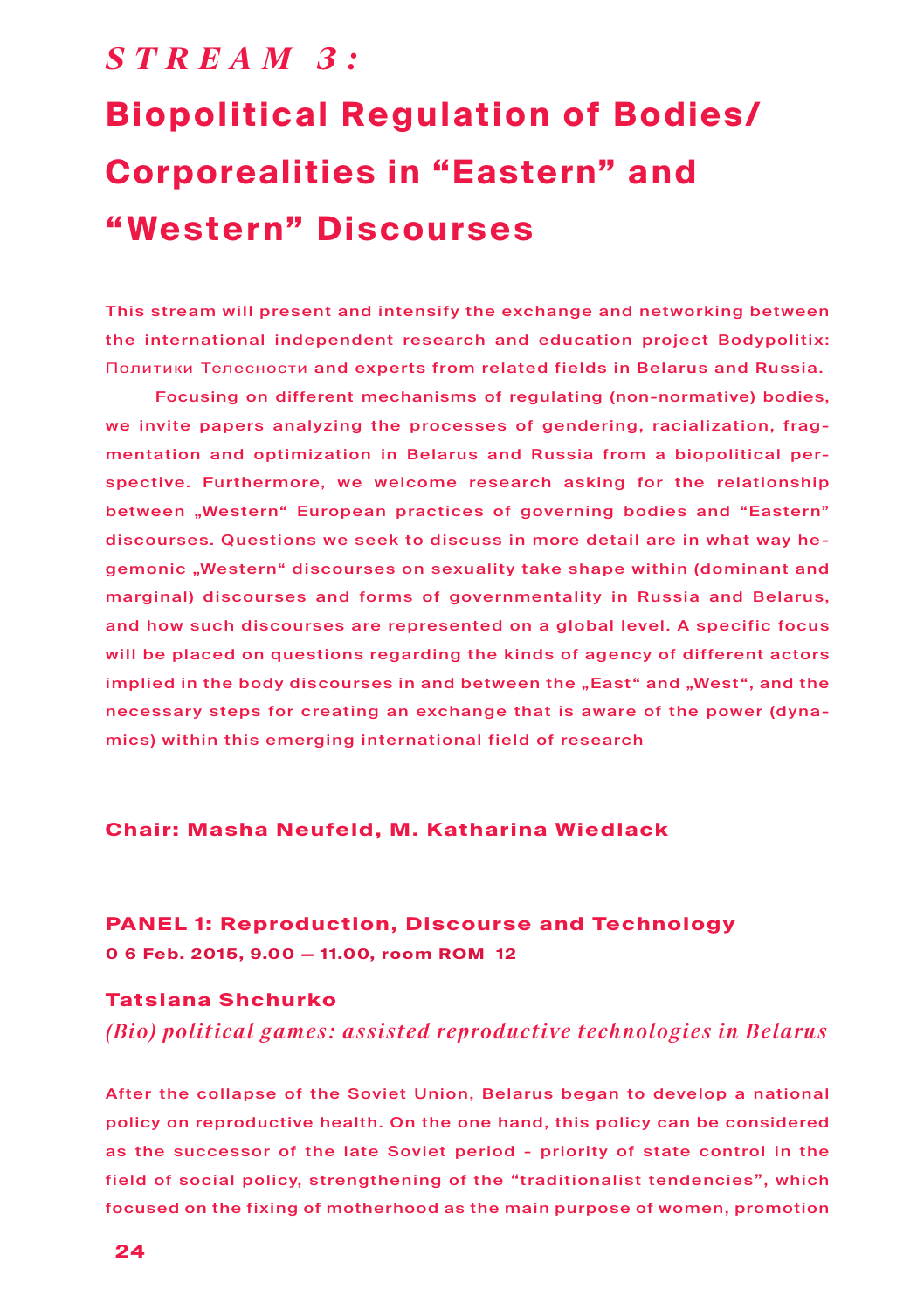of family-demographic policy. On the other hand, the post-Soviet transformations were connected with the liberal trends toward the topics of sexuality and women's rights, what largely was determined by the development of market relations and influence of international actors (organizations, donors).

New forms to control reproduction are established, gender patterns and ways of their production are changed, and the practices of motherhood are modified. Such combination of not entirely consistent with each other factors becomes a source of specific features of the social protection system, reproductive health care, family policy, as well as cause of the specific configuration of public discourses that legitimize one forms and models, and exclude others. Central is the question of how in these conditions issues of reproduction are reinterpreted. I study the discursive regulations of reproduction and body in Belarus on the example of assisted reproductive technologies. The case of the ART shows how medical technology is used in bio politics, to maintain the dominant discourse of family and demography that are oriented on normative models of social organization and social order. ART are constructed in such way that focus shifts from emancipatory discourse and ART as choice/opportunity to discourse, which define ART as "collateral" for the existence of "the people, the nation", as a way to fit the norm. In the public space, assisted reproductive technologies do not stay as purely medical phenomenon, but are endowed with a variety of social values that are called to support normative models of reproduction.

### **Tatsiana Shchurko**

(Minsk, Belarus) independent researcher, feminist activist, MA in Gender studies. Graduated student at the International PhD-program at the Belarus Institute of Political Studies "Political Sphere" and an activist of the feminist initiative "Gender Route". Permanent author of the online magazine "New Europe" and the web-site of the expert community in Belarus "Our opinion", teacher at the College of Liberal Arts in Belarus

### **Veronika Siegl**

*Neolib eral markets, free choices and the imagination of the East. Discussing surrogate motherhood in Russia.*

Assisted Reproductive Technologies (ARTs) have proven to have ambivalent effects on cultural norms and global power structures. They simultaneously construct and deconstruct traditional views of gender, family and sexuality, while creating a market in which actors are positioned unequally according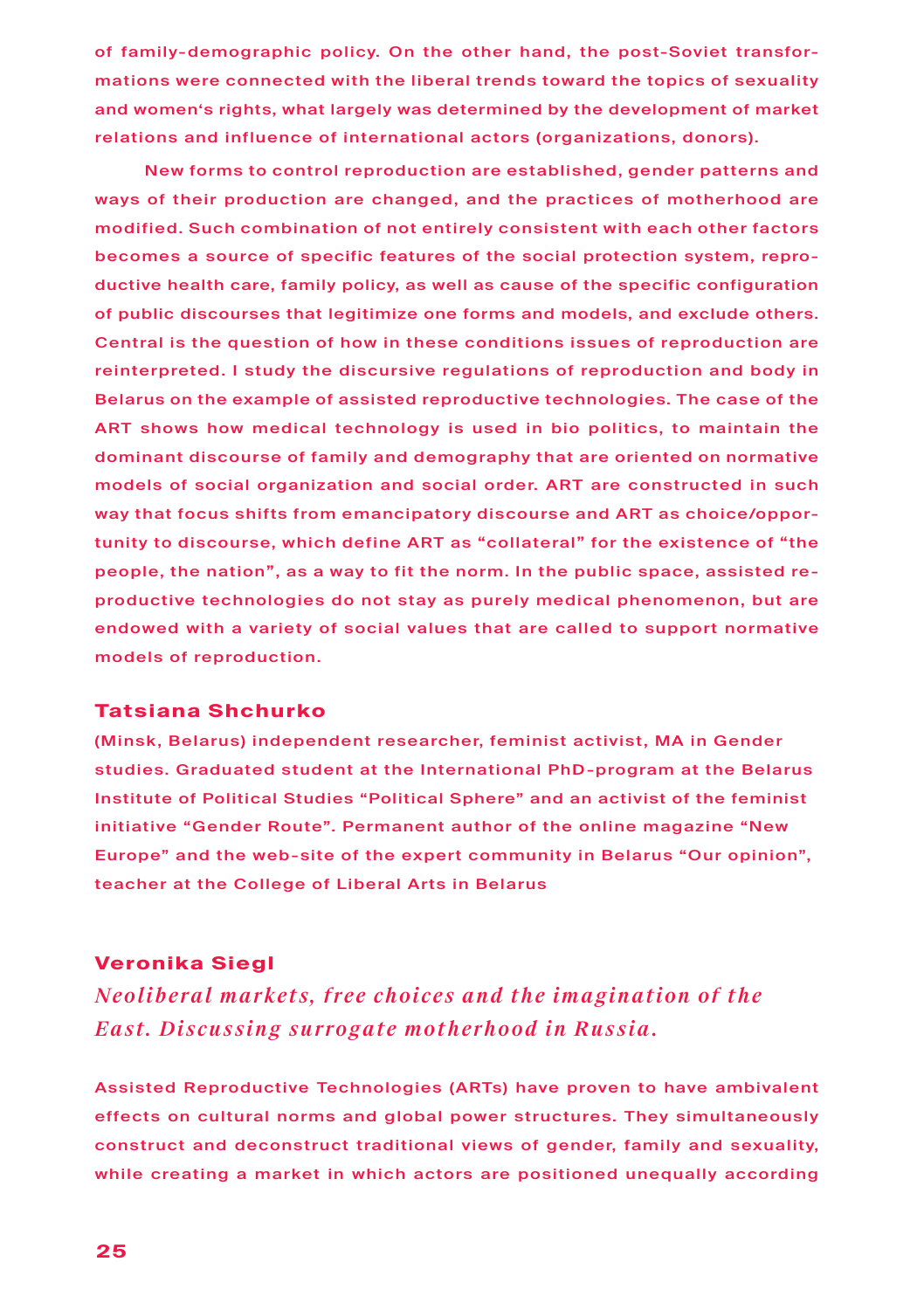to the intersections of not only gender, but also class, 'race', age, and ability, to name some of the influencing factors. The "travel routes" of reproduction often lead patients and intending parents to countries of the global South and, increasingly, Eastern Europe. Russia is a particularly interesting context to investigate these aspects, as the legal framework concerning assisted reproduction is sketchy and minimalistic, leaving the involved "market actors" to negotiate the insecure terms of cooperation directly with each other. The presentation will discuss this negotiation by looking at three sets of questions: Conceptualising both intended parents as well as surrogate mothers as in a state of financial and/or emotional as well as bodily precariousness, I will ask how these two groups of actors navigate their options — in how far they perceive themselves (but also in how far they are perceived) as free agents and in how far their choices are restricted by political, economic, cultural and social structures.

Furthermore, I will investigate why intended parents from Western Europe travel eastwards for ARTs and how this choice is linked to imaginaries of "the East" and "Eastern European women". The last set of questions will address broader bio-political debates about reproduction and explore how and whose bodies are moulded, controlled and governed in the field of ARTs.

### **Veronika Siegl**

is a research fellow and PhD student in Social Anthropology at the University of Bern, and a member of the Graduate School Gender Studies.

As part of the research project "Intimate Uncertainties" (intimateuncertainties. wordpress.com) she is exploring questions of precarity/precariousness, morality, and migration in the context of transnational assisted reproduction in Russia and the EU. Currently, she is conducting her field work in Moscow. Her research interests include assisted reproduction, migration, social movements, (anti-)racism, (queer-)feminist and postcolonial studies.

### **Sasha Skorykh | Xüsha Urmenic**

 "*Non cis -normative B o dies /People and repro ductive Rights in Russia*"

Briefly outlining the main current narratives in the normative discourse on reproductive rights and sexual education in today's Russia, we will present the most visible changes in the legal and social practices and policies that affect non-cisnormative people during the past few years. Experimental attempts in the 1990s and subsequent initiatives to introduce sex education in the general course of school education in Russia have failed. The legal and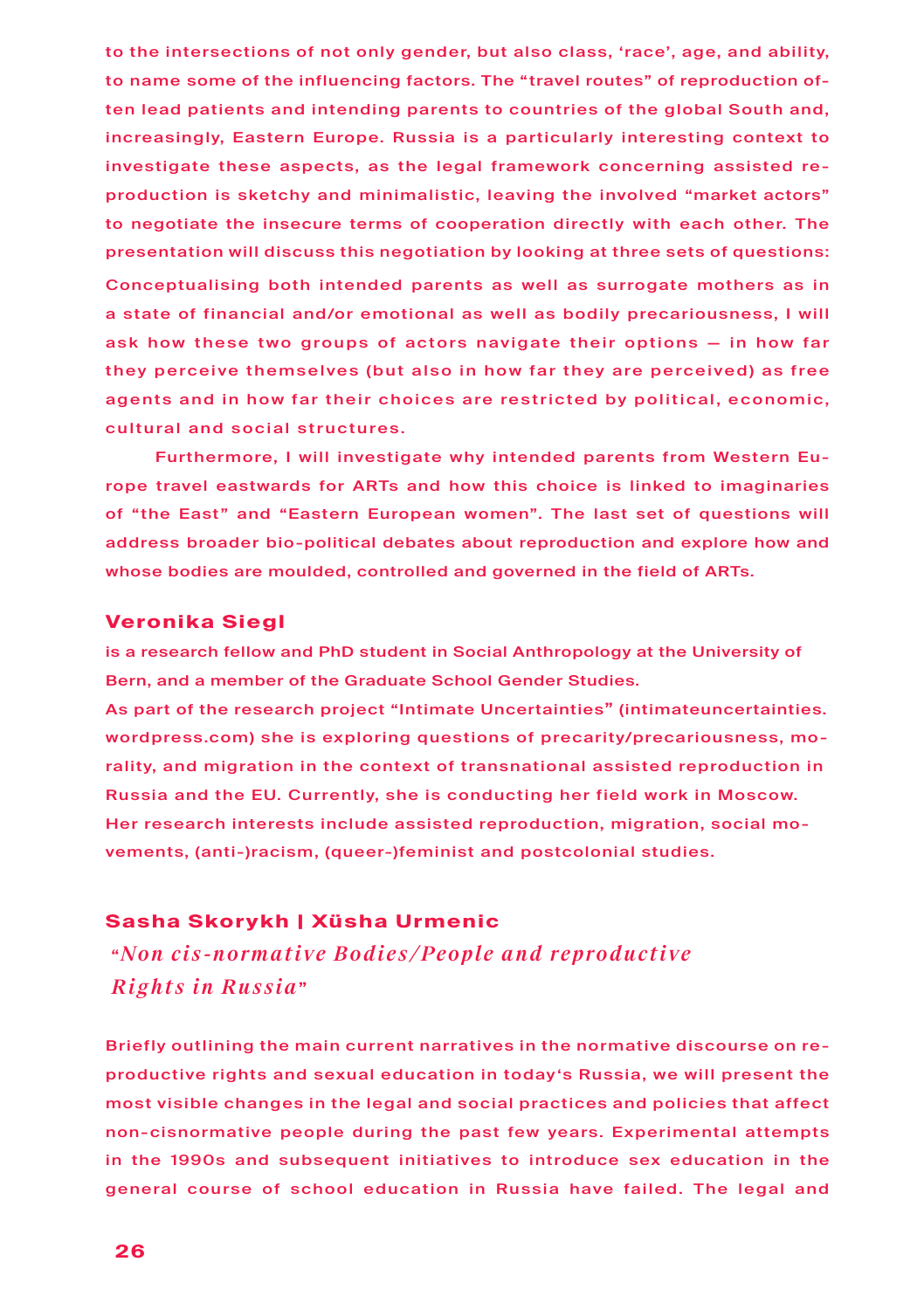social situation of a large part of the Russian population was exacerbated by the laws on "promotion of homosexuality and transgenderism" and "foreign agents law". Apart from those laws there are others which are little known in the West, but nevertheless they directly regulate and violate rights of different groups of people in Russia. One of the groups which suffered from the discriminatory laws is non-cisnormative people.

Discrimination based on gender identity and gender expression in modern Russia is a(legalized) practice in virtually every sphere of life. Non-cisnormative children and adolescents, as well as people who have no access to the Internet, suffer most from the lack of adequate information about gender variance. The information given by the media is unreliable and discriminatory, and the general trend is the pathologization of non-cisnormative people.

In the second part of our report we'll pay special attention to the question which requirements a body must meet in order to have reproductive rights in the normative context and what position non-cisnormative bodies are placed in within this framework. Affecting the legal, medical and media discourses we will show what roles non-cisnormative people and manifestation of any non-normative gender expression play in the construction, maintenance and legitimization of "normal national body" and what it has in common with other types/forms of discrimination and their intersections. In the conclusion, we will discuss what strategies are used by people who face discrimination and different forms of "normalizing" and cis-discriminatory genderization, and whom they see as their major allies in everyday life and activism.

### **Sasha Skorykh,**

Central European University, Women's and Gender History (Matilda program)

### **Xüsha Urmenic,**

Humboldt University of Berlin, Slavic Languages and Central and Eastern European Cultures

## **PANEL 2: Citizenship and Embodiment**

**0 6 Feb. 2015, 14.30 — 16.00, room ROM 12**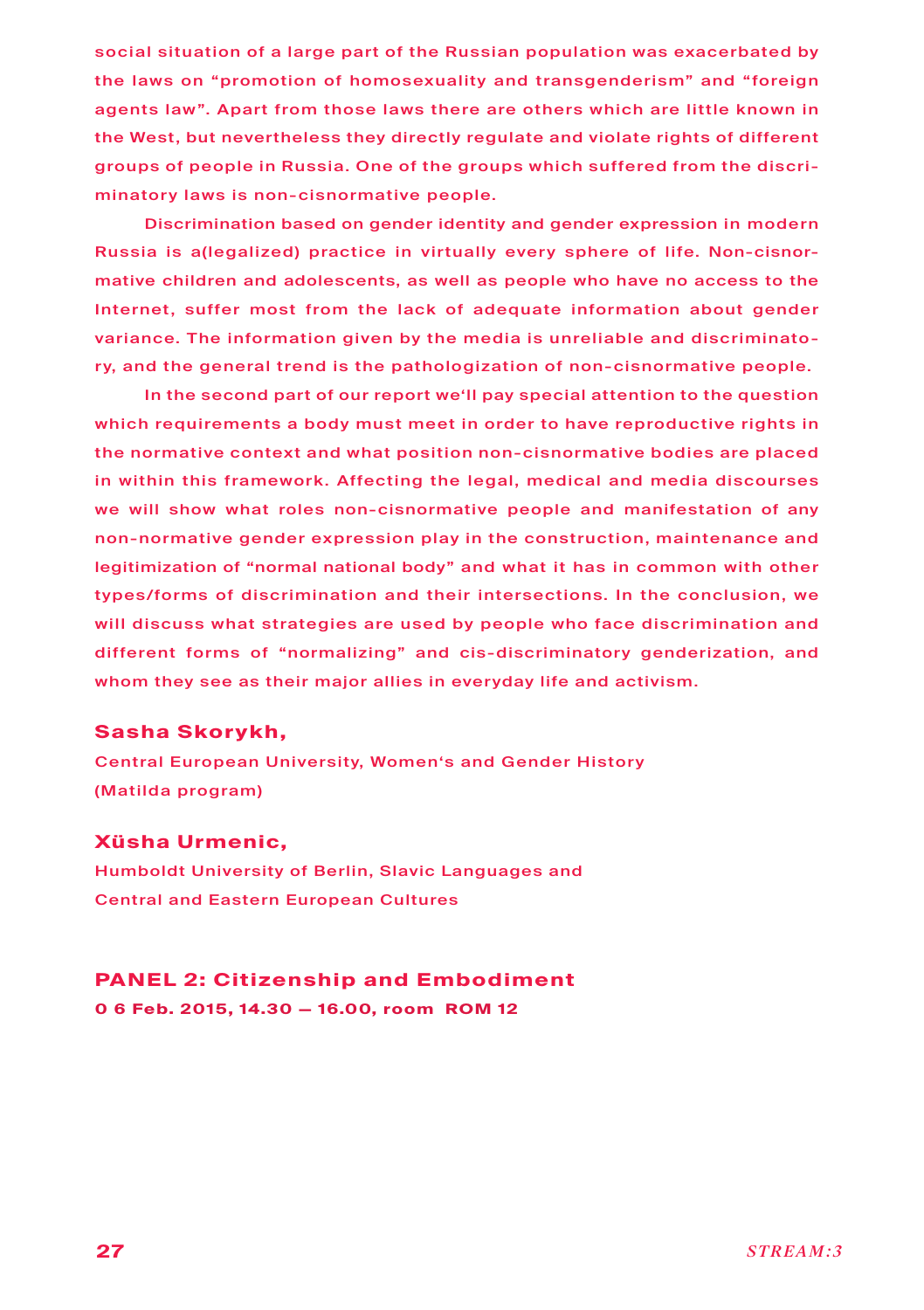### **Olya Kazakevich**

*O n Sexual Citizenship: L esbians on Russian Makeover Television*

This project aims at answering the question to what extent Russian lesbians have access to adequate representation in the media. My research focuses on makeover television which is television about creating, 'remaking', or, in Foucault's sense, disciplining a woman. The case which is discussed in this presentation is the episode of the popular Russian makeover show "Modniy prigovor" (Fashion Verdict). Two lesbians take part in the show stating openly that they were a couple. Using the concept of sexual citizenship as a theoretical framework, I specifically focus on how homosexual women are being represented in the media. On first sight, the appearance of lesbians on Russian makeover television might be taken as a sign of liberation. However, my analysis and discussion of this episode points in a very different direction. I argue that lesbians are allowed to exist in Russian society under certain conditions only. In some sense, lesbians are symbolically annihilated.

 In my research, I consider, first, how women in the makover — not only lesbians — are alienated from humankind through the process of dehumanization which most explicitly happens through 'beautification'.

Second, I focus on the discourse of the 'real woman': more in particular, on the construction of femininity as women's only destiny, while any refusal of femininity is taken as rebellion. Third, the episode presents female homosexuality as forced, fragile and invisible. Finally, the demography issues also invest a lot in how homosexuality is officially seen and treated. To sum up, this particular episode shows to what extent makeover discourse in Russia reflects the state's rhetoric concerning homosexuality, demography, and women. My research indicates that the 'lesbian' episode supports the gender polarization and compulsory heterosexuality it at first glance may appear to subvert. Step by step, the program denies all possibilities to escape from the system of compulsory heterosexuality by denying women's subjectivity, humanity, choice, sexuality, struggle and experience.

### **Olya Kazakevich**

is a first year PhD student at Siberian Federal University, Krasnoyarsk, Russia. She finished her studies in journalism at Krasnoyarsk State University, Russia, in 2006. From 2009 to 2012, she was a lecturer at the department of journalism at Siberian Federal University. In 2012, she spent 6 month as a visiting researcher at the Institute for Gender Studiesvat Radbaud University Nijmegen, the Netherlands. She is awarded with the scholarship from Oxford Russia Fund.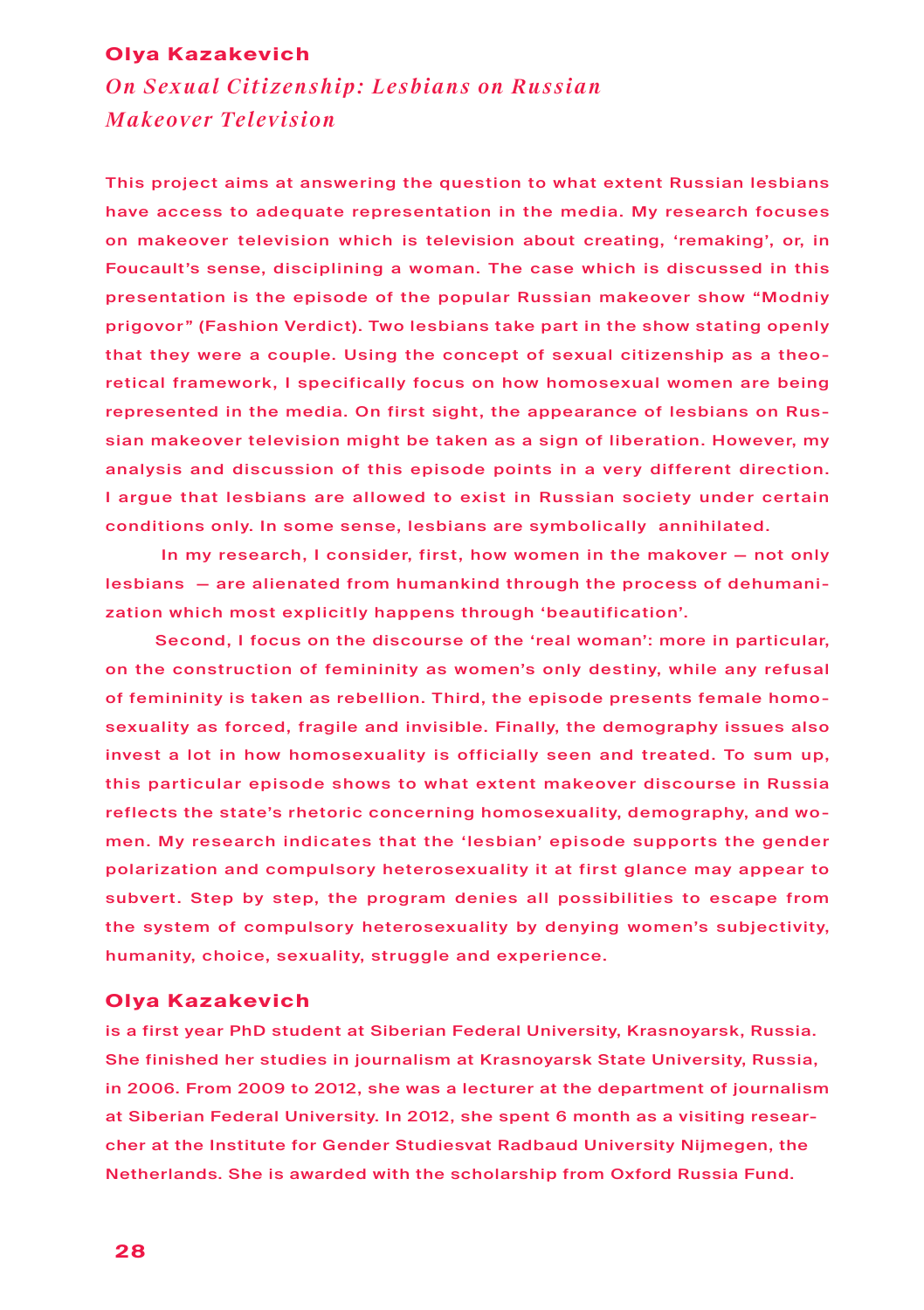Since 2014, she has been working on her research on gender transformations on Russian makeover TV. Her research interests include feminist theory, gender, mediaculture, identity, and power.t

### **Evgenia Ivanova**

*Somatic Citizenship: (Post)Chernobyl and the Re-arrangement of Citizenship in Belarus*

Chernobyl (as a social, economic, cultural and political context) contributed to the re-arrangement of relationships between the state, community and citizens suggesting new obligations on the actors. These new duties are addressed differently to different groups of people as if different civil tasks are to be performed by them. The state strategies and mechanisms of "recruiting" individuals as citizens, as well as citizens' responses to that in the (Post)Chernobyl context are in the focus of this chapter. It examines relations between citizenship and (gendered) body and intends to disclose the role of the latter in shaping a "proper" citizen. To put it differently this research looks at how political subjects — whose essence is expressed in the status of citizens come into being in the post-Chernobyl context in Belarus.

Based on the analyses of archival data, visual representation of Chernobyl (as an event and a process), discourses and data collected in the field research in the Chernobyl affected areas, this research suggests that Chernobyl re-structured the political space giving a new meaning to women's political and civil participation and demanding the development of new strategies for male-actors. State-building and nation-building political projects suggested different types of post-Chernobyl citizens but both heavily employed the bodily "nature" of individuals to mobilized them as citizens and that process was distinctively gendered"

### **Evgenia Ivanova** (LLB, MA)

 is reading for her doctorate degree in Political Theory at the University of Oxford. She is a researcher, lecturer and activist.

Evgenia is a Chief Executive Officer and Board Member at the Centre for Gender Studies, European Humanities University. She is the editor-in-chief (together with Alexander Pershai) of the Russian-speaking feminist journal "Women in Politics: New Approaches to the Political". She is also a co-founder of "ADLIGA: Women for Full Citizenship" and an elected member of the International Board of KARAT Coalition for gender equality in Central & Eastern Europe and Central Asia. Her research interests include: feminist political theories, gender and citizenship, (gender in) disaster studies, feminist critique of the human rights conception, and biopolitics.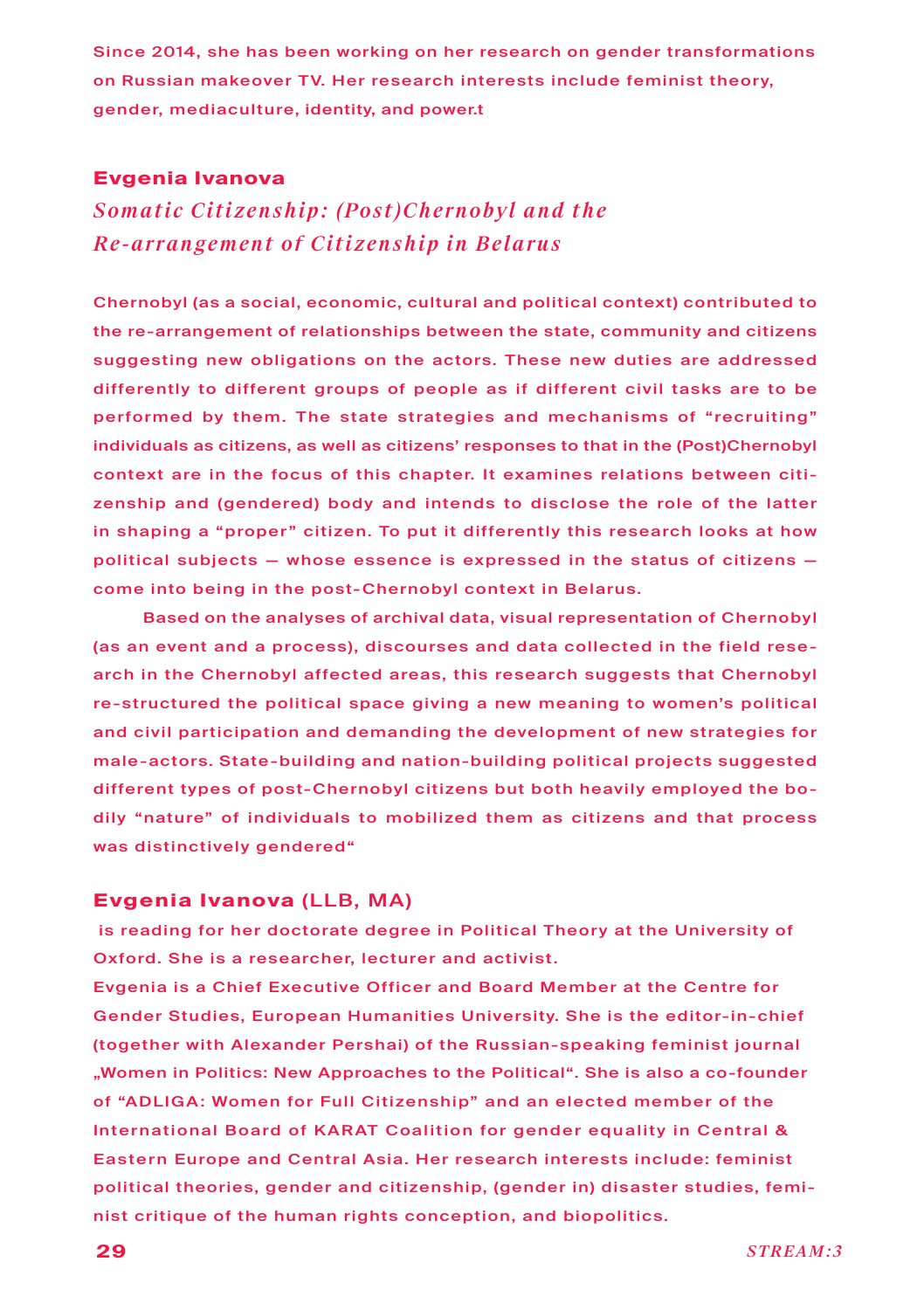## **Victoria Shmidt | Mikhail Tsyganov**

*Subjecting female Emb o diment in the So cialist P ublic Campaigns and Fairy Tale Movies in socialist Czechoslovakia: once upon a time and forever eugenic?*

While contemporary Feminist, Queer and Gender studiesdemonstrate impressive results critically responding to existing social, legal and cultural practices, which aggravate in-equality, the task to create alternatives to the normative and utilitarian approach to sexuality and embodiment remains the uncertainties trigger setting dilemmas and conflicts. Highly desired strategies for balancing distribution and recognition according to New Leftist as well as new visible identities in terms of liberal thinking require contextualising theoretical frames. The model of time-space compression permeates main trajectories of contextualisation — simultaneously differentiating and connecting various realms of particular periods and localities in order to build them into comprehensive range of trans-historical frames.

For the Czech, the socialist period directly impacted the current policies and practices around women. Two interrelated reasons substantiate the interest to the socialist period: the call for redefining its legacy in current policymaking including path departure strategy and the unique combination of data related to that period which provides the options for juxtaposing the analysis of ideas around women and policies towards them. In line with the principle of theoretically informed histriography, we recruit the retrospective analysis for equipping our reflection by the recognition of driving forces, their interrelations and overcoming simplified explanations sufficient for the critique against the subjection of female embodiment but limited in evolving the alternatives. We trace the reproduction of eugenic discourse in the socialist campaigns targeted to subjecting female embodiment, putting the Czecho-slovakian case into unusual and perspective set of contexts.

### **Victoria Shmidt,**

a senior researcher of the Institute of inclusive education,

Masaryk University, Brno, Czech Rep., (Ph.D. developmental psychology (1998, Russian Academy of Education), Ph.D. social work and social policy (2012, Masaryk University)) focuses on the impact of epistemic communitites on social policies in post-socialist countries. Precisely, she carries out the role of eugenics in the policy regarding the Roma and disabled in the Czech lands.

### **Mikhail Tsyganov,**

an independent researcher, Ph.D. political sciences, Moscow State University, 2002, connects policy making and the discourses translated by mass culture.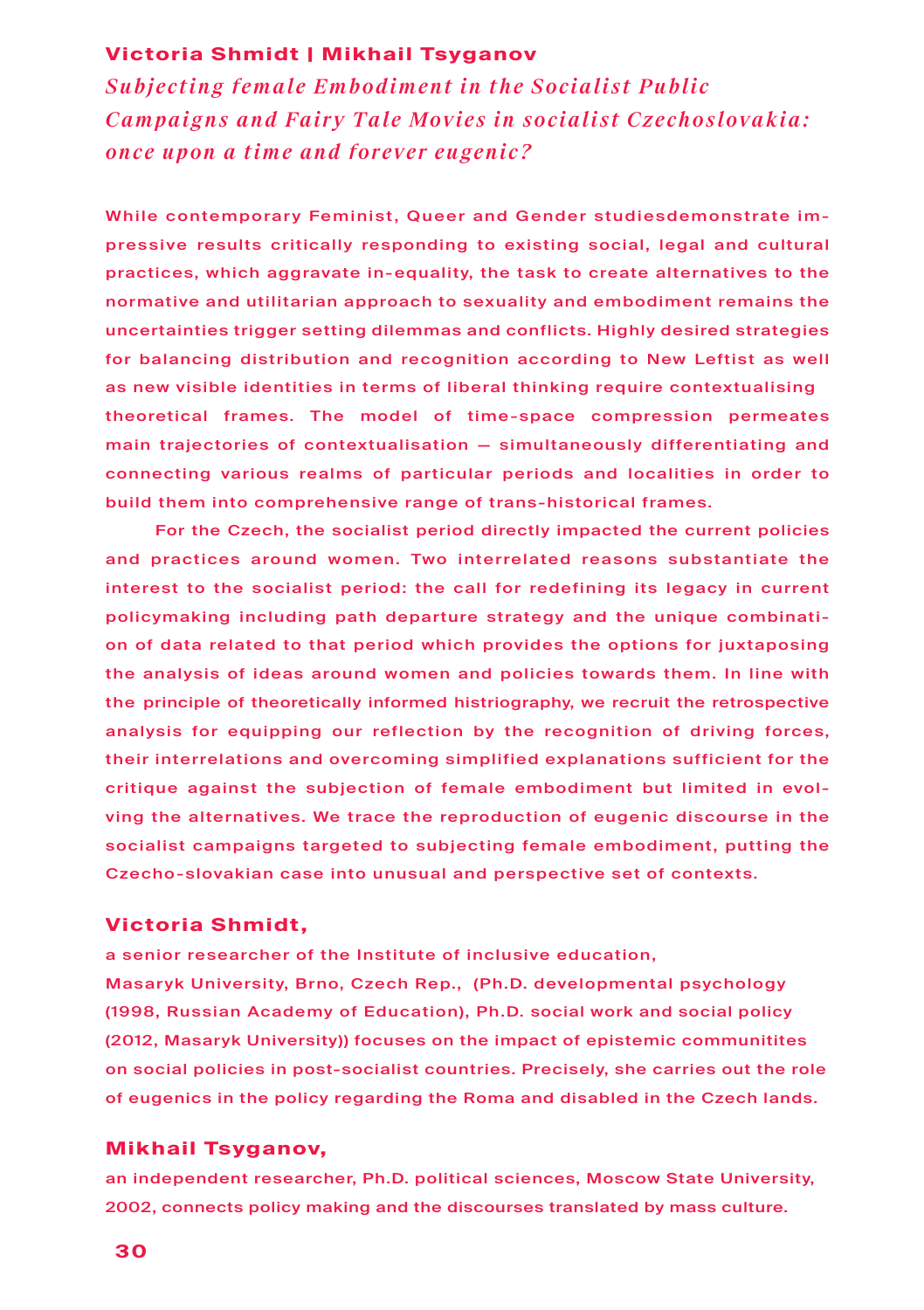He is interested in the role of cinematography in changing the norms around sexual behavior. Particularly, he analyses the movies which translate the patterns according to "yes" sexual behavior.

## **PANEL 3: Bodies, Nations, Corporealities**

**0 7 Feb. 2015, 9.00 — 10.30, room ROM 12**

### **Alexandrina Vanke**

*The Corp oreality of Working-Class Men in Contemp orar y Russia* 

In the paper I will consider the phenomenon of masculine corporeality at work and in the private sphere. By "masculine corporeality" I refer to both everyday discourses about the male body and the corporeal-discursive practices (according to Michel Foucault) that manifest themselves in the interview setting. Given the small number of works devoted to this subject, my research questions are rather broadly formulated here. In particular, I consider how male workers talk about their bodies and what they say. How is masculine corporeality enacted within the labor regimes at a Moscow construction site and Saint Petersburg factory? What are sexual strategies implemented by male workers? And what is their somatic culture?

To begin with, I restore the semantic field and reconstruct the meanings contained in the bodily narratives of male blue-collar workers and how bodily perception is influenced by the labor regimes of the construction site and the factory. In my study, "labor regime" refers to the processes of applying technologies of power to the individual body in order to maximize its utility. Then I explain how the corporeality of male workers is realized in the private sphere, as it is involved in the production of a masculine subject. I reconstruct the sexual strategies of builders and factory workers and try to understand how they relate to the labor regime of the construction site and the factory.

### **Alexandrina Vanke**

is a junior research fellow at the Institute of Sociology of the Russian Academy of Sciences. In 2009 she graduated from the Sociological Department of the Lomonosov Moscow State University, in 2010 she obtained a master's degree from the Department of Political Sciences and Sociology of the European University at St. Petersburg. In 2013 she completed her thesis titled "Semantics of the Masculine Body in the Space of Social Distinctions" and earned a degree of the Candidate of Sociological Sciences. She conducts interdisciplinary research on the body and sexuality, sociology of emotions and social memory. She studies issues of mass and interpersonal communications, as well as problems of working class people, social movements and civil society in Russia.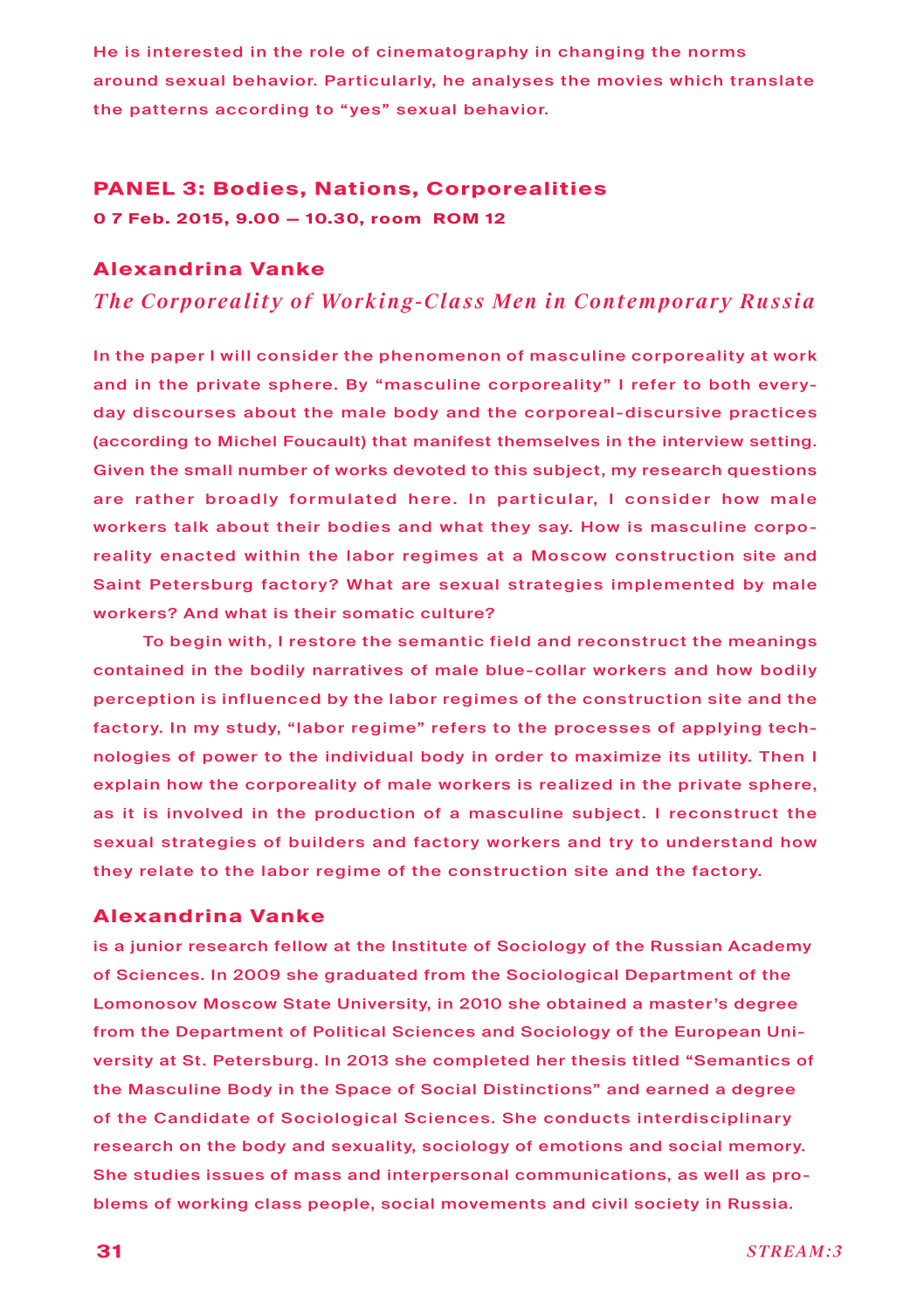### **Iuliana Matasova**

*A Transgressive Corp oreality in Ir yna Bilyk and Tori Amo s: the 'Intellectual Body' of Ukrainian and American Popular Music*

This study aims at exploring the 'hows' and 'whys' of the changes in the corporeality of performance within Ukrainian female popular music scene at the end of the 1990s — beginning of the 2000s. In popular music scene of post-Soviet Ukraine we choose to focus on the female singers-songwriters tradition arriving together with the independence of the nation. This particular analysis draws in a comparative research of American and Ukrainian female singers-songwriters of the 1990s-2000s — Tori Amos and Iryna Bilyk, the first being rooted into the Girl Power phenomenon and Grrrls Riot cultural event, the latter being influenced by the ' Western' creative practices while still applying its unique creative decisions.

Precisely, the focus is on the peculiarities of the 'bodily' element of the singers-songwriters' transformative 'language' (Rich 1978). A close look at the similarities and differences of the 'bodily' job in Ukrainian popular music, many of which (especially technically) are the direct results of 'Western' practices impact, reveals what the post-colonial ways of the economy of the 'body' in the independent/post-Soviet Ukraine have been at a particular moment of time (turn of the 20th-21st centuries), why exactly they have been such, and what challenges Ukrainian female performers have met and are still meeting as of today. Popular culture and popular music is a perfect 'mirror' reflecting the often invisible crucial social changes, as it is the case with the artistic legacy under research. All along, because the Western (patriarchal) tradition has long been constructing and coding music "as a feminine medium that is in danger of escaping language," the creativity of the chosen female singers-songwriters presents a particularly interesting case of resisting the appropriative/colonizing logic of patriarchal power and debasing it on many levels.

### **Iuliana Matasova,PhD,**

National University of Kyiv Associate professor, Department of Foreign Literature, Taras Shevchenko National University of Kyiv Academic interests: American-Ukrainian comparative literary and critical studies, myth criticism, women's and gender studies, ethnomusicology, popular culture studies, critical theory. Author of over 25 publications on the theory of myth criticism and American-Ukrainian comparative literature, archetypal symbolism and corporeality in American literature of 19th-20th centuries and Ukrainian literature of the 20th century, ethnomusicology (Ukrainian and American); author in Typology of Ukrainian and American Literatures (19th-20th centuries) (2005)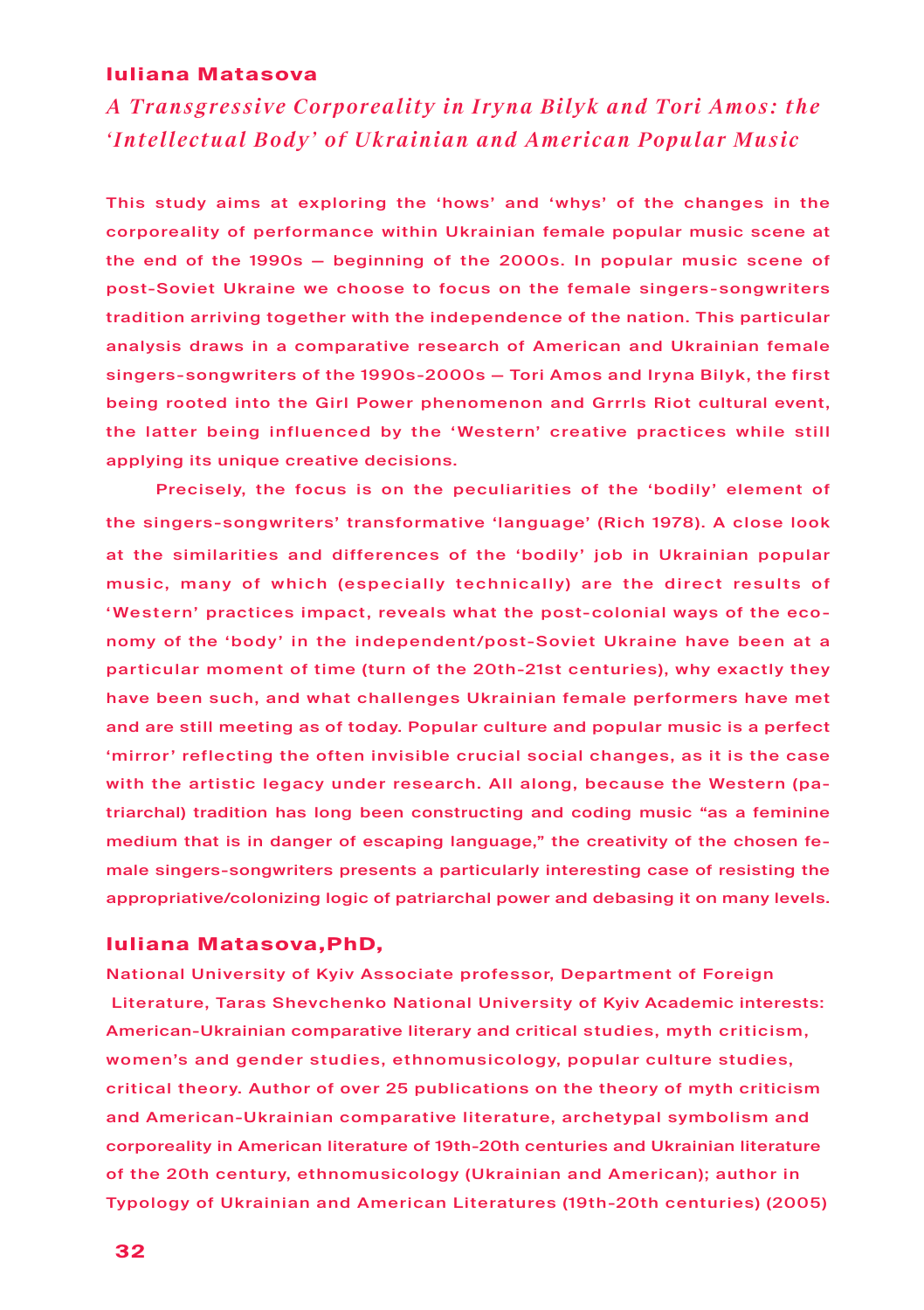and Archetypal Criticism of American Literature (2008). Doctoral student, Institut d'Etudes Transtextuelles et Transculturelles, Jean Moulin Université Lyon.

### **Ruth Jenderbekova**

*Kazakhstani b o dy represented in visual arts and media: drifting from soviet canon to new national myth*

Young independent states of Central Asia born in 1991 are noticable for the absence of public politics and identitarian discourses. One of the most supressed issues in public discussion is sexuality and gender. During last century local societies have been structured by distinctively patriarchal norms whether it was soviet model of normalizing punishment or repressive paternalism of present authorities. Political repressions always lead to repressions in psychoanalitical sense.

However what is omitted in speech sometimes can be found in visual manifestations. Mass media as well as some of the artistic works made in Kazakhstan both before and after 1991 can help to designate proccesses that take place in collective unconsciousness. Emergence of modern visual practices in Central Asia was a part of its sovetizatoin. Another part of it was turning Kazakh Republic into test ground for the so called proletarian internationalism, when hundreds of thousands of people from all over the USSR were deported to Kazakhstan during Stalin's notorious population transfers. Besides, this country functioned as a traditional place for exile and imprisonment, as an important industrial and cultural rear during World War II and as a ground for soviet mobilizational campaigns (Virgin Lands campaign, Baikonur cosmodrome, Semipalatinsk nuclear test site). All these factors caused dramatic shifts in ethno-cultural composition of local population, creating high level of heterogeniety and hybridity. Despite of this fact local authorities keep promoting the old soviet idea of uniformity of desexualized and supervised collective body. This conflict between imposed ideology of uniformity and real diversity of individualized gendered bodies can be traced in some examples of visual art production made in Kazakhstan. It might make sense to consider three provisional types of kazakhstani body representation:

- 1. Socialist realism in soviet Kazakhstan. Features and peculiarities of canonical socialist body.
- 2. New kazakh art of 1990-s 2000-s. Transgressive bodies of transition period.
- 3. Heteronormativity as the foundation for national identity in contemporary Kazakhstan.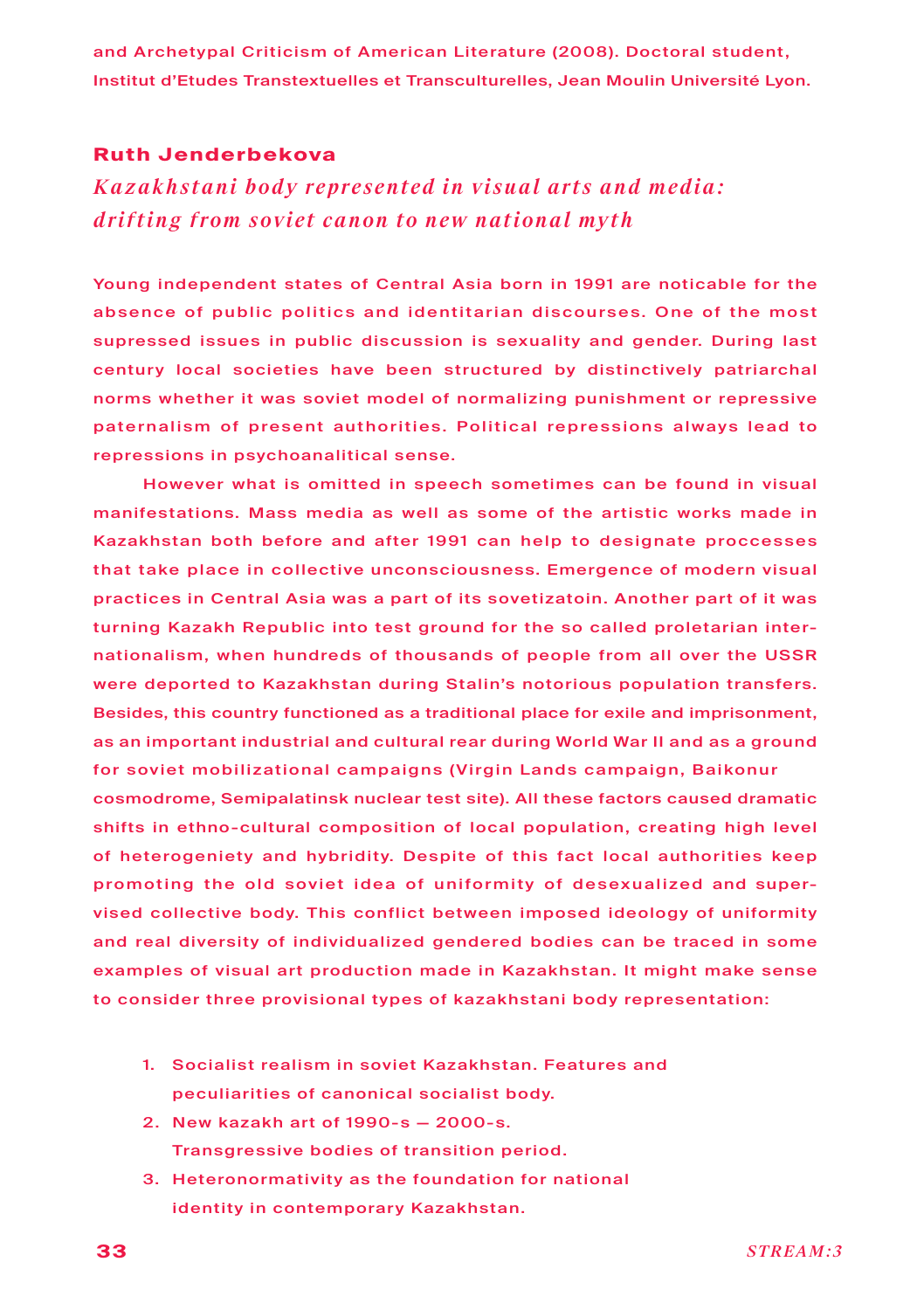Contemplating those examples of local visual production can probably induce relevant questions about how creolized postsoviet body is being produced through contradicting governmental paradigms of progress (ostesibly "western") and tradition (ostensibly "eastern") and who might be the speaking subject (hitherto absent) that body belongs to.

### **Ruth Jenderbekova**

was born in Alma-Ata, Kazakhstan, in 1973. Graduated from Kazakh State University in 1995 (biology, ecology). Additional education includes literary school "Musagetes" (Almaty) and curatorial summer school (Moskow). Since 1997 has been involved in different types of artistic and curatorial activities. Main research interests concern cultural creolization processes in postcolonial/ postsoviet contexts, problematics of knoweledge production and multiple modernities.Co-founder of para-institution named "Creoleak Centr". Author of texts, lecturer, sound/ performance artist and dj. Lives and works in Almaty.

## *S t r e a m 4 :*

# **Discourses on Development, Postcoloniality, Bodies**

This stream has a queer-feminist focus and looks at agency and analysis in terms of international inequality and international "development." What is the significance of this field in shaping the discourses, politics, norms and subversions of the body? What is the relevance of feminist, queer, postcolonial and intersectional work on "corporeality"/the body for discussing the politics of globalization? What does it mean to work with or on non-Eurocentric theories, analyses and conceptualizations of the body?The thematic framework for this stream focuses on practices from initiatives working on gender and sexual politics, from disability/crip movements and queer networks working on a global level and/or on development policy, addressing binary oppositions related to the body within colonial and development contexts, such as "sick/healthy", "mutilated/intact", "dirty/clean", "in need of development/developed" as well as analytical terms such as "(post)colonial desire" or "queering development" and more.

### **Chair: Isabelle Garde, Hanna Hacker**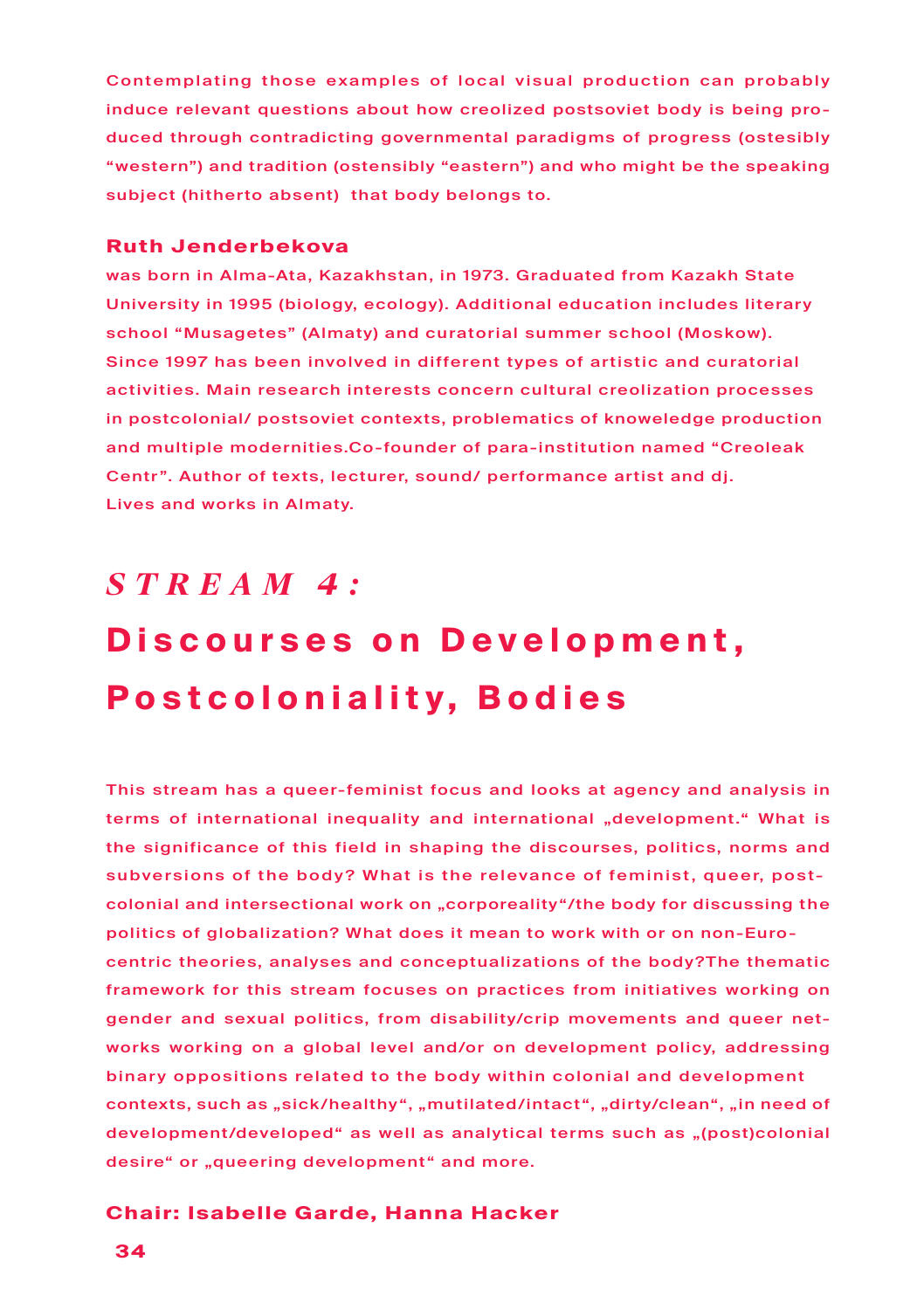## **PANEL 1: Postcolonial Bodies, Postcolonial Subjects 0 6 Feb. 2015, 14.30 — 16.00, room ROM 8**

### **Heather Tucker**

*Queer Necrop olitics and the B o dy in Po stcoloniality — Moving b eyond the Euro - center.*

Considering contemporary Euro-American and European interest and outrage over the "barbarity" of anti-homosexuality legislation in countries in Africa (Uganda's anti-homosexuality act, for example), and the history of colonial interventions in sexuality throughout the continent, this proposal engages with queer necropolitics at the intersection of postcolonial and African feminist theory.

These theoretical intersections call for a rethinking of embodiment considering contemporary neoliberal transnational interventions in the name of sexual rights. This proposal will identify key concepts useful for considering the ways constructions of sexuality and gender are enfolded into a larger, complex, and contemporary relationality between states, power, and the body; and hopes to add to thinking regarding the body transnationally.

More particularly, I am interested in the question of race and sexuality, and the ways in which a queer necropolitical framework helps to visibilize the processes of how knowledge is produced, who's knowledge is produced and which discourses and policies are either ignored and or invisibilized in order to construct a notion of the progressive. I will use postcolonial critical race theoretical frameworks to help to tease out the contemporary ways in which specific (racialized) bodies are regulated to death (necropolitics) while others are regulated to life (biopolitics).

### **Heather Tucker,**

Doctoral researcher, has experience in the fields of gender, sexuality, identity politics, trauma services, marginalization,affect, storytelling, masculinities, capacity building, and applied research methods. She graduated with a Masters in Arts in Gender and Development from the Institute of Development Studies at the University of Sussex, and is currently a PhD researcher at Central European University's Gender Comparative Studies program, specializing in social anthropology.Her PhD project focuses on the lived realities of individuals who, according to normative notions of "tradition" and sexuality in Accra, Ghana, live non-normatively in the capital. Using feminist and queer ethnographic methods, Heather's work specifically engages with transnational, national, and local factors which effect everyday realities.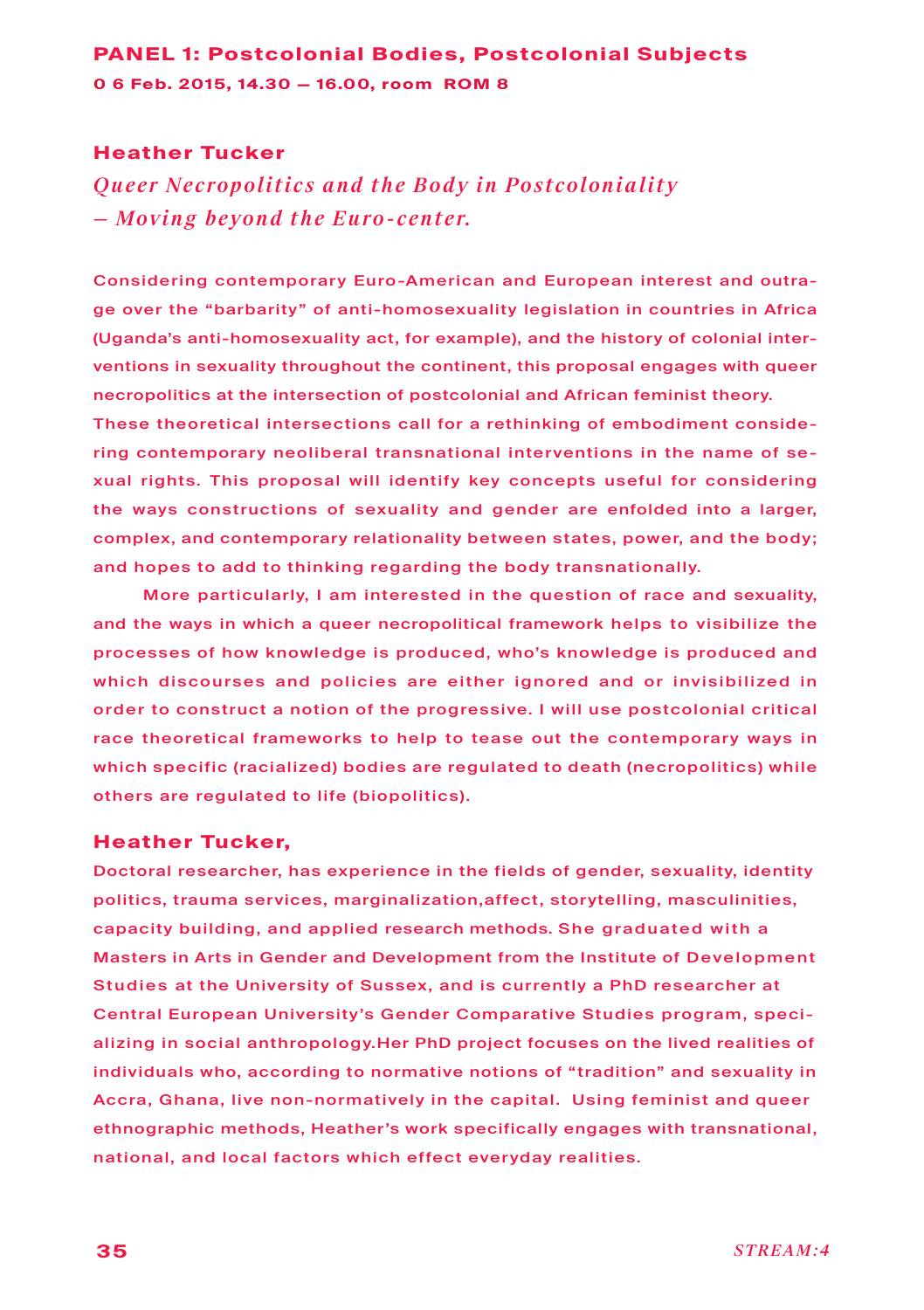### **Julia Günther**

*Performing Resistance to Violence by Postcolonial, Queer and Feminist Subjects. An Analysis of Texts by Women\* from Telangana, South India*

This paper puts structural, physical and sexual violence at the centre of its discussion on transformed bodies. This term is seen in the intersections of bodies as agents, bodies as globalised subjects as well as objects in the "development" discourse, postcolonial bodies, queer bodies, feminist bodies and bodies of castes. These intersections illustrate multiple forms of violence which will be demonstrated by a discourse analysis of recorded ero-epische Gespräche with as well as texts by women\* activists based in the South Indian state of Telangana. These women\* activists have been part of the women´s\* movements of Telangana since the 1970s and hence have seen a societal, structural and physical transformation over time. Though their biographies are distinct due to the intersection of their caste, economic class, religion, sexuality, education and profession, their act of writing has the physical performance in common which explicates resistance against any form of violence. The writing processes as well as the content of the texts are performances of resistance. The selected texts depict structural, physical and sexual violence against women\* to finally transform those protagonists into agents of change towards a violence-free environment.

### **Julia Günther**

is a feminist, post-colonial sociologist. She is currently a Ph.D. scholar at the Department for Development Studies at the University of Vienna. Most of her research has been undertaken in South India where she has been affiliated to the Centre for Women´s Studies at the Central University of Hyderabad, Telangana, India.

# *S t r e a m 5 :*  **What's Left of the Body**

"Bringing Gender into Science" (Birke 2003), this has been at the core of the endeavors to create a dialogue between gender studies and the MINT disciplines. This forum aims to discuss possible approaches to this dialogue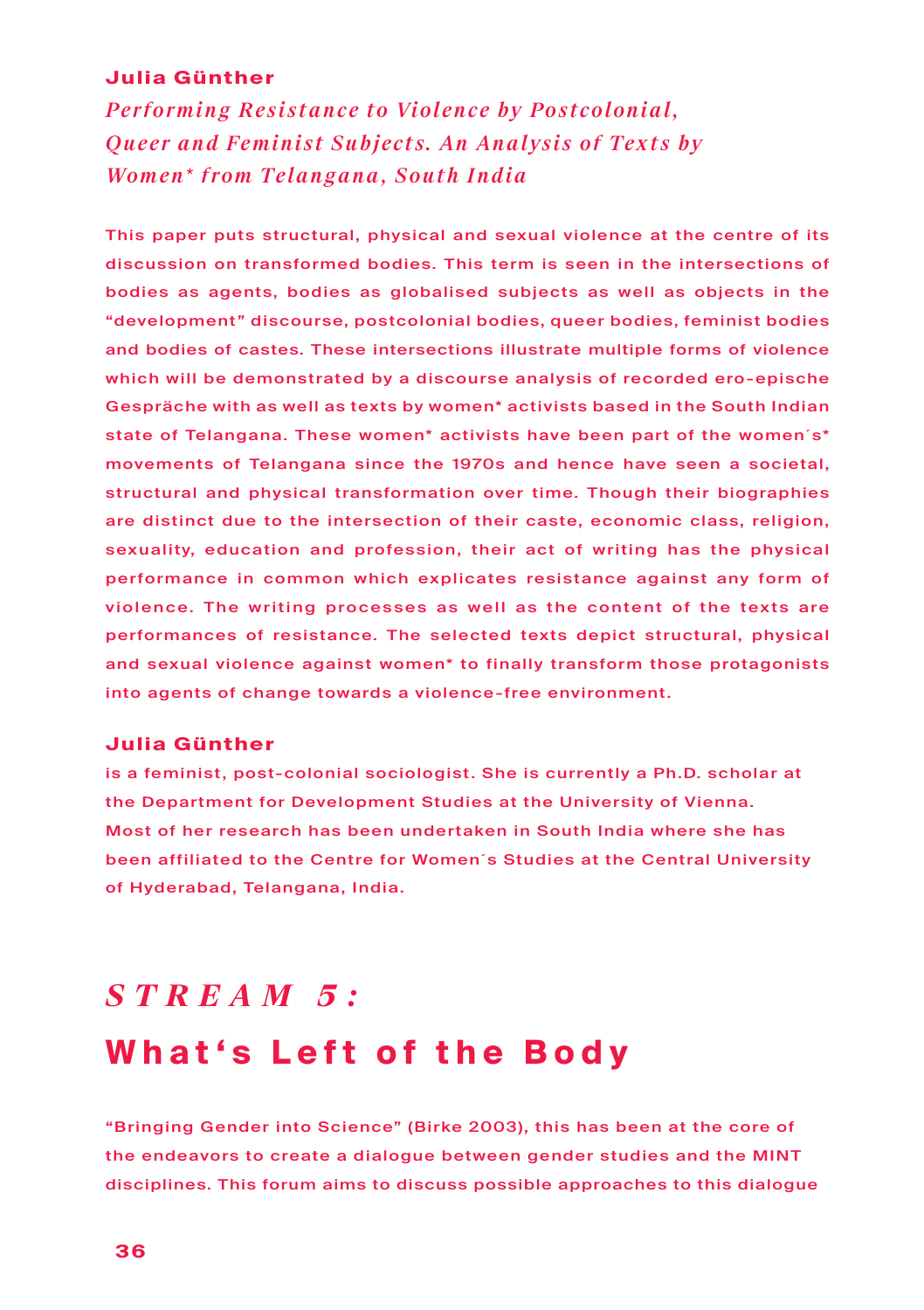and to further develop it. There are many fields that provide points of entry into this dialogue, research perspectives within which the entanglements and transgressions of the boundaries between nature and culture are obvious (from brain plasticity to body modifications, to epigenetics and many others).Engaging in a critical and respectful exchange among disciplines from gender studies in social and cultural sciences, MINT disciplines and scientific research can open up new options for integrating gender and intersectional aspects into different fields in a differentiated manner.

 The challenges, potentials as well as the limits of such a dialogue are at the center of this forum, with the goal of developing strategies for gender-aware research and teaching together.

### **Chair: Sylvia Kirchengast**

**PANEL 2: Human Bodies between Nature and Nurture 0 6 Feb. 2015, 14.30 — 16.00, room ROM 6** 

### **Monika Rogowska-Stangret**

*Through the Open Body to the Open Subject and Open Politics?*

Recently philosophers working in the frame of "new materialism" elaborate on the concept of open body as opposed to the body as a self-contained, autonomous unit. The very idea is not entirely new, we may trace it back to see the work of Maurice Merleau-Ponty or Jakob von Uexküll as just two examples. Yet, the idea of open body may shed new light on the concepts of subject and politics. Seeing the skin not as a border, but as a zone of contact instead opens up the idea of the subject. The body is porous, it brings into contact different modes of being and becoming. Human body is inhabited by microbes and bacteria that influence wellbeing of the human animal, it has history inscribed in genes, its temporal dynamic, it co-evolves with its surroundings, companion species, technology. As such open body attests to its relational capacities, which in turn confirm relationality as a key concept to think through the subject.

Relational subjectivity emerges intra-actively from the multiple zones of contacts and poses question about agency and politics. Open body creates more possibilities to be controlled by power relations, but on the other hand it encourages potentialities to transform power structures.

### **Monika Rogowska-Stangret, Dr.,**

Institute of Philosophy, University of Warsaw; defended her PhD thesis entitled "The Body – Beyond Otherness and Sameness. Three Figures of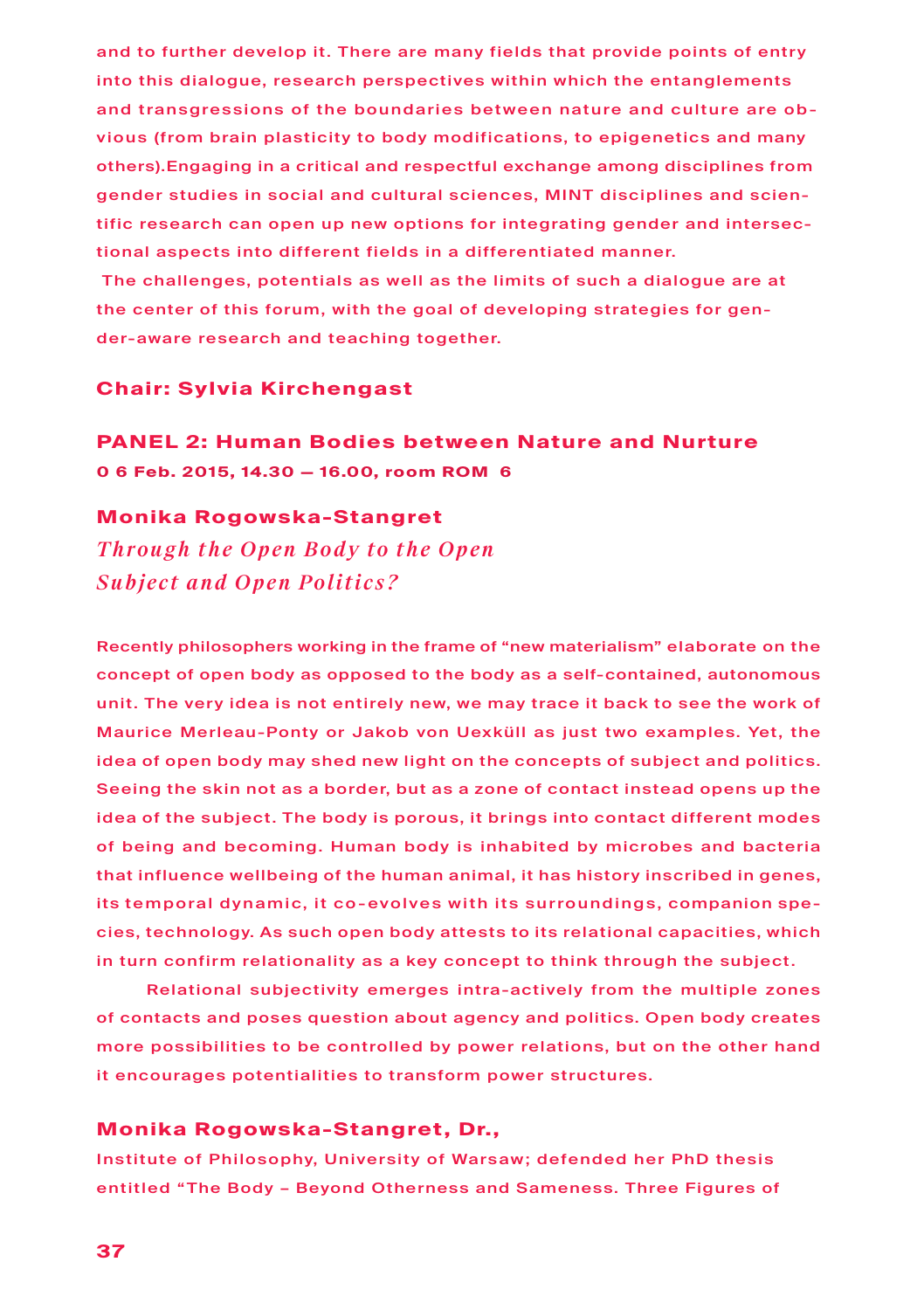the Body in Contemporary Philosophy" in the Institute of Philosophy and Sociology, Polish Academy of Sciences in October 2013; she is a Member of Management Committee of action: "New Materialism: Networking European Scholarship on 'How Matter Comes to Matter'", European Cooperation in Science and Technology (COST), Action IS 1307.

### **Anna Lydia Svalastog | Maria Damjanovicova**

*Gender Epigenetics — On Epigenetics, Gender, Environment and Context.* 

Epigenetics is one of the most rapidly advancing fields of the life sciences. By going "beyond/upon the gene" (epi – in Greek), epigenetic research promises to provide explanations of how environmental components, including life styles (e.g. smoking, alcohol consumption, etc.) and social context, engender the body. It makes, according to Meloni and Testa, "molecularization of environmental and societal factors foundational to [its] intellectual program" (Meloni and Testa, 2014). The social sciences have taken up this "moleculariation of environment" paradigm to propose a new merge of the nature and nurture, biological and social, and life sciences and social sciences (Landecker and Panofsky, 2013) in form of environmental and social epigenetics.

We wish to open a dialogue between gender studies and epigenetics, which takes up the molecularisation paradigm, and propose gender epigenetics as a topic to be discussed within the "What's Left of the Body" theme of Body Discourses / Body Politics and Agency Symposium. We are interested in how environment and context is understood in environmental and social epigenetics. More precisely, we would like to start the dialogue by focusing on/presenting epigenetic research on the effects of early life, especially in utero, exposures on later stages in people's lives and even transgenerationally. Starting from recent comment published in Nature "Society: Don't blame the mothers", which points out how "[c]areless discussion of epigenetic research on how early life affects health across generations could harm women" (Richardson et al. 2014), we will elaborate the concepts of environment and context. In particular, we wish to investigate the analytical possibilities that might occur when environment and context are defined as relational concepts, so that localization and exposure is understood as part of interactions, reflecting cultural and social dynamics, directions and distribution of resources and power. Our aim is to make the conception of environment and context equally complex and dynamic to our conception of epigenetics, and to investigate its impact on our understanding of gender and epigenetics.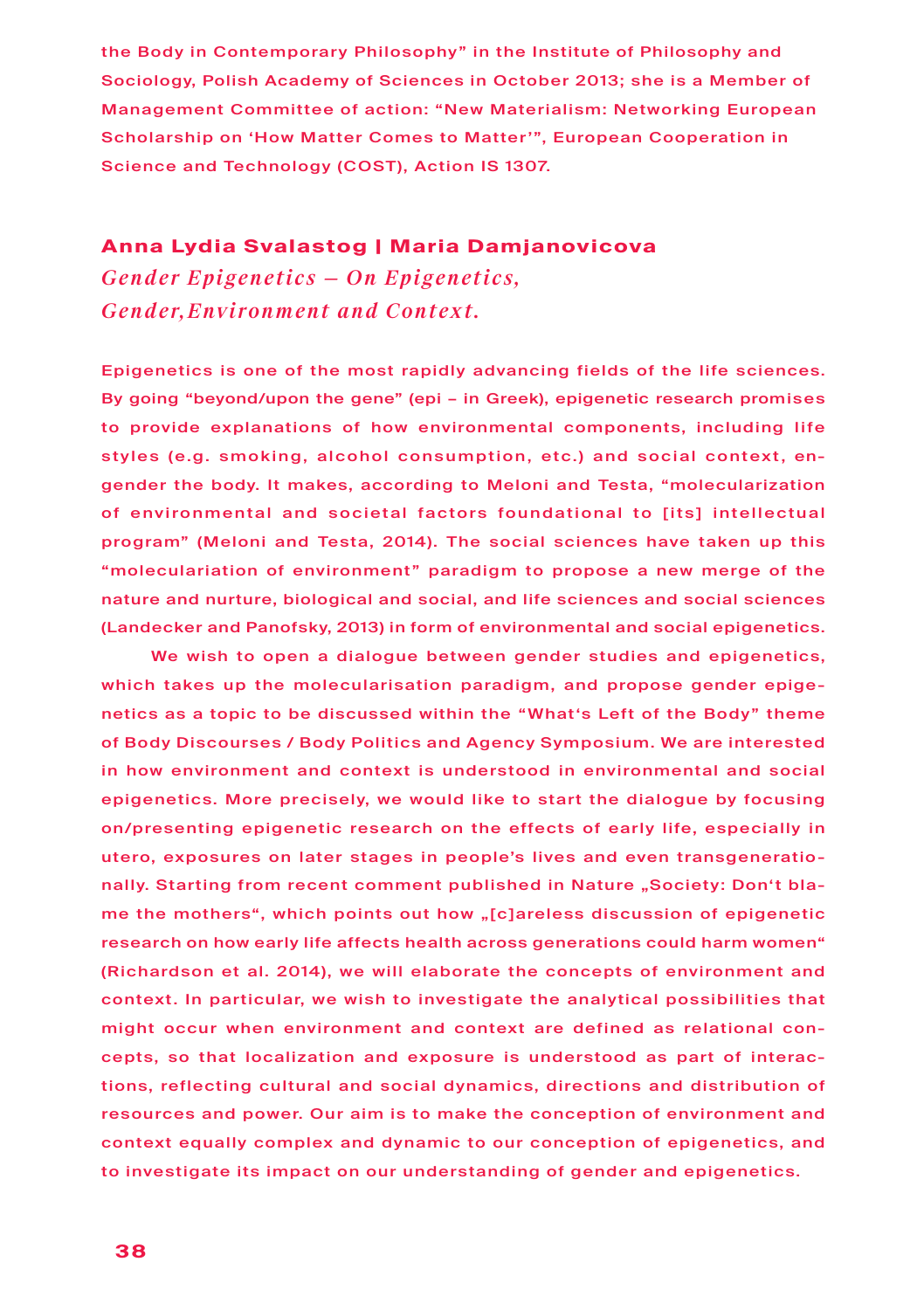### **Anna Lydia Svalastog,**

is Professor of Psycho-social work at Østfold University College, Norway and Associated researcher at the Centre for Research Ethics and Bioethics (CRB), Uppsala University, Sweden. Her current main fields of research are in Science and Technology Studies (STS) on issues related to genetic research and gene technology concerning bio-objects, science history, public debate, public opinion, ethics, and risk handling; in Gender Studies concerning abortion, reproduction, sexuality, qualitative method, historic inquiry, and feminist theories; her background is in Religious Studies with a PhD in history of religion, Faculty of Theology, Uppsala University, and she worked as Associate Professor of Religious Studies, Faculty of Humanities, Umeå University, particularly on conceptual and theoretical work, comparative methods and native studies.

### **Maria Damjanovicova**

is currently PhD student in the Foundations and Ethics of the Life Sciences program European Institute of Oncology, European School of Molecular Medicine, University of Milan, Italy; with a University Diploma in Molecular Biology and Physiology, Faculty of Biology, University of Belgrade, Serbia, she worked at NGO ASTRA — Anti Trafficking Action Belgrade in the ASTRA Education and Prevention Program and in the ASTRA SOSHotline and Direct Victim Assistance Program; she graduated from Women's Studies alternative undergraduate course at Belgrade Women's Studies Center, Faculty of Political Sciences, University of Belgrade

**PANEL 2: Human Bodies — Concepts and Politics 0 6 Feb. 2015, 16.30 — 18.00, room ROM 6** 

### **Abu Baker Abdel Rahman,**

*"The Price of Gaining Weight and Bleaching": Percep tions and Practices of Body Modification and their Impact on Female Infertility in the Sudan* 

The study will focus on the common knowledge, perceptions, and practices of the causes of female infertility with reference to the usage of some drugs and chemical mixtures for bleaching and gaining weight among the Sudanese women. There is a black color in Sudan. The Sudanese people also give other names such akhadar (green, to mean dark brown), azraq (blue), etc. Sudanese men concern of the color and the body size when selecting a mate. Traditionally and currently, there are different methods for bleaching and gaining weight. Traditional methods include e.g. smoke bathing and eating madyda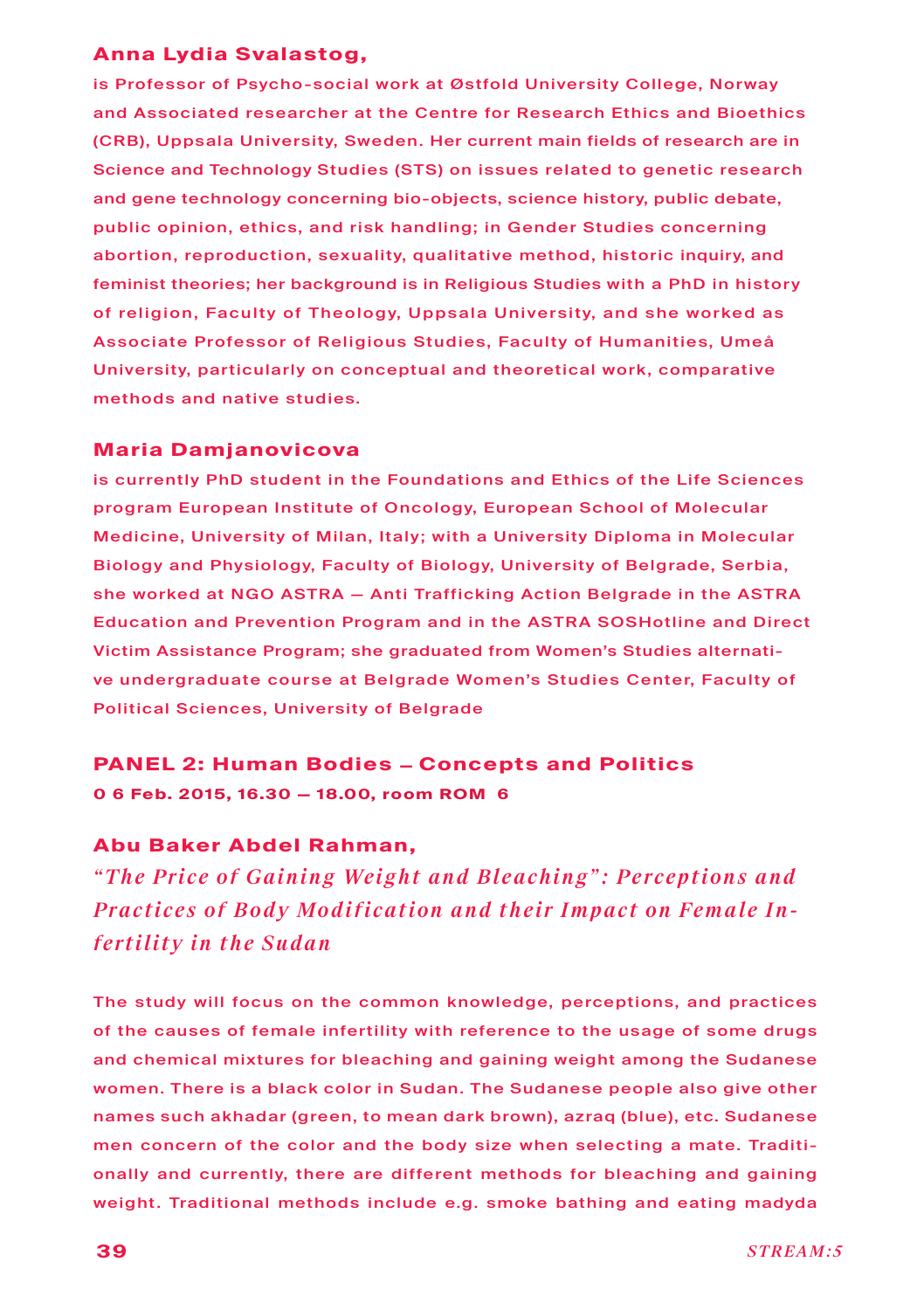porridge (made of dates) successively. Currently, there are many authorized or unauthorized medical substances are used for quick outcome. It is perceived that they cause female infertility. In addition, some other medical practices such dilation and curettage, practices such as 'adla (re-circumcision) are performed of aesthetical purposes are viewed to cause female infertility too. The main question of the study is: how women perceive the negative impacts of these drugs on health generally and in causing female infertility in particular?

### **Abu Baker Abdel Rahman,**

MSc in Sociology and Social Anthropology at University of Khartoum, Sudan, currently works as junior fellow at the Bayreuth International Graduate School of African Studies; he was lecturer for Social Antropology at several universities in Susan and has a background in Health Studies under the perspective of International Development.

### **Maria Lisa Pichler**

### *Subversive Body Politics in Contemporary Circus*

My paper examines possibilities of subversive embodied and gendered self-relations by focusing on the space of contemporary circus. The aim of my paper is to analyze contemporary circus as a potential space of subversive body politics and self-relations.

I agrue that the performer´s intensive body experience (on stage and in collective group work) changes the ways of perceiving the body and possibly leads to attacking hegemonic body norms as well as to looking for alternative representations of (gendered) bodies. My paper is based on a queer-feminist theoretical framework that combines Andrea Maihofer´s concept of gender as a norm of embodied existence with the search of subversive strategies that open up possibilities of alternative gender representations beyond the hegemony of binary sexes and heteronormativity. Here I refer to Uta Schirmer´s concept of "self relation" to grasp possibilities of an embodied and gendered self beyond hegemonic norms.Methodologically my paper is based on empirical research with the self-organized circus group Curious Circus Collective  $(C<sup>3</sup>)$ . The aim of my paper is to show how the involved subjects reframe and subvert hegemonic body norms and experience new gendered embodied forms of existence.

### **Maria Lisa Pichler**

(born 1991 in Judenburg, Austria) is a student, circus performer and political activist. She lives in Vienna and currently studies political science at the University of Vienna. Maria Lisa Pichler is involved in the Vienna-based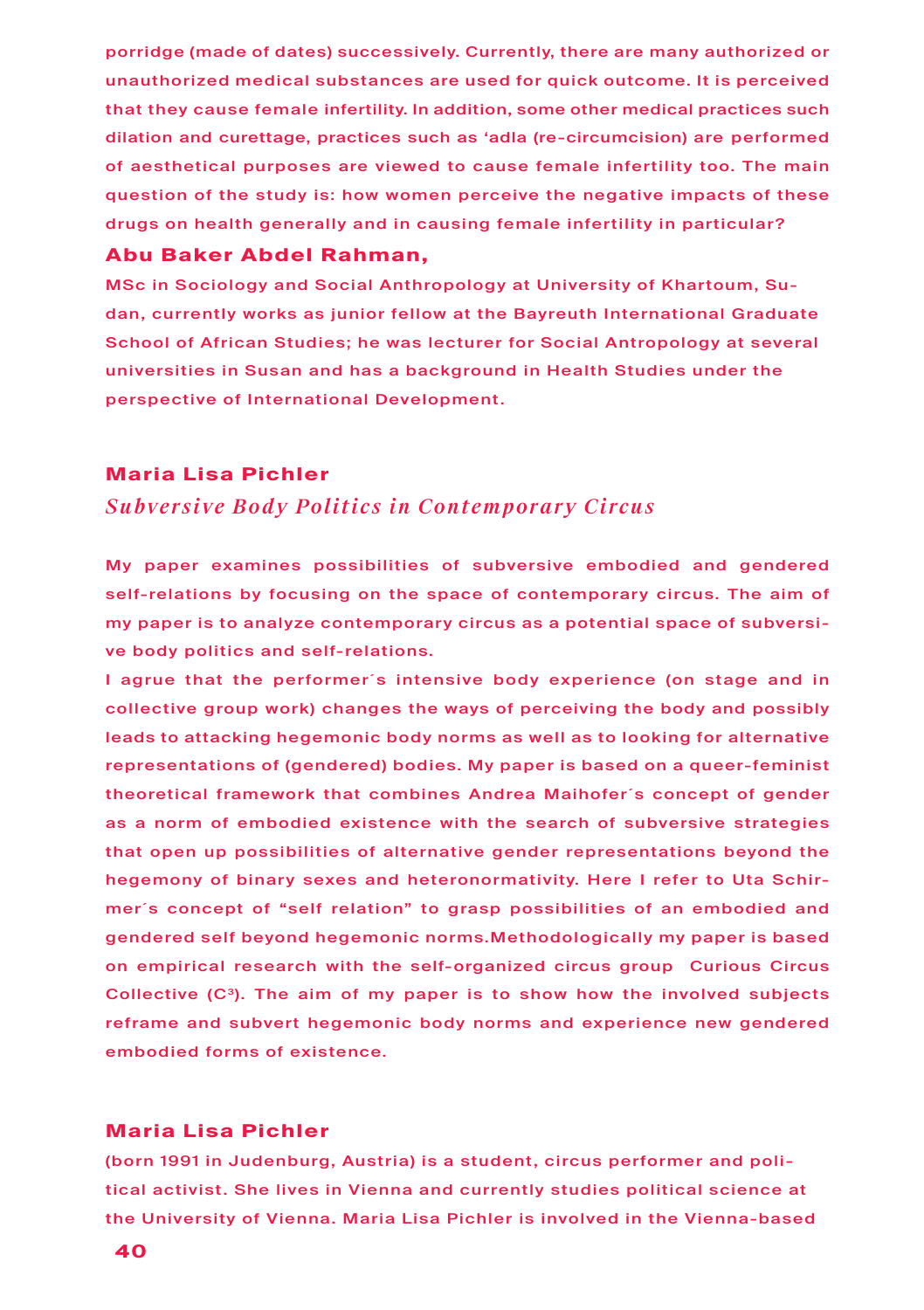self-organized circus group Curious Circus Collective (C3), where she performs aerial acrobatics. Her core theme is the intersection between gender, the body, and performing arts. Her bachelor thesis examines possibilities of subversive embodied and gendered self-relations by focusing on the space of contemporary circus.

### **Anja Koletnik**

*"Agency of Transgender Emb o diments within Feminist Identity Politics"*

This paper (based on my MA thesis) will explore multi-directional ethical and political implications of meat non-consumption and cisgender non-conformity.

My argument will present how applying transgender as an analytical category to vegetarian eco-feminisms, can be contributive in expanding ethical and political solidarity within feminist projects, which apply gender identity politics to their conceptualizations and argumentations. Acknowledging the correlations of material instances and discursive notions, as exemplified by meat non-consumption and transgender / cisgender non-conforming identifications, can therefore enhance ethical and political solidarity of feminisms, and enable transcending limiting gender binary systems and usages of gender identity politics within feminist projects.

I will follow feminist new materialisms and transgender studies, which highlight the great importance of including materialities, embodiments and lived experiences into analysis of socio-cultural and political notions. I will show how embodiment, as delineated through discourses of transgender meat non-consuming participants, is very much in alignment with new materialisms' conceptualizations of embodiment. These interrelations will allow me to build upon my argument of transgender embodiments having agency, which can be incorporated into expanding ethical commitments of vegetarian eco-feminisms' considerations of genders. Agency of transgender meat non-consuming embodiments will be presented as a potential for transcending body essentialism; the binary logic of sex / gender, body / mind, and nature / culture. Noble (in Enke, 2012: 48) explicitly notes that trans bodies have always been present in feminism, even if these bodies have been ghosted by a belief that their presence has not been a part of feminisms or women's studies. I will address this fact and delineate its possibility to enhance overcoming (gender) identity politics within feminisms.

### **Anja Koletnik,**

is a transfeminist queer activist from Slovenia. Anja holds an MA in Gender Studies from Central European Univeristy and are particularly interested in the fields of transgender studies, queer theory, fat studies, embodiments and feminist new materialisms. They are the founder of Slovenia's first trans specific initiative called Transfeminist iniciative TransAkcija.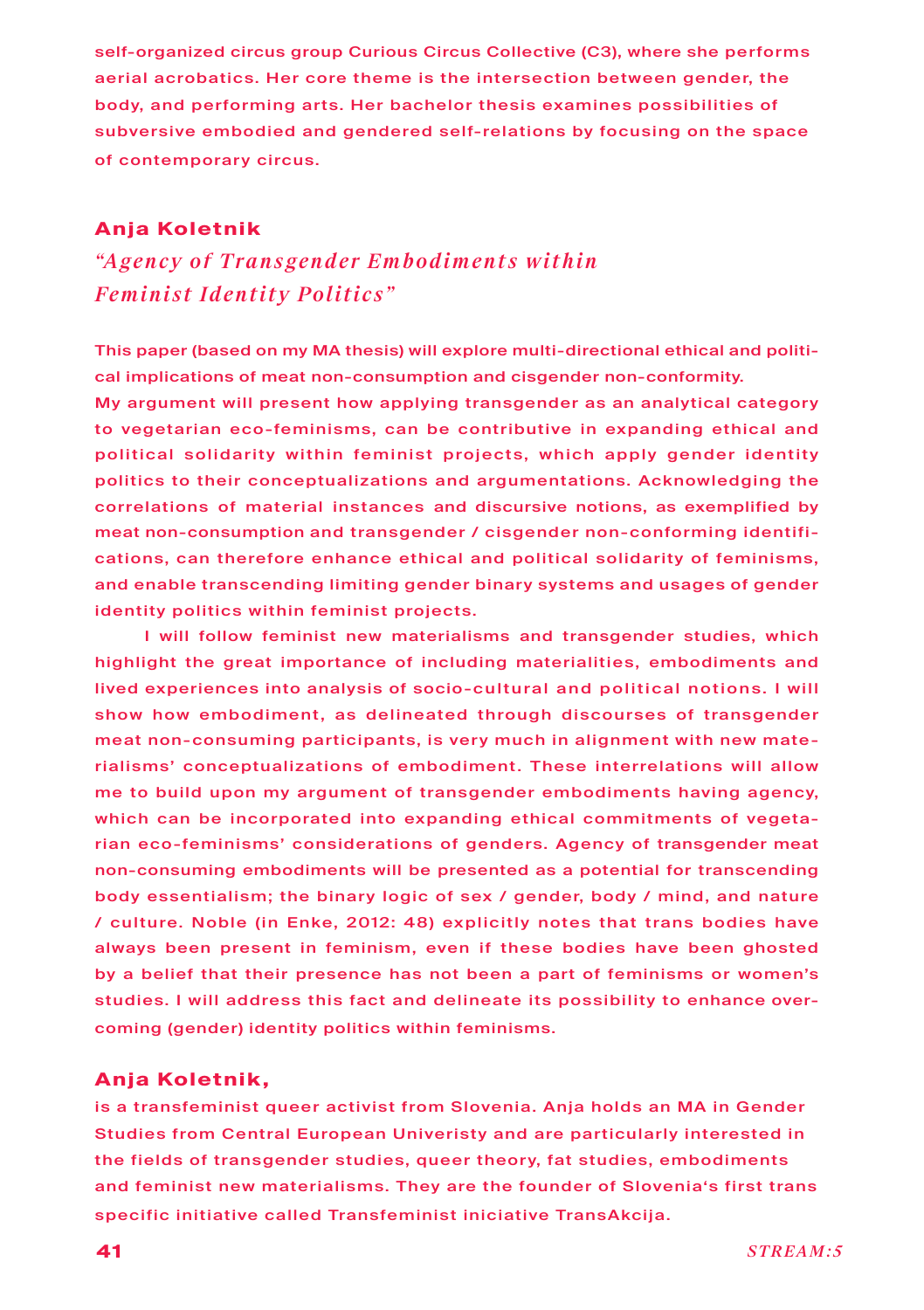*Sympo s ium*

 **9.00** *B o dy D i s c our s e s /*  **9.30** *B o dy P olitic s and Agency*

**(room ROM 10)** *5—7 February 2015*

### *T hur s d ay, 0 5 F e b . 2 0 1 5*

**AULA am Campus Spitalgasse 2—4, Hof 1**

**16.00—17.00**  *R egi s tration*

 **16.00** *C o n f erence O pening,* **17.00**  *I ntroduction to programme*

**18.15** *L ecture- P e r f ormance:*

*Transfigurierende Körper / Transfiguring Bodies*

 **9.00 Stimmen/Voices: ines delacroix, Alice Pechriggl Musique: Martina Cizek dr. dudo, D.Gzesh, zeisig**

**19.15**   $P$  *<i>e <i>f***</del>** *f**o**RMANCE Anthropometric Data Ea s i l y Obtained*

**Creoleak Centr**

**19.45 — open end** *Win E & C hee s e* **@** *D j-night*

**with Creoleak Radio**

## *Stream 1:*

*The Optimized Body: For Whom and What For?* *Stream 2: Academic Body Habitus*

| $\overline{\bm{U}}\,\overline{\bm{M}}$ |              | <b>Chair: Sigrid Schmitz</b>                                                             | <b>Chair: Ilse Bartosch</b>                                                                                   |
|----------------------------------------|--------------|------------------------------------------------------------------------------------------|---------------------------------------------------------------------------------------------------------------|
| $\overline{S}\overline{E}S/$<br>s and  | 9.00<br>9.30 | PANEL 1:<br><b>BODILY OPTIMIZATIONS</b><br><b>ACROSS TIME</b>                            | <b>PANEL 1:</b><br><b>TRANSGRESSING THE</b><br><b>GENDER BINARY</b>                                           |
|                                        |              | <b>Marlen Bidwell-Steiner</b><br>Kay Felder   Michael Penkler<br>  Boka En   Ágnes Fülöp | <b>Esther Hutfless</b>   Elisabeth<br>Schäfer   Judith Conrads  <br>Katalin Schmidt                           |
| )15                                    | 11.00        | (room ROM 10)                                                                            | (room ROM 7)                                                                                                  |
|                                        | 11.30        | <b>PANEL 2:</b><br><b>TRANSGRESSING</b><br><b>BODILY NORMS</b>                           | <b>PANEL 2:</b><br><b>THE BODY AND ART</b>                                                                    |
| 2015                                   |              | Elisabeth Magdlener  <br>Petra Anders   Zhanar<br><b>Sekerbayeva</b>                     | Rosa Nogués   Cristina<br>Alonso Villa   Anna<br><b>Bromley   Michael Fesca</b>                               |
|                                        | 13.00        | (room ROM 10)                                                                            | (room ROM 7)                                                                                                  |
|                                        | 14.30        |                                                                                          |                                                                                                               |
|                                        |              |                                                                                          |                                                                                                               |
|                                        |              |                                                                                          |                                                                                                               |
| ING,                                   | 16.00        |                                                                                          |                                                                                                               |
|                                        | 16.30        | PANEL 3:<br><b>REGULATING AND</b>                                                        |                                                                                                               |
| <i><b>IANCE:</b></i>                   |              | DISCIPLINING:<br><b>DISCOURSES AROUND</b>                                                |                                                                                                               |
| 1 er                                   |              | <b>BODY NORMS</b><br>Nataša Pivec   Kathryn<br><b>Bouskill</b>   Seline Kunz             |                                                                                                               |
|                                        | 18.00        | (room ROM 10)                                                                            |                                                                                                               |
| elacroix,<br>g                         | 9.00         |                                                                                          | PANEL 3:<br><b>AUTOETHNOGRAPHY</b>                                                                            |
|                                        |              |                                                                                          | Johanna Stadlbauer  <br>György Mészáros  <br>Cornelia Schadler                                                |
| asily                                  | 10.30        |                                                                                          | (room ROM 7)                                                                                                  |
|                                        | 11.00        |                                                                                          | <b>WORKSHOP</b>                                                                                               |
|                                        |              |                                                                                          | <b>EMBODIED POWER -</b><br><b>HOW PHYSICALITY AND</b><br><b>EMOTIONS IMPACT ON</b><br><b>GENDER RELATIONS</b> |
|                                        | 13.00        |                                                                                          | Magdalena Hanke                                                                                               |
|                                        |              |                                                                                          | (room ROM 7)                                                                                                  |
|                                        | 14.00        |                                                                                          |                                                                                                               |
|                                        | 15.00        |                                                                                          |                                                                                                               |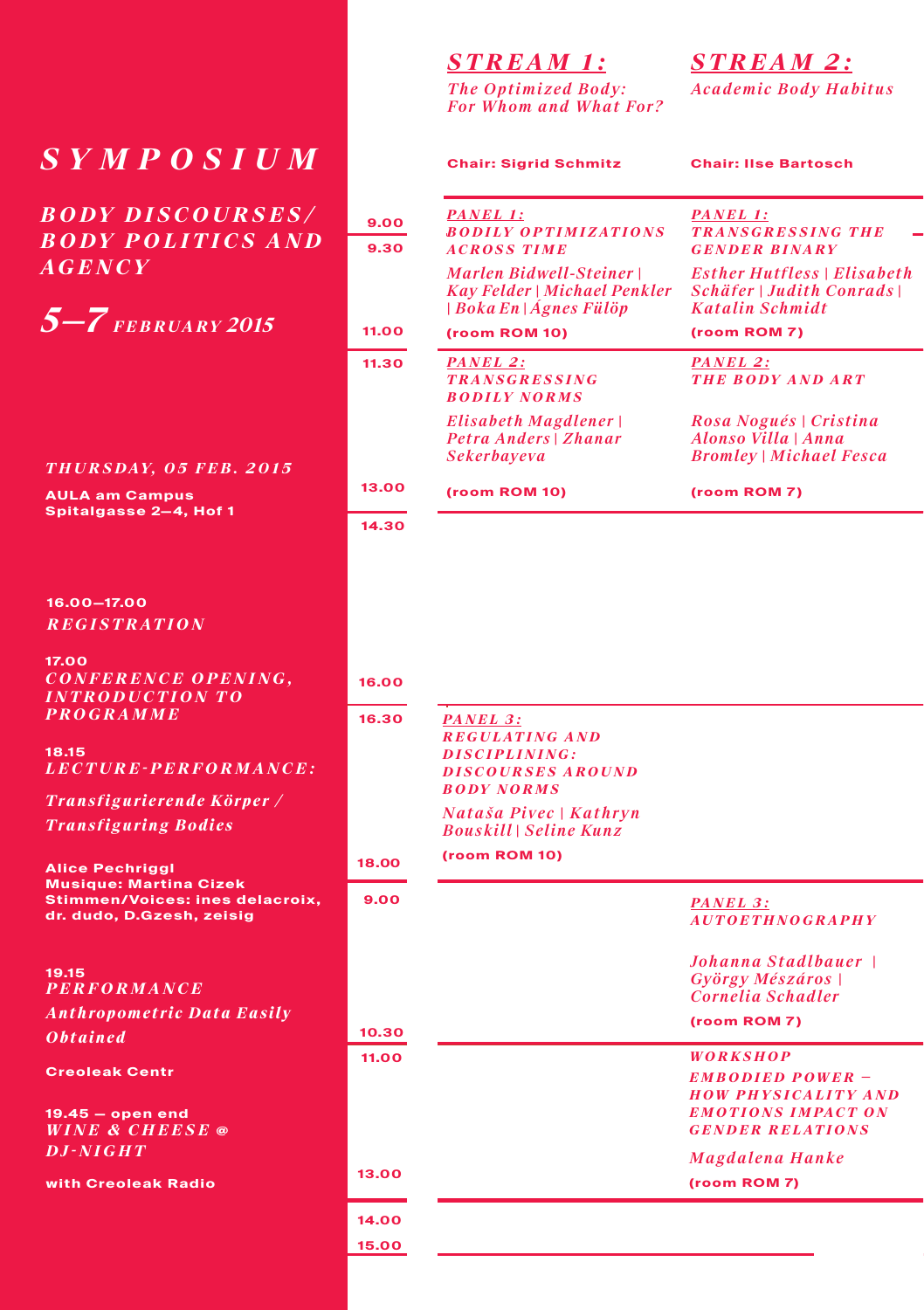## *Stream 3:*

*Biopolitical Regulation of Bodies/ Corporealities in "Eastern" and "Western" Discourses* **Chairs: Masha Neufeld | M. Katharina Wiedlack** 

## *Stream 4:*

**Chairs: Isabelle Garde | Hanna Hacker**

*Discourses on Development, Po stcoloniality, B o dies*

## *Stream 5:*

*What's Left of the Bodys*

**Chair: Sylvia Kirchengast**

*WOR K S HOP B odie s i n*   $DEVELOPMENT$ 

### **(room ROM 12)**

*I ntroduction t o the Stream*

*Panel 1: ( R e)production D i s c our s e and technology*

*research group "arge\_bodies\_gender\_sex", University of Vienna*

*Tatsiana Shchurko | Veronika Siegl | Sasha Skorykh | Xüsha Urmenic*

#### **(room ROM 8)**

*Panel 2: C itizen s h i p a n d*   $EMBODIMENT$ 

**(room ROM 12)**

*Olya Kazakevich | Evgenia Ivanova | Victoria Shmidt | Mikhail Tsyganov*

*Stream 3 & 4 O p e n S pac e*

**(room ROM 12)**

**(room ROM 12)**

*Panel 1: P o s t colonial B odie s, P o s t c o l o n i a l Subject s Julia Günther | Heather Tucker*

**(room ROM 8)**

*Panel 1: H uman bodie s bet w een nature and nurture*

*Sylvia Kirchengast | Monika Rogowska-Stangret | Anna Lydia Svalastog | Maria Damjanovicova*

### **(room ROM 6)**

*Panel 2:*

*H uman bodie s – c oncept s and politic s*

*Abu Baker Abdel Rahman | Maria Lisa Pichler | Anja Koletnik*

**(room ROM 6)**

*Panel 3: B odie s, N ation s, C orp orealitie s*

Exhibition, Panels, Workshops, Performances *Iuliana Matasova | Ruth Alexandrina Vanke | Jenderbekova* **(room ROM 12)**

*Summing U p | P lenary D i s c u ss ion* Spitalgasse 2-4, Hof 1 from 14.00 onwards **from 14.00 onwards** AULA am Campus **AULA am Campus**

**Spitalgasse 2—4, Hof 1**

**(room ROM 12)**

 *R o und U p f or all S tream s & FareWel* **(Aula)**

 *LECTURE - P e r f ormance C linical T ime* **by Shifra Kazhdan** 

Institut für Romanistik<br>Spitalgasse 2, Hof 8 *F r***Institut für Romanistik, Spitalgasse 2, Hof 8**  *i d ay, 0 6 F e b. 2015* 2015

> *at <u><i>и и и*, *0*<sup>*7*</sup></u> *<i>FE***</del><b>***B*. *2015*

*s*